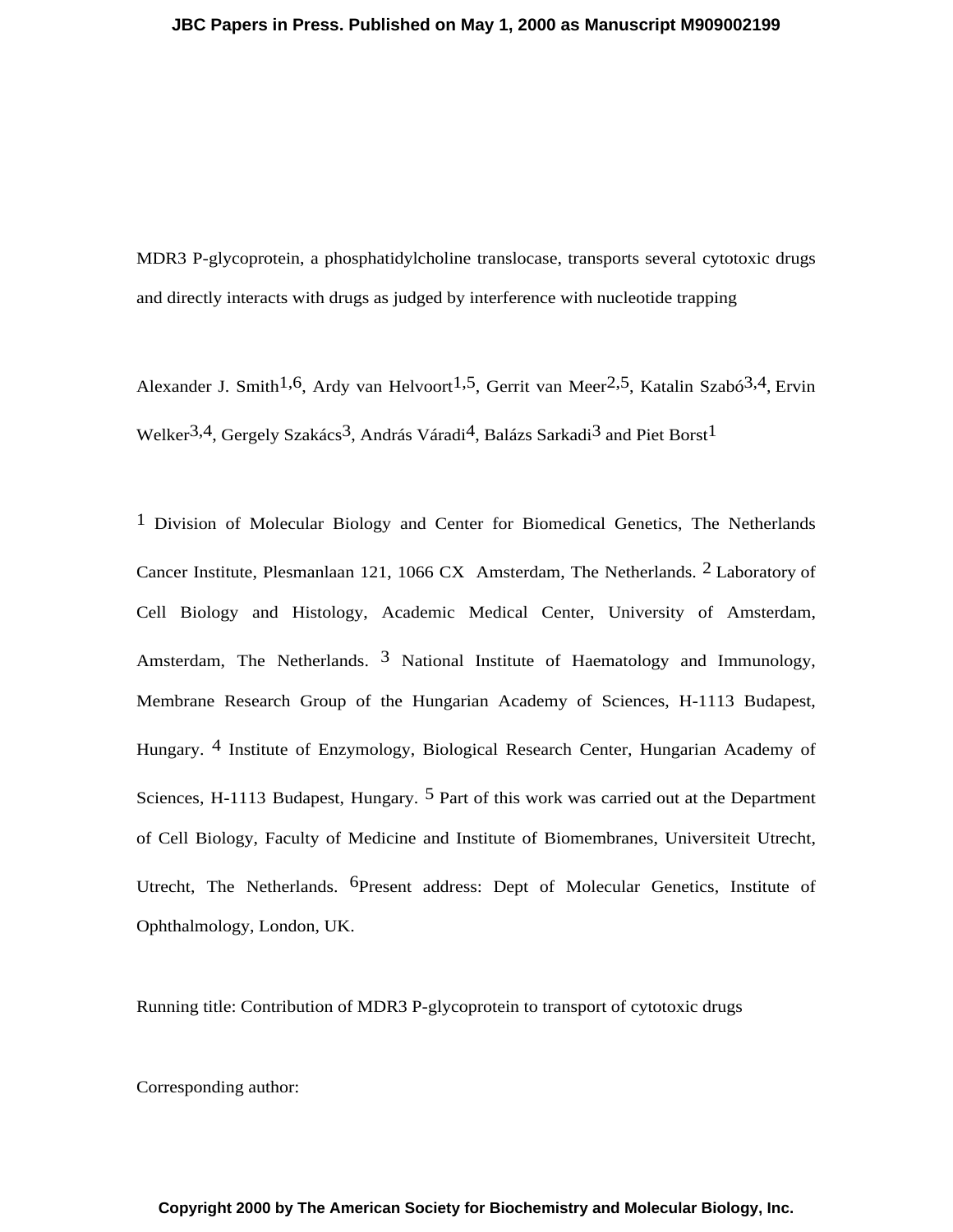Prof. Dr P. Borst Division of Molecular Biology The Netherlands Cancer Institute Plesmanlaan 121 1066 CX Amsterdam The Netherlands tel: +31-20 512 2880 fax: +31-20 669 1383 E-mail: pborst@nki.nl.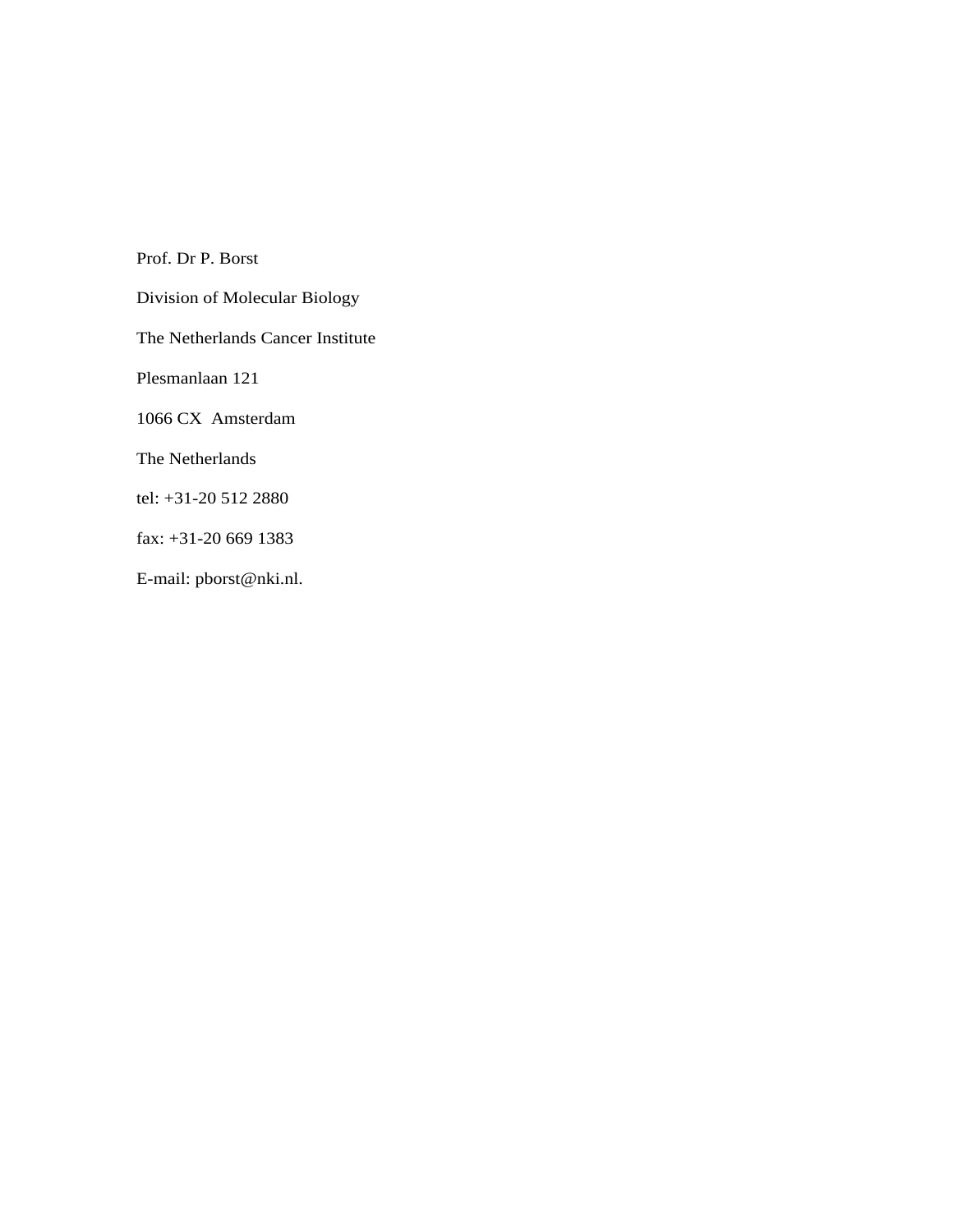### **Summary**

The human *MDR3* gene is a member of the multidrug resistance  $(MDR)^1$  gene family. The MDR3 P-glycoprotein is a transmembrane protein that translocates phosphatidylcholine. The product of the other member of the gene family, MDR1 P-glycoprotein, transports cytotoxic drugs. Its overexpression can make cells resistant to a variety of drugs. Attempts to show that MDR3 P-glycoprotein can cause MDR have been unsuccessful thus far.

Here, we report an increased directional transport of several MDR1 P-glycoprotein substrates, such as digoxin, paclitaxel and vinblastine, through polarized monolayers of *MDR3* transfected cells compared to the parent cell line. Transport of other good MDR1 Pglycoprotein substrates, including cyclosporin A and dexamethasone, was not detectably increased. MDR3 P-glycoprotein dependent transport of a short-chain phosphatidylcholine analog and drugs was inhibited by several MDR reversal agents and other drugs, indicating an interaction between these compounds and MDR3 P-gp. This interaction was further studied in insect cell membranes from Sf9 cells overexpressing *MDR3*. These membranes showed specific MgATP binding and a vanadate-dependent, NEM sensitive nucleotide trapping activity, which could be visualized by covalent binding with  $\left[\alpha^{-32}P\right]$ -8-azido-ATP. Trapping was not significantly stimulated by the addition of possible substrates of MDR3 P-glycoprotein, e.g. phospholipids or drugs. Nucleotide trapping was (nearly) abolished by paclitaxel, vinblastine and by the MDR reversal agents verapamil, cyclosporin A and PSC833. We conclude that MDR3 P-glycoprotein can bind and transport a sub-set of MDR1 P-glycoprotein substrates. The rate of MDR3 P-glycoprotein mediated transport is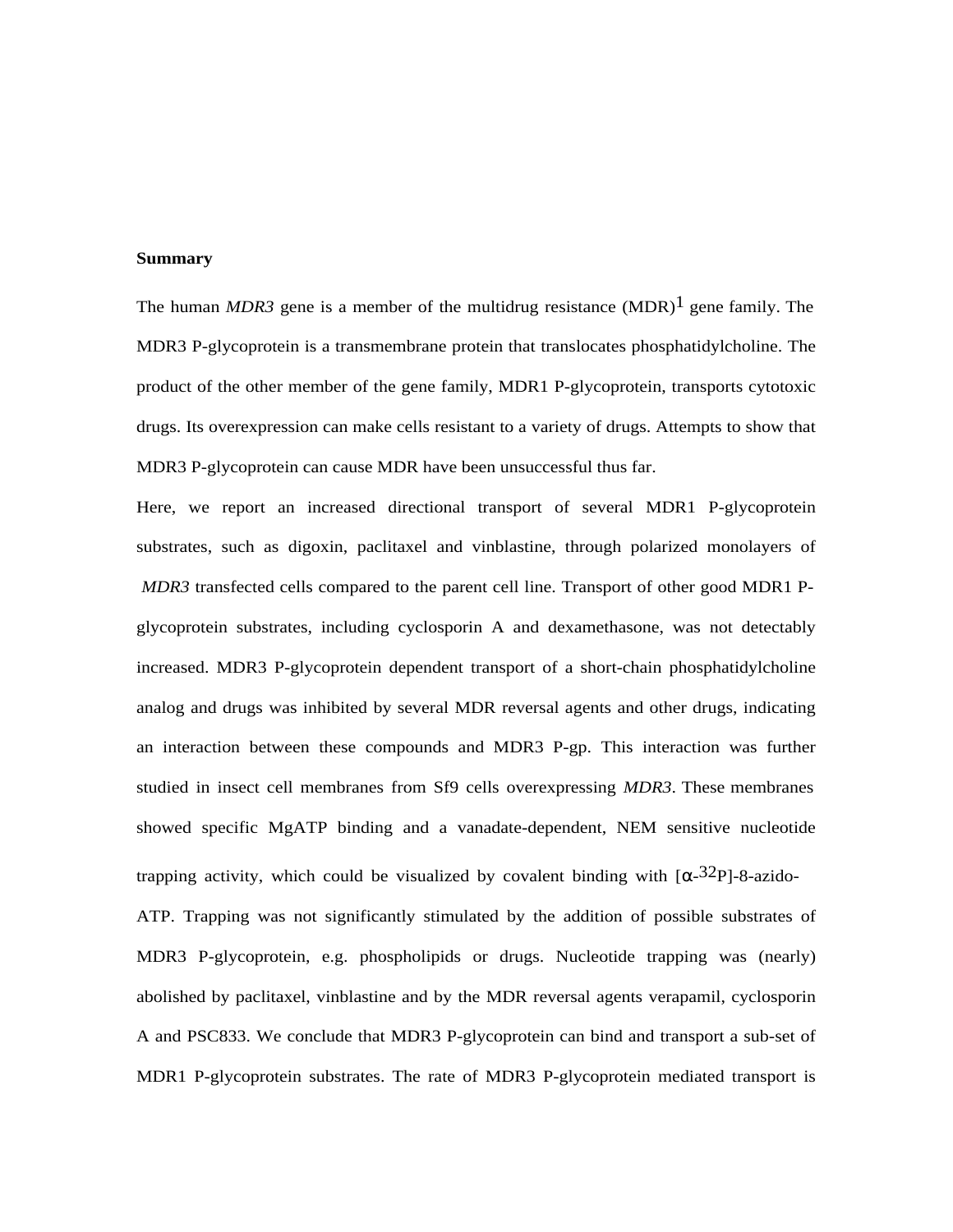low for most drugs, explaining why this protein is not detectably involved in multidrug resistance. It remains possible, however, that drug binding to MDR3 P-glycoprotein could adversely affect phospholipid or toxin secretion under conditions of stress, *e.g.* in pregnant heterozygotes with one *MDR3* null allele.

Keywords: multidrug resistance, reversal agents, phosphatidyl choline, chemotherapy, nucleotide trapping, baculovirus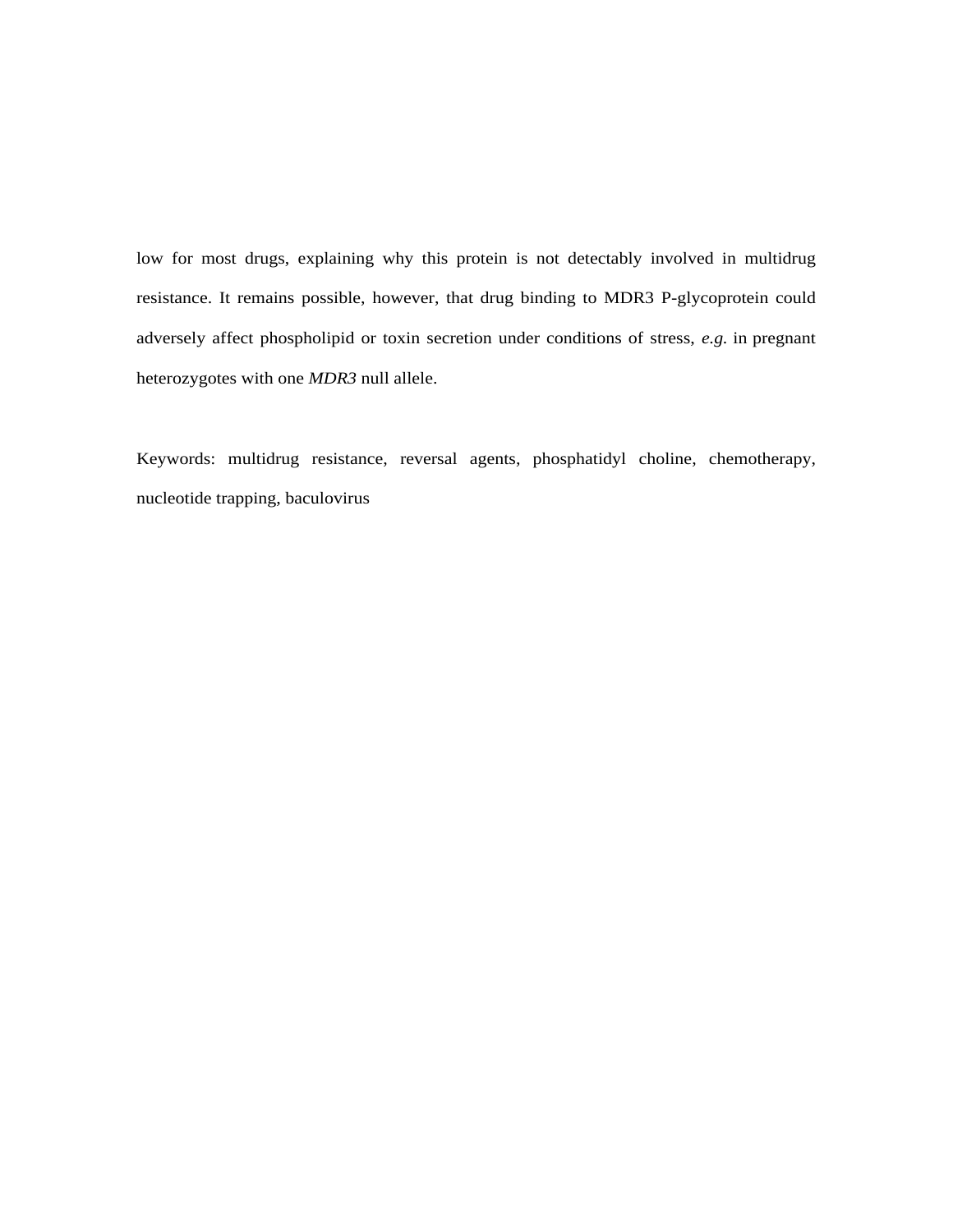### **Introduction**

P-glycoproteins (P-gps) are 170 kD glycosylated membrane proteins that actively transport their substrates out of the cell. Two P-gp genes have been identified in humans. The human *MDR1* gene encodes a drug transporting P-gp that can actively extrude a range of cytotoxic anticancer drugs from the cytoplasm. Overexpression of this P-gp gene results in a decreased intracellular accumulation of these drugs and renders the cell multidrug resistant (MDR) (1- 3). The second human P-gp gene is *MDR3* (also known as *MDR2*) (4,5)*.* Attempts to obtain resistance against cytotoxic drugs by transfecting drug-sensitive cell lines with the *MDR3* cDNA, or its mouse homolog *Mdr2*, yielded only negative results (4,6-9). Amplification or activation of the *MDR3* gene, independent of the closely linked *MDR1*, has never been found in multidrug resistant cell lines (10-12). Nevertheless, two studies suggest a role for MDR3 P-gp in drug transport: (i) analysis of B-cell leukemias showed a correlation between *MDR3* overexpression and daunorubicin transport (13,14) and (ii) Kino *et al*. found low-level resistance against the antifungal agent aureobasidin A in yeast transformed with the human *MDR3* cDNA (15).

The function of the murine homolog of human MDR3 P-gp, Mdr2 P-gp, became clear when Smit *et al*. (16,17) generated mice, homozygous for a disruption of the *Mdr2* gene (*Mdr2* (-/- ) mice). These mice were unable to excrete phospholipids (PL) into their bile, indicating that Mdr2 P-gp is a PL translocator or flippase, translocating PL from the cytosolic leaflet to the lumenal leaflet of the canalicular membrane. The excretion of phosphatidylcholine (PC; the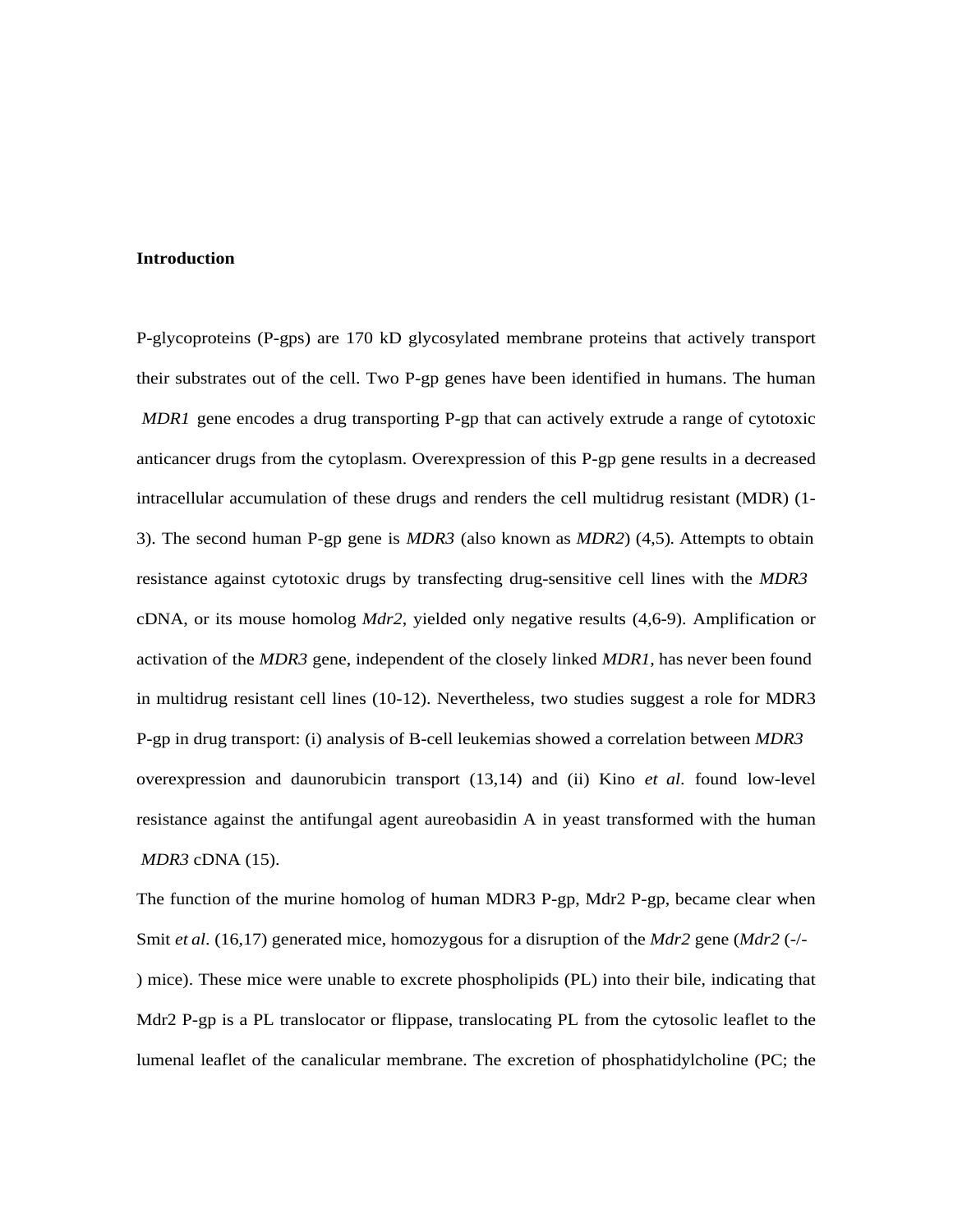major PL in the bile) into the bile can be restored in these mice by expression of the human *MDR3* gene in the hepatocytes (18,19), demonstrating that the closely related Mdr2 and MDR3 P-gps fulfill the same function. Further evidence for the PC translocator function of the MDR3/Mdr2 P-gps came from studies in yeast and cultured mammalian cells. Gros and coworkers showed that secretory vesicles from yeast transformed with *Mdr2* cDNA can accumulate fluorescent short chain PC (20,21). We demonstrated increased translocation of PC through the plasma membrane of cells overproducing the MDR3 P-gp (22,23) and defined the substrate specificity of the translocator for PL (23). Whereas the MDR1 P-gp was found to translocate a variety of PL analogs, the MDR3 P-gp proved highly selective, only translocating PL with a choline headgroup, and a diacyl glycerol backbone. Even a PC with two short acyl chains  $(C_8-C_8-PC)$  was not transported (23). This selectivity seemed an adequate explanation for the inability of the MDR3/Mdr2 type of P-gp to contribute to MDR. It remains puzzling, however, that transport of a PC analogue by the MDR3 P-gp could be inhibited by verapamil, a known substrate and inhibitor of MDR1 P-gp (20,23). To resolve this paradox, we re-investigated drug transport by the MDR3 P-gp, using monolayers of polarized kidney cells transfected with a *MDR3* mini-gene (23), in which the transporter localizes in the apical membrane. We found that the transfected cells transport digoxin, a substrate of the MDR1 P-gp (24,25) and several other cytotoxic drugs, and that transport is inhibited by several inhibitors (reversal agents) of MDR1 P-gp. Moreover these drugs appear to interact directly with the MDR3 P-gp, as they are able to inhibit vanadate-dependent nucleotide trapping by MDR3 P-gp produced in insect cells. Here we present a detailed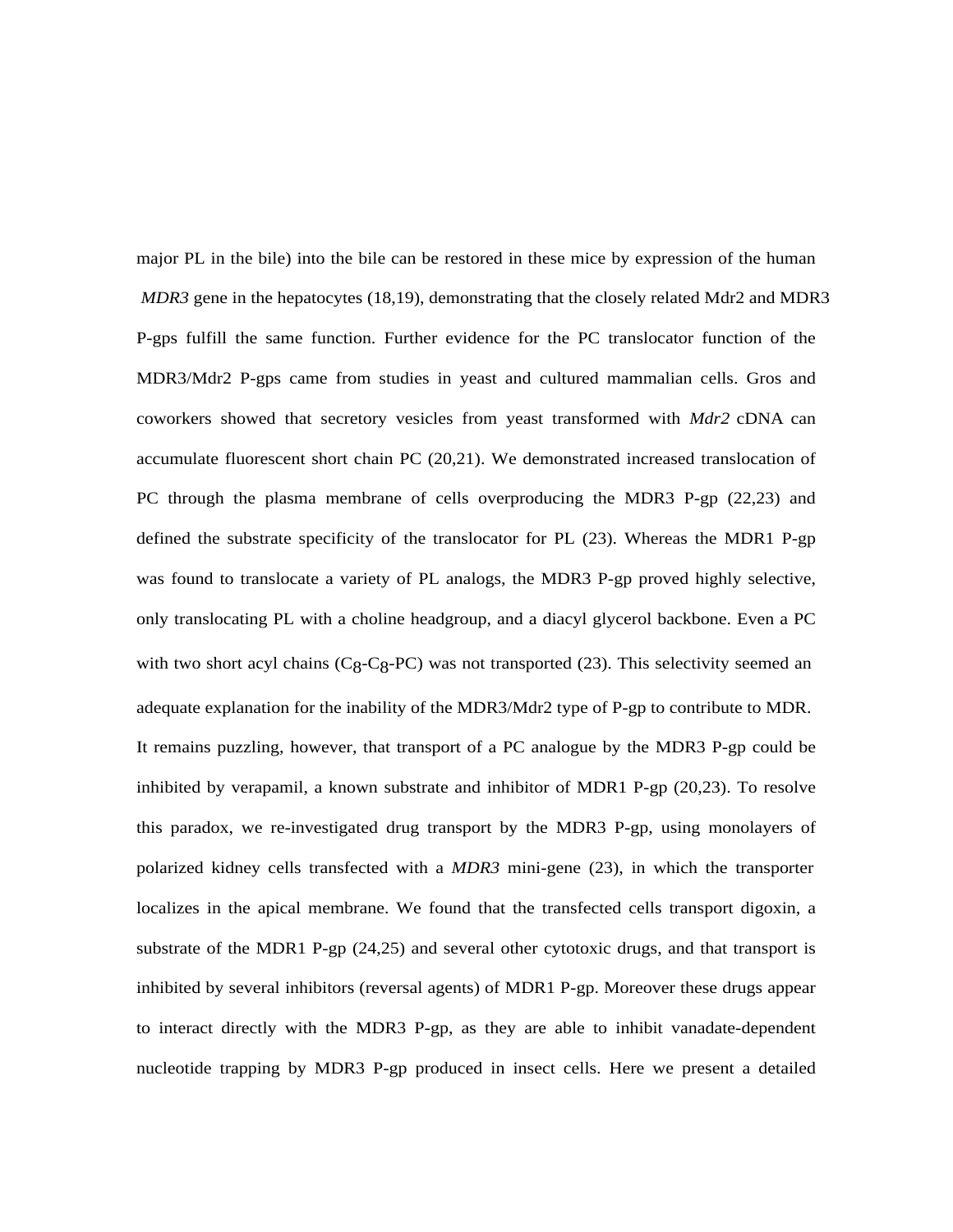analysis of these unexpected results. Part of these results was included in the thesis of Smith (1998).

# **Experimental procedures**

# *Materials*

[ $12\alpha^3$ H(N)]digoxin (15.0 Ci/mmol), [ $^3$ H(G)]daunorubicin (4.3 Ci/mmol) and [N-methyl- $3H$  morphine (86.5 Ci/mmol) were obtained from DuPont NEN, Wilmington, DE. [MeBMT-β- ${}^{3}H$ ]CsA (6.6 Ci/mmol), [1,2,4,6,7- ${}^{3}H$ ]dexamethasone (87 Ci/mmol) and inulin[14C]carboxylic acid (MW approximately 5200) (5.95 mCi/mmol) were from Amersham, Little Chalfont, England. [3H]paclitaxel (11.6 Ci/mmol) was from Moravek Biochemical Inc, La Brea, CA. [14C]SDZ PSC 833 was a gift from Sandoz Pharma Ltd. (now part of Novartis Pharma Inc.), Basel, Switzerland. [22,23-<sup>3</sup>H]ivermectin (51.9 mCi/mmol) was kindly provided by Merck Research Laboratories. 1-hexadecanoyl-2- $(C_6$ -(7-nitro-2,1,3benzoxadiazol-4-yl))-*sn*-glycero-3-phosphocholine (C<sub>6</sub>-NBD-PC) and C<sub>6</sub>-NBD-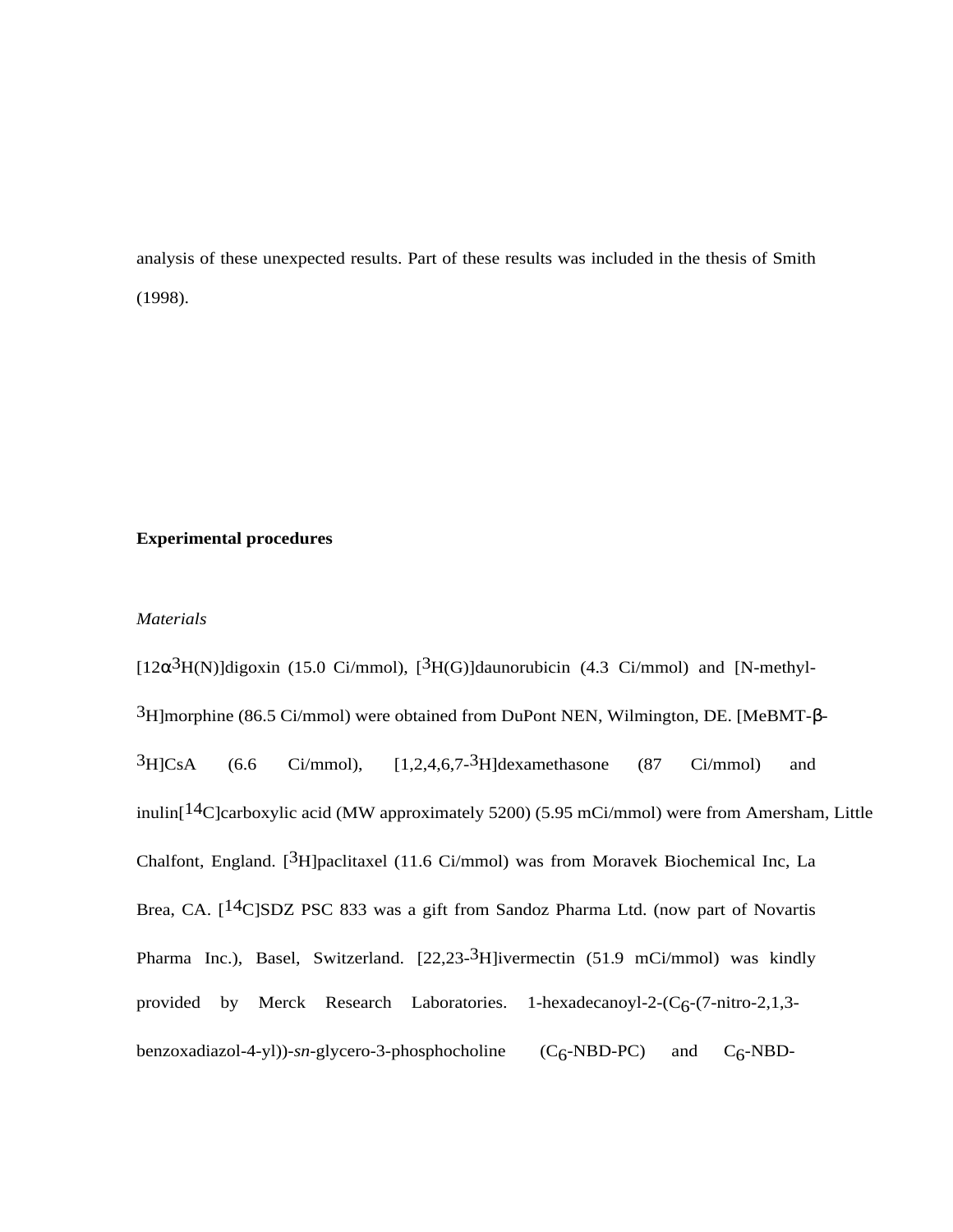phosphatidic acid  $(C_6$ -NBD-PA) were from Avanti (Alabaster, AL).  $C_6$ -NBD-ceramide was from Molecular Probes (Eugene, OR).  $[\alpha -32P]$ -8-azido-ATP (666 GBq/mmol) and  $\alpha$ <sup>32</sup>P]-ATP (111 TBq/mmol) were obtained from ICN Biomedicals (Costa Mesa, CA) All tissue culture materials were from GIBCO BRL, Paisley, Scotland. Other chemicals were from Sigma Chemical Co., St. Louis, MO.

### *Tissue culture*

The LLC-PK1 pig kidney epithelial cells were obtained from the American Type Culture Collection and cultured in M199 medium supplemented with 50 units penicillin and 50  $\mu$ g streptomycin per ml and 10% fetal bovine serum at  $37^{\circ}$ C in 5% CO<sub>2</sub>. The cells were trypsinized and subcultured every 3 to 4 days. The *MDR1, MDR3* and *MRP* transfected clones of LLC-PK1 were obtained by calcium phosphate coprecipitation of the corresponding cDNAs as described (23,25,26). The cells were maintained routinely in the absence of drugs and tested regularly for P-gp content by immunoblotting with the monoclonal antibody C219, that recognizes all mammalian P-gps tested (27). This was followed by the enhanced chemiluminescence procedure (Amersham, 's-Hertogenbosch, The Netherlands), as described (25,28).

## *Digoxin accumulation experiments*

Digoxin accumulation in the various cell lines was measured by seeding 1 x  $10^6$  cells in a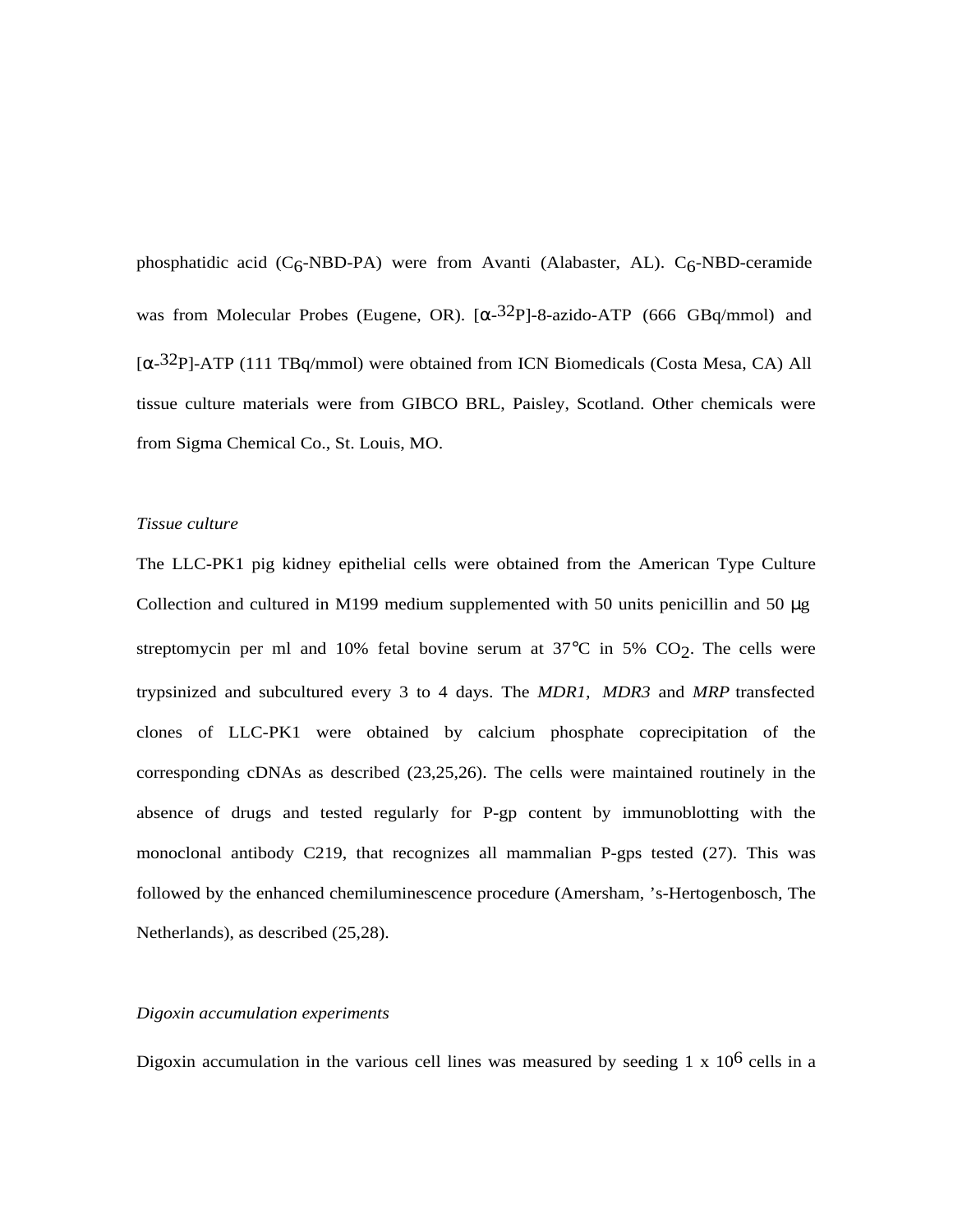single well of a 6-wells plate, followed by incubation of the cells for 3 days. The medium was replaced by 1.5 ml medium containing 10  $\mu$ M [<sup>3</sup>H]digoxin (0.25  $\mu$ Ci/ml). After a 2h incubation period the medium was removed and the cells were washed twice with 1 ml ice cold phosphate buffered saline. The cells were scraped and removed from the wells in 0.5 ml phosphate buffered saline. Radioactivity was determined by liquid scintillation counting. Accumulation was measured in triplicate in the presence and absence of 5 µM PSC 833.

# *Drug transport assays*

Drug transport assays were performed as described (25,29) with minor modifications. Cells were seeded on microporous polycarbonate membrane filters (pore size 3.0 µm, diameter 24.5 mm, Transwell TM, CostarR) at a density of 1.5 - 2 x 10<sup>6</sup> cells per filter. The cells were grown in complete medium for three days with a medium replacement the day after seeding. One hour before the start of the experiment, medium at both sides of the monolayer was replaced. The experiment was started by replacing the medium at either the apical or the basolateral side by medium containing  $[3H]$ -labeled substrate drugs (0.25  $\mu$ Ci/ml) and inulin<sup>[14</sup>C]carboxylic acid (0.025 µCi/ml, 4.2 µM). The cells were incubated at 37<sup>o</sup>C in 5% CO<sub>2</sub> and 50  $\mu$ l aliquots were taken from both compartments at t=1, 2, 3 and 4h. The appearance of radioactive drug in the opposite compartment was measured and presented as the fraction of total radioactivity added at the beginning of the experiment. Directional transport was measured in duplicate. The paracellular flow was monitored by the appearance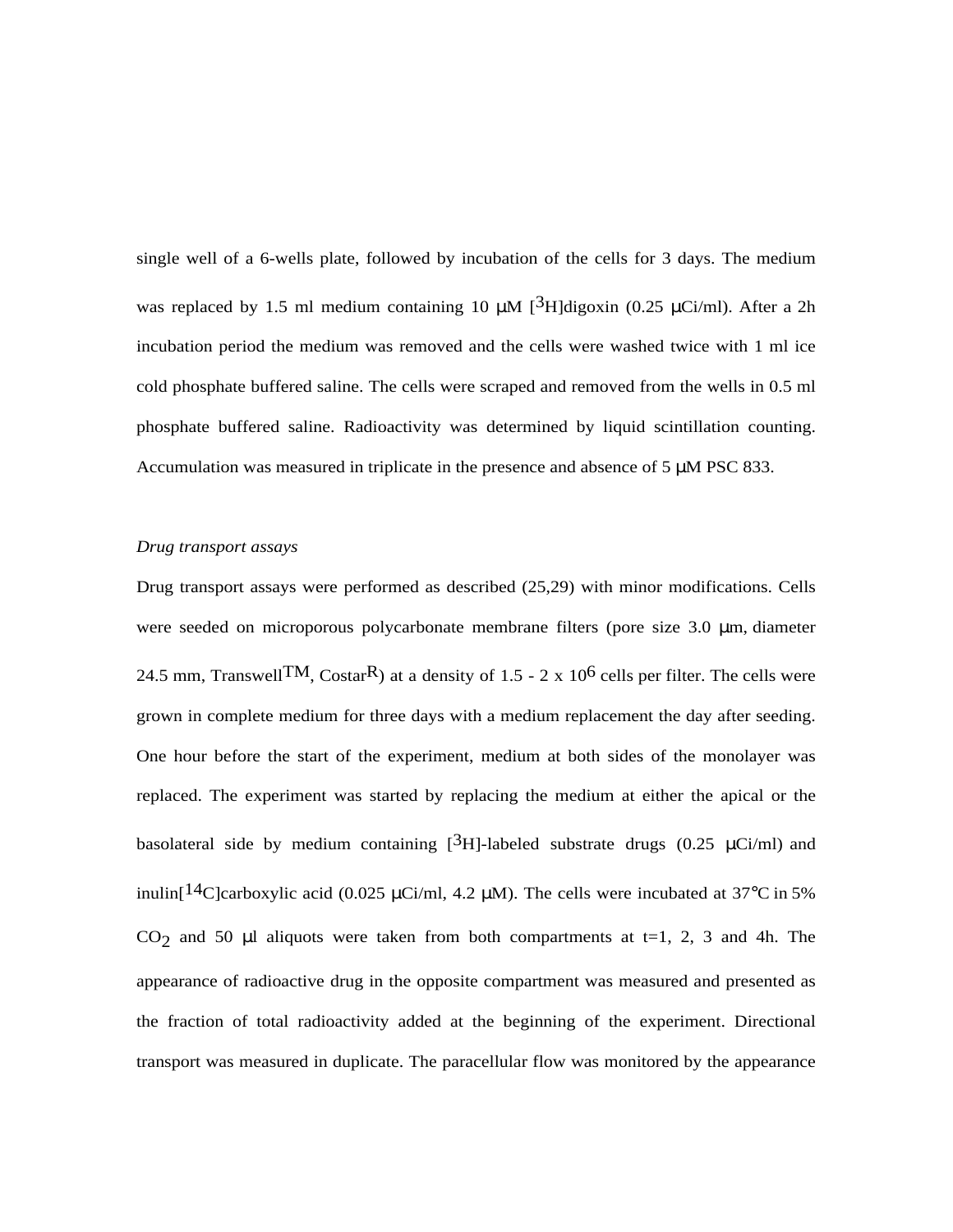of  $14$ C linulin in the opposite compartment and was always less than 1.5% of total radioactivity per hour.

Inhibition of transport was measured similarly. One hour before the start of the experiment the medium at both sides of the monolayer was replaced by complete medium containing the appropriate concentration of reversal agent. At  $t=0$  medium in one of the compartments was replaced by medium with radioactive drug and the indicated amount of reversal agent.

# *Lipid transport assays*

Transport of  $C_6$ -NBD-PC and  $C_6$ -NBD-glucosylceramide  $(C_6$ -NBD-GlcCer) was measured as described (23,30). LLC-PK1 derived cell lines were seeded on microporous membrane filters and grown for 4 days. Lipid precursors,  $C_6$ -NBD-PA or  $C_6$ -NBDceramide, were complexed to 1% (w/v) bovine serum albumin (BSA) in HEPES buffered Hanks' balanced salt solution (pH 7.35) (HBSS') to the following concentrations:  $25 \mu M$  $C_6$ -NBD-PA and 5  $\mu$ M C<sub>6</sub>-NBD-ceramide. To discriminate surface synthesized C<sub>6</sub>-NBD-PC (30) from transport of intracellularly synthesized  $C_6$ -NBD-PC, cells were preincubated with 10  $\mu$ Ci [<sup>3</sup>H]choline/ml HBSS' for 1h at 37°C, after a 1h choline depletion in HBSS' at 37°C. Incubation with the lipid precursors in HBSS' + BSA followed for 3h at  $15^{\circ}$ C in the presence of 10  $\mu$ Ci [<sup>3</sup>H]choline. For inhibition studies, the appropriate concentration of reversal agents was present 1h before and during the 3h incubation at 15°C. During the incubations shortchain lipid products appearing on the cell surface were depleted into the medium by the BSA.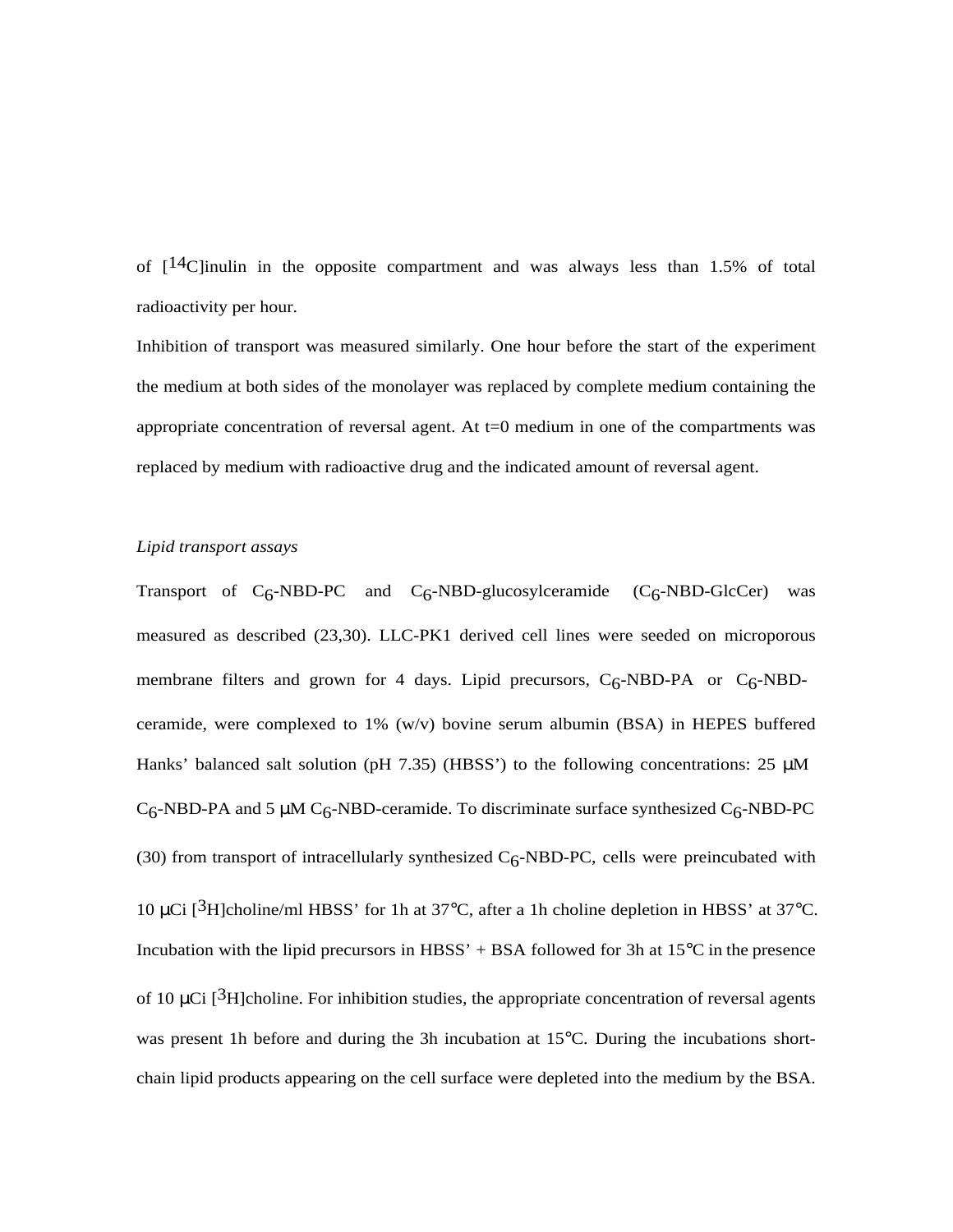After 3h, the apical and basolateral medium were collected and the cells were washed in HBSS' + BSA for 30' on ice. The apical and basolateral washes were pooled with the respective incubation media, the filters were cut from the wells and the lipids from media and cells were analyzed.

#### *Lipid analysis*

Lipids were extracted from the cells and media by a modified Bligh and Dyer extraction (31). The upper phase contained 20 mM acetic acid. The organic (lower) phase was dried under  $N_2$ and the lipids were applied to TLC plates. Lipid products were separated in two dimensions by borate-TLC as described (32), but over 20 cm in the first (alkaline) dimension. In the case of  $C_6$ -NBD-[<sup>3</sup>H]PC in cellular lipid extracts, the fluorescent spot was circled and the plate was exposed to a film to allow accurate separation of  $C_6$ -NBD-[<sup>3</sup>H]PC and long-chain  $[3H]PC$ . Fluorescent spots were quantitatively analyzed in a fluorimeter, radiolabeled spots were detected by fluorography and the radioactivity was quantified by liquid scintillation counting as described (33).

### MDR3 *expression and membrane preparation*

Sf9 (Spodoptera frugiperda) cells were cultured and infected with baculovirus vectors as described in (34). Baculo transfer virus for *MDR3* was constructed as follows: The plasmid constructs harbouring human *MDR3* cDNA were pJ3Ω-MDR3 and pJ3Ω-MDR3-NotI. As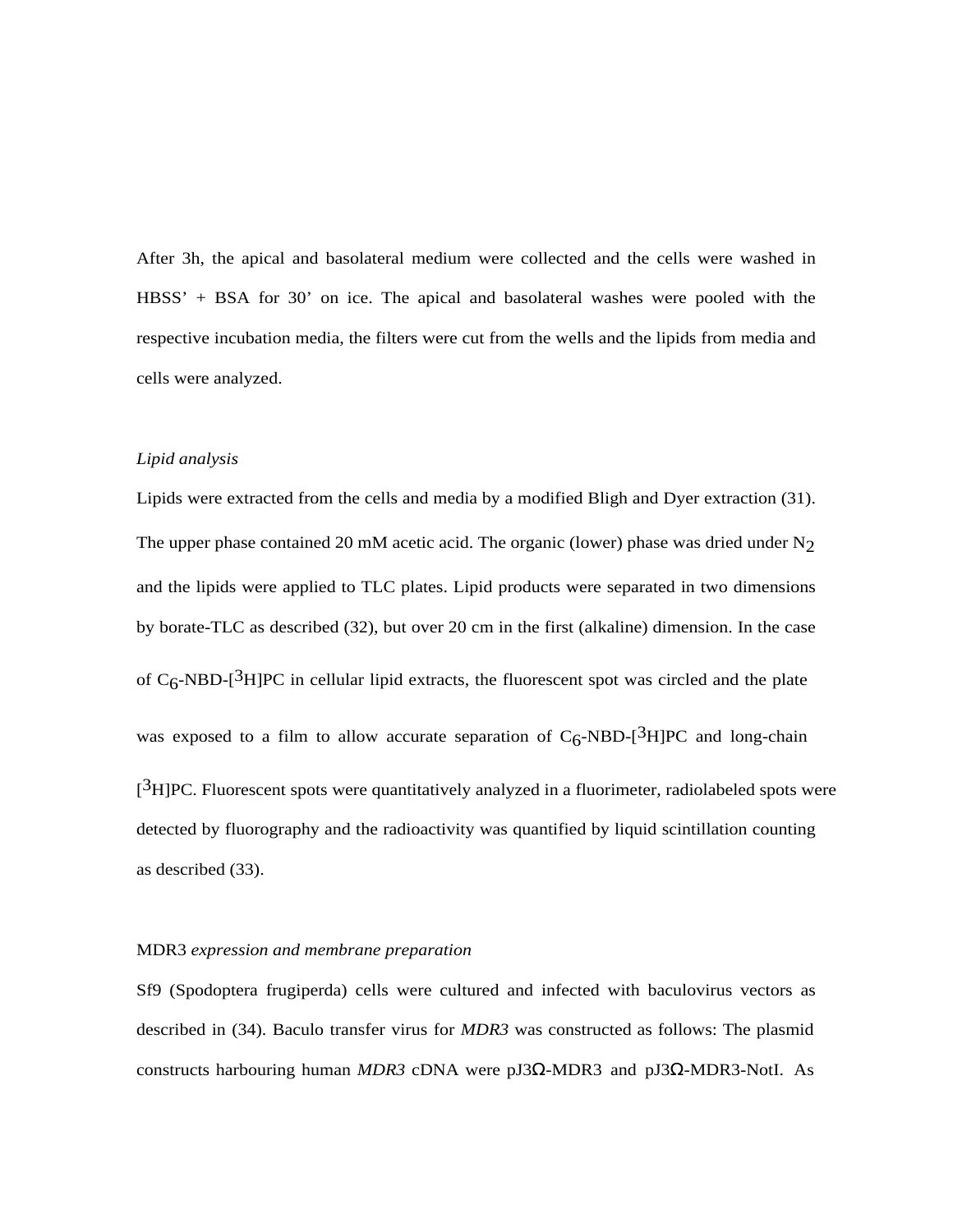the *MDR3* cDNA was found to be unstable in several baculovirus transfer vectors in *E. coli* an alternative approach has been developed, which does not involve bacterial propagation of the recombinant vector. *MDR3* cDNA and pieces of the appropriate transfer vector containing essential segments for homologous recombination with the viral DNA were ligated and this ligation mix was used for cotransfection of insect cells. The 5' region of the *MDR3* cDNA (-33 to 1621) was removed from  $pJ3\Omega$ -MDR3-NotI by NotI and ApaI digestion, and the 3' region (1621 to 4002) was removed from the pJ3Ω-MDR3 by ApaI and XbaI digestion.

Two segments of the pVL 1392 baculovirus transfer plasmid (Invitrogen) were isolated: the first one extends from 4154 to 8361 (obtained by XbaI and BglI digestion) and the second one covers region 9479 to 4138 (obtained by BglI and NotI digestion).

The two MDR3 fragments were ligated with the two pVL1392 fragments, and this "ligation mix" was used for generating recombinant viruses with the Baculogold Transfection Kit (Pharmingen, San Diego, CA).

Sf9 insect cells were infected and cultured as described previously (34). The virus-infected Sf9 cells were suspended in a low ionic strength medium (50 mM Tris-HCl pH 7.0, 50 mM mannitol, 2 mM EGTA, 10  $\mu$ g/ml leupeptin, 8  $\mu$ g/ml aprotinin, 0.5 mM PMSF, 2 mM DTT) and disrupted using a glass-teflon homogenizer. Membrane fractions were isolated by repeated centrifugations and homogenizations, and the membrane protein concentrations determined as described in (35). After cloning the baculoviruses producing high-level *MDR3* expression, the sequences of the cDNA inserts were checked by PCR amplification.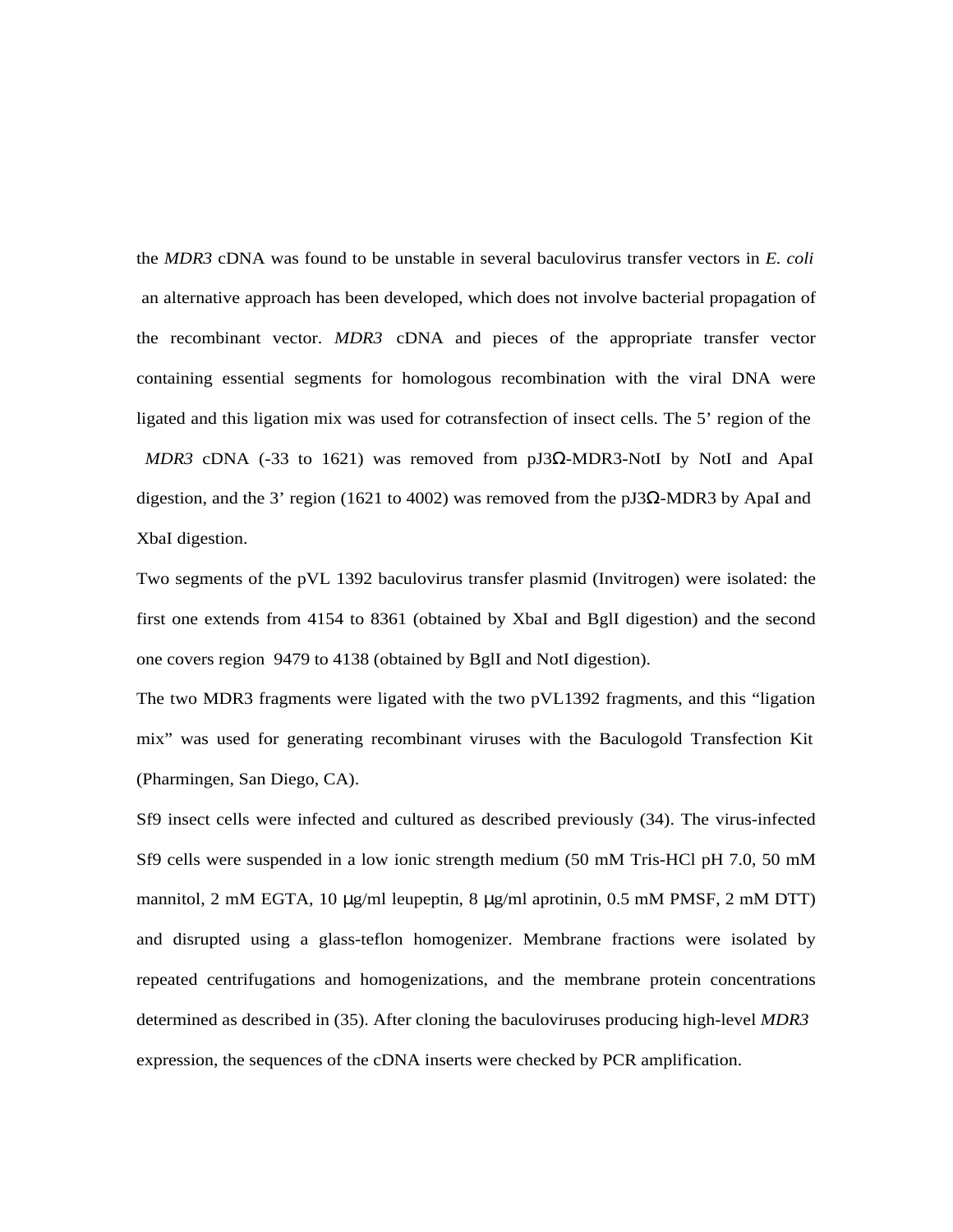### *Electrophoresis and immunoblotting*

Membranes were suspended in a disaggregation buffer (35). Samples (20  $\mu$ l) were run on 6% Laemmli-type gels and electroblotted onto PVDF membranes. Quantitative estimation of the expression of human MDR3 and MDR1 P-gps was performed using the monoclonal antibody C219 (27), which recognizes both proteins. Additionally, a monoclonal anti-human MDR3 antibody (P3II26) (36), and polyclonal anti-MDR1 antisera 4077 and 4007 were applied. Anti-mouse IgG and anti-rabbit IgG, peroxidase conjugated IgGs (10,000 x diluted, Jackson Immunoresearch), were used for secondary antibodies as described (37). HRPdependent luminescence (ECL,Amersham) was determined by luminography and quantitated by the Bio-Rad Phosphoimager system.

## *ATP binding to MDR3 P-gp*

Binding of ATP to MDR3 P-gp was measured by incubation of isolated Sf9 cell membranes (100  $\mu$ g protein) for 5 min at 4<sup>o</sup>C in a reaction buffer containing 50 mM Tris-HCl (pH7.0), 0.1 mM EGTA, 2 mM MgCl<sub>2</sub>, in a final volume of 50  $\mu$ l, in the presence of 5  $\mu$ M Mg-8azido-ATP, containing 0.2 MBq of  $\left[\alpha^{-32}P\right]$ -8-azido-ATP. The solution was irradiated for 10 min with an UV lamp ( $\lambda_{\text{max}}$  about 250 nm) at a distance of 3 cm, the membranes were washed 3 times with 500 µl ice-cold Tris-EGTA-MgATP buffer (50 mM Tris-HCl (pH7.0), 0.1 mM EGTA, 10 mM MgATP), collected in 40µl of the electrophoresis buffer, and the samples were run and electroblotted as described above. The blots were subjected to autoradiography in a Phosphoimager, and the identity of the  $32P$ -azido-nucleotide labeled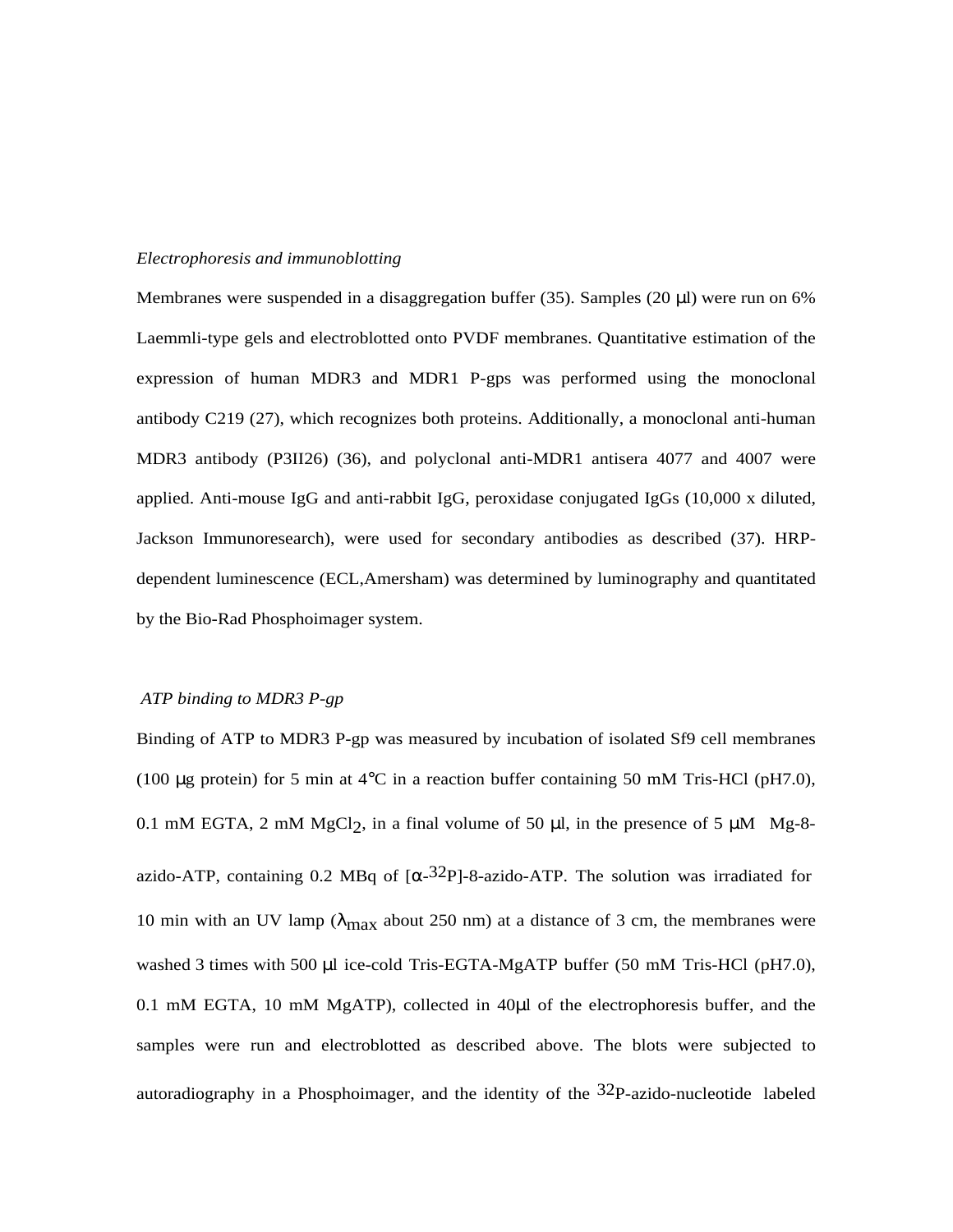bands was verified by immunostaining of the same blot.

## *Vanadate-dependent nucleotide trapping*

Isolated Sf9 cell membranes (100  $\mu$ g protein) were incubated for 30 sec to 10 min at 37 $\degree$ C in reaction buffer (50 mM Tris-HCl (pH7.0), 0.1 mM EGTA, 2 mM MgCl<sub>2</sub>, 200 µM Naorthovanadate) in a final volume of 50  $\mu$ l, in the presence of 5 to 200  $\mu$ M Mg-8-azido-ATP, containing 0.2 MBq of  $\left[\alpha^{-32}P\right]$ -8-azido-ATP. The reaction was stopped with 500 µl icecold Tris-EGTA-MgATP buffer (50 mM Tris-HCl (pH7.0), 0.1 mM EGTA, 10 mM MgATP, 200  $\mu$ M Na-orthovanadate), the membranes were washed twice in this buffer and the pellet was resuspended in 20 µl Tris-EGTA. The membranes were irradiated, and collected in 40 µl of electrophoresis buffer. The samples were run on SDS-PAGE, electroblotted and the blot was processed further as described above. The effects of various cytotoxic agents on vanadate-dependent nucleotide trapping was measured by addition of the drugs to the reaction mixture. The effect of phospholipids was assessed by the addition of sonicated liposomes.

#### *Statistical analysis*

In the transport experiments, two replicate slopes were measured per experiment. Statistical analysis of the experiments was performed by a one-way analysis of variance approach with the individual slopes as experimental units. The slope of the line through the four time points of each well was determined, resulting in two estimations of the slope per experiment. Because we assumed that the random variation of the slope was equal in all experiments, we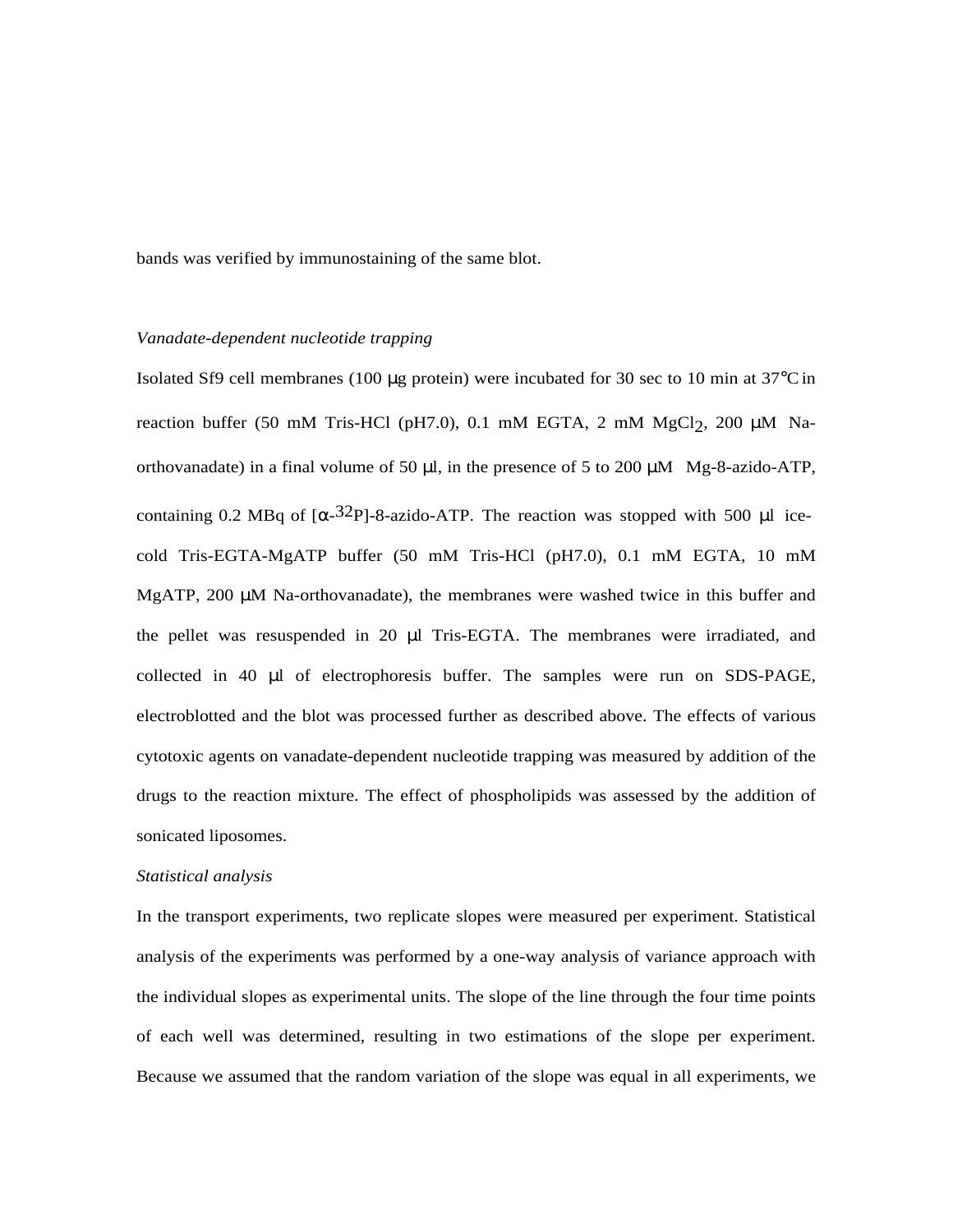used the differences between the two independent estimations of all experiments to determine this random variation. All P values are two-sided. Differences are considered significant if P<.05.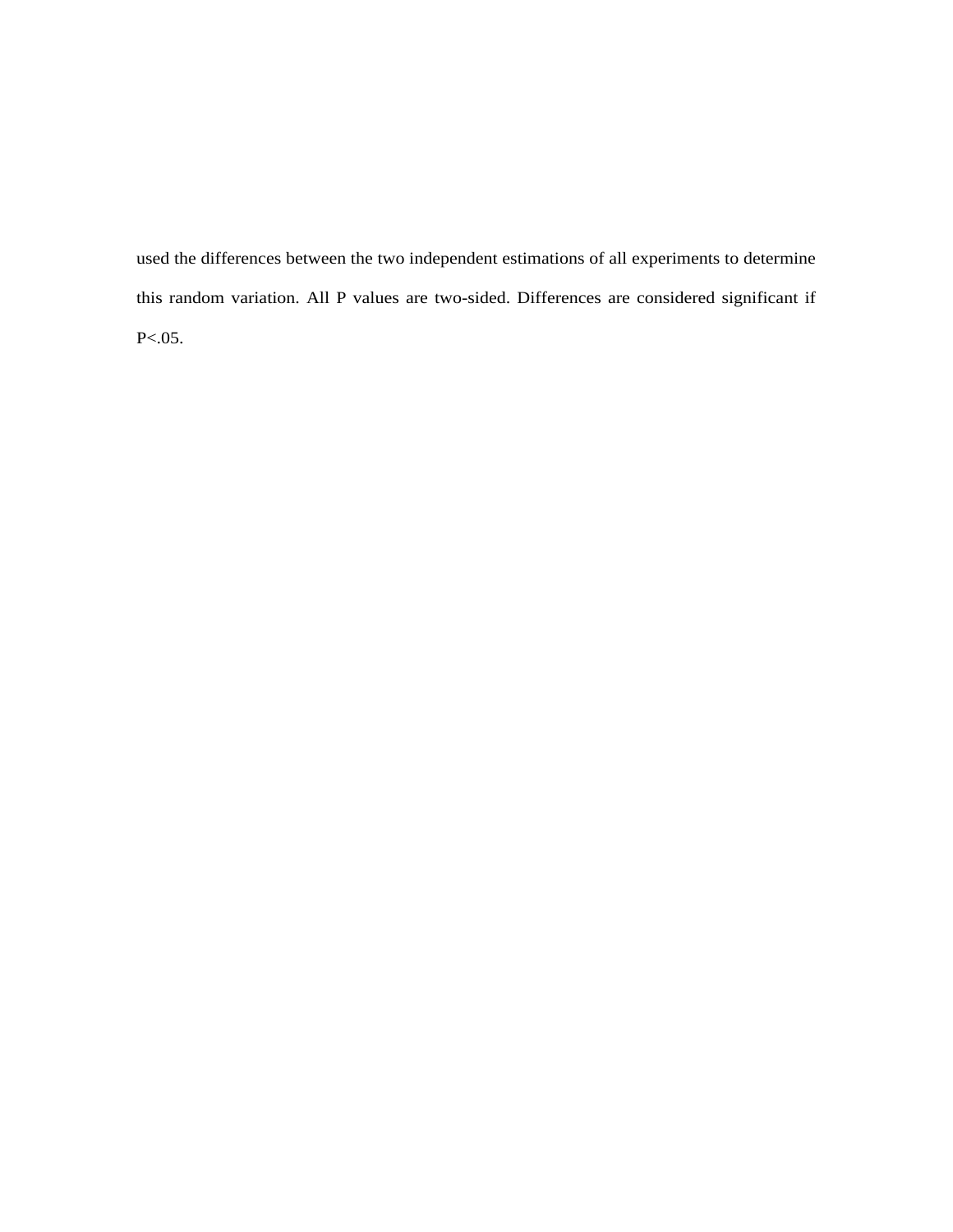## **Results**

### *Transport of drugs by* MDR3 *transfected cells*

Fig. 1 shows the transport of several MDR1 P-gp substrate drugs through monolayers of polarized pig kidney epithelial cell lines. LLC-PK1 is the untransfected parent cell line, LLC-M3.4.44 (23) is a subclone of the *MDR3* transfectant LLC-M3.4 and LLC-1.1 is the *MDR1* transfected LLC-PK1 clone (25). Directional transport of the cardiac glycoside digoxin, of the cytostatic drugs paclitaxel, daunorubicin and vinblastine (VBL) and of the antihelmintic drug ivermectin to the apical compartment is significantly increased in the *MDR3* transfected cells compared to the parental cell line (two sided P<.00001 for all drugs using one-way analysis of variance). With the exception of paclitaxel, the net transport rate (flow from basolateral to apical minus the flow from apical to basolateral) of these drugs is lower in the *MDR3* transfected cells than in the *MDR1* transfectant (two-sided P<.00001 for daunorubicin, vinblastin and ivermectin; two-sided  $P = 0.001$  for digoxin), whereas the P-gp expression levels are comparable (see fig. 2). The transport rate of paclitaxel is extremely high in both cell lines and this makes it difficult to compare the activities of the transporters. The transport experiments are performed twice for ivermectin and three times or more for the other drugs with various batches of the cell lines. The statistically significant differences were comparable in the various experiments showing that the increased transport of drugs in the *MDR3* transfected cell line is reproducible (results not shown). It should be noted that the expression of *MDR3* is rather heterogeneous (23), in contrast to the expression of *MDR1*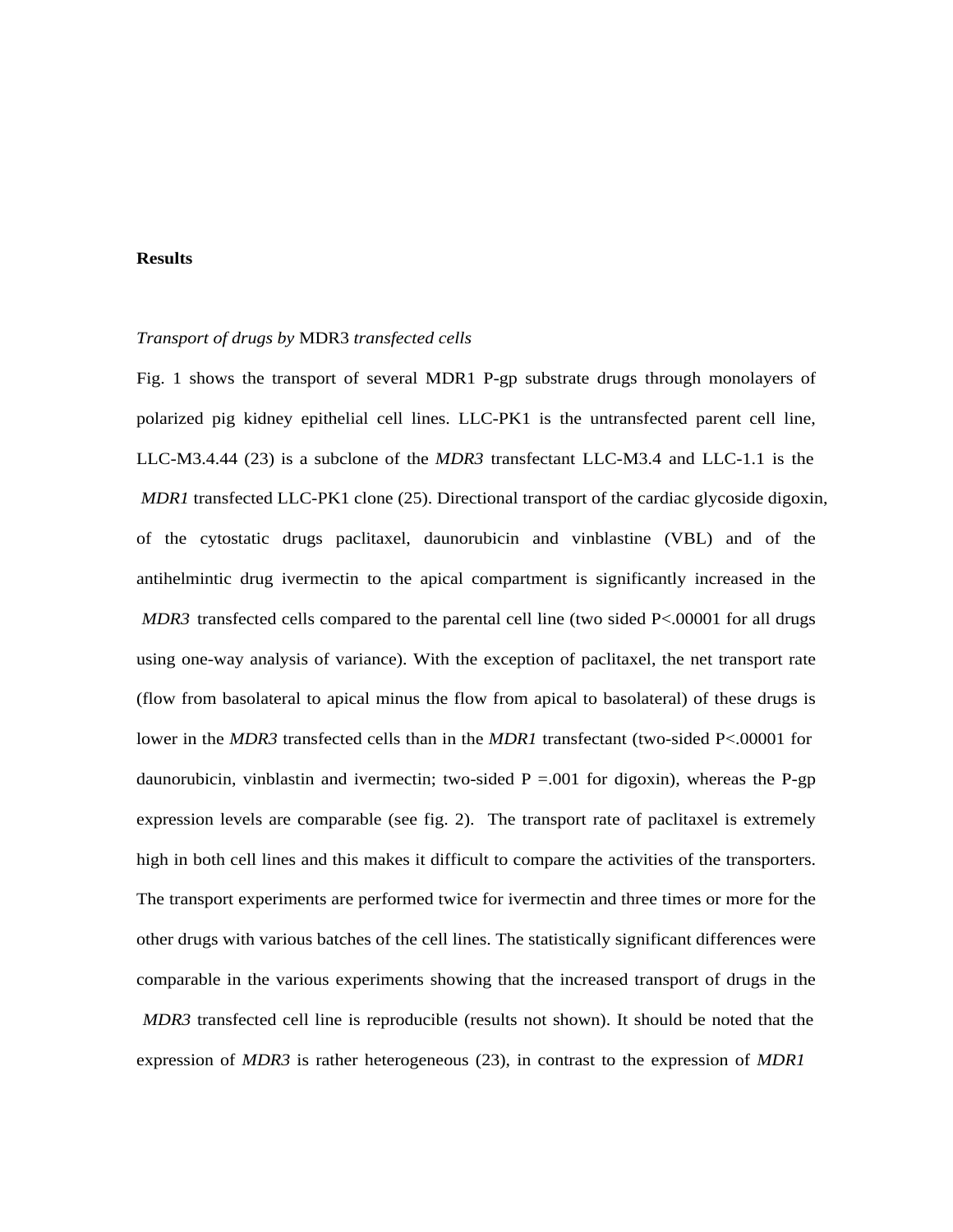(25); this might influence the transport efficiency through the monolayers. These results were reproduced in an independent *MDR3* transfectant clone LLC-M3.1 (see e.g. fig. 2A). The transport rate of digoxin in several subclones of LLC-M3.4 with various *MDR3* expression levels, correlated with the amount of MDR3 P-gp determined on immunoblot (fig. 2). Transport rates of 0.1  $\mu$ M PSC 833 and 2  $\mu$ M cyclosporin A (CsA), dexamethasone, ondansetron and morphine did not differ significantly between *MDR3* transfectants and parental cells (not shown). Directional transport of these drugs was readily detectable in the *MDR1* expressing cells at these concentrations (not shown; *c.f.* refs (25,29,38)).

## *Inhibition of drug transport by reversal agents*

The active transport of drugs by MDR1 P-gp through the monolayers of LLC-PK1 derived cell lines can be inhibited by addition of P-gp substrates and inhibitors, also called reversal agents. We have tested the effect of several of these inhibitors on MDR3 P-gp mediated digoxin transport. Fig. 3 shows that the increased transport of  $2 \mu M$  digoxin through the LLC-M3.4.44 monolayers is abolished by 10  $\mu$ M cyclosporin A, 5  $\mu$ M PSC 833, 20  $\mu$ M verapamil, 10  $\mu$ M vinblastine. We also found inhibition by 10  $\mu$ M paclitaxel (not shown). The low level of digoxin transport through the parental cells, due to the presence of endogenous porcine transporters (25,29), is inhibited only partially by verapamil, whereas this drug completely inhibits the increased MDR3 P-gp mediated transport. In the *MDR1* transfectant inhibition of digoxin transport by PSC 833 is complete, the other reversal agents are not able to inhibit directional transport of digoxin by MDR1 P-gp completely at the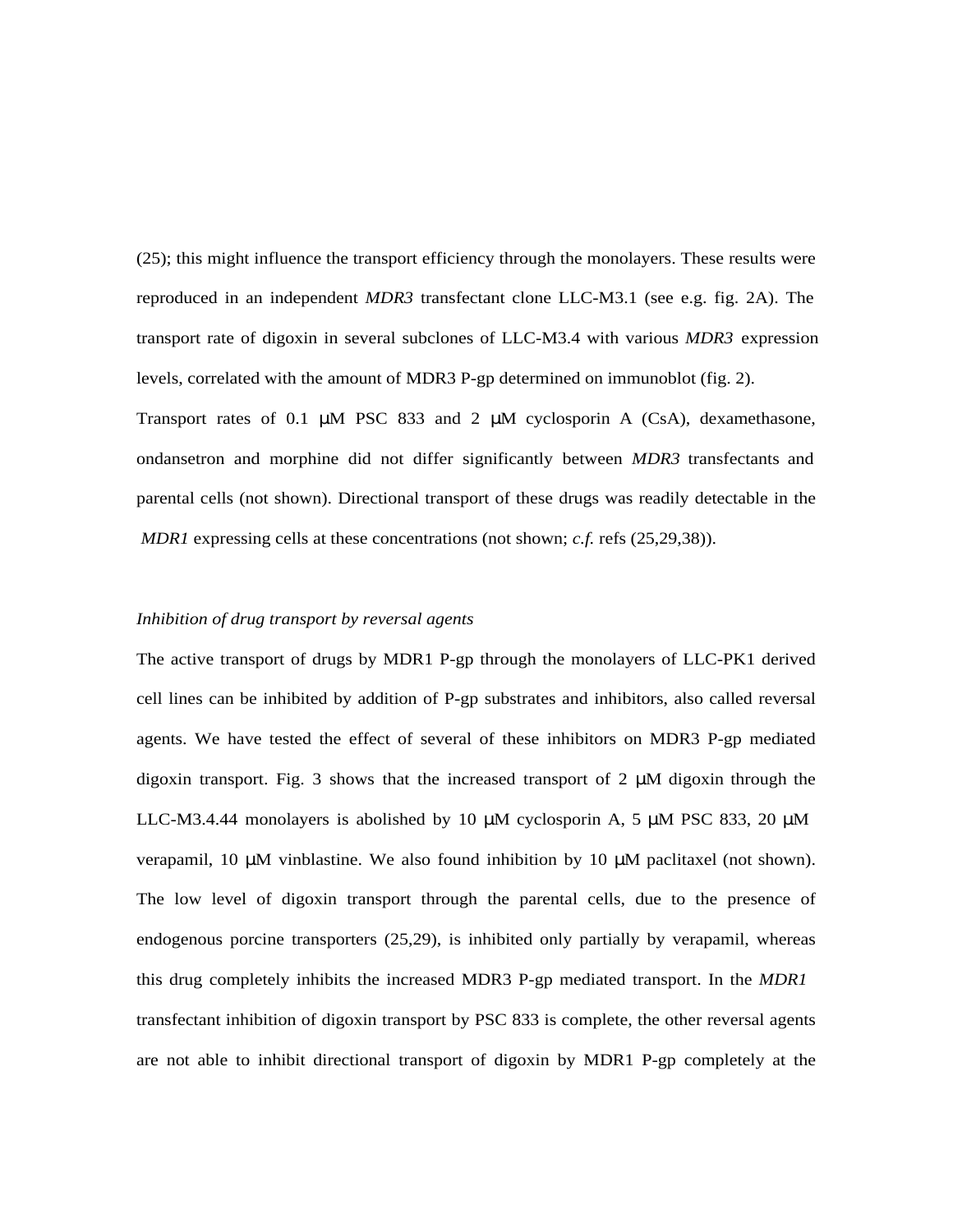concentrations used here. Fig. 4 shows that the *MDR3* transfectant accumulated far less digoxin than the parental cells as compared to conditions where active digoxin transport was inhibited by 5  $\mu$ M PSC 833. This suggests that the MDR3 P-gp in the transfected cells extrudes digoxin or prevents its influx by removal of the drug from the inner leaflet of the plasma membrane. However, indirect effects of MDR3 P-gp on drug transport, e.g. by influencing the activity of another transporter, are not excluded by these experiments.

# *Inhibition of lipid translocation by MDR3 P-gp*

An established physiological function of MDR3 P-gp is the translocation of PC (16,22). We therefore tested whether the substrates transported by *MDR3* transfectants and the inhibitors blocking this process had an effect on the translocation of PC to the extracellular leaflet of the apical membrane. Instead of PC, we used  $C_6$ -NBD-PC, a fluorescent short chain analog of PC, as the translocation substrate (23). In order to measure specifically the translocation across the plasma membrane, the intracellular pool of newly synthesized  $C_6$ -NBD-PC was double-labeled with [3H]choline and vesicular transport mechanisms were inhibited by performing the experiment for 3 h at 15°C.

Fig. 5A shows that reversal agents that inhibit the increased drug transport in the LLC-M3.4.44 cells, also decrease the rate of  $C_6$ -NBD-PC translocation by MDR3 P-gp in these cells. Lipid translocation is also reduced in the presence of  $10 \mu M$  of the putative substrate drugs paclitaxel and vinblastine, suggesting that a direct interaction exists between MDR3 Pgp and the compounds tested. To exclude that the inhibition of lipid translocation was due to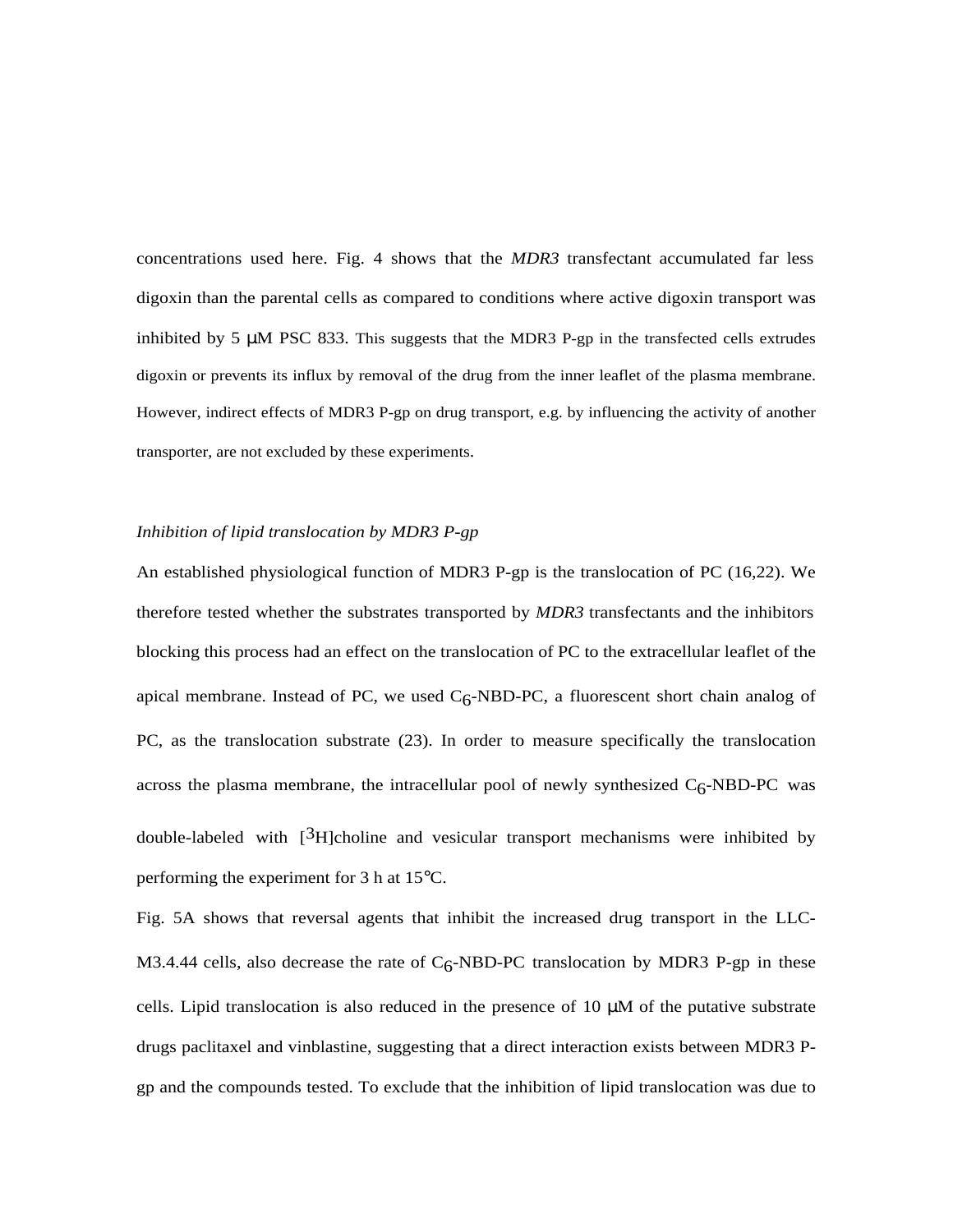a non-specific toxic effect, *e.g.* on the cytoskeleton, rather than a direct interaction with the transporter the effect of paclitaxel was measured on the lipid translocation by the multidrugresistance associated protein MRP1 (26). We have shown that MRP1 translocates  $C_6$ -NBD-GlcCer in *MRP1* transfected LLC-PK1 cells (39), whereas MRP1 is known to be a poor transporter of paclitaxel  $(40,41)$ . We found that 10  $\mu$ M paclitaxel did not inhibit the translocation of  $C_6$ -NBD-GlcCer to the outer leaflet of the membrane, whereas 2 mM sulfinpyrazone, a known inhibitor of MRP1 (26) completely abolished transport of the lipid (fig. 5B). The results in figures 5A and B indicate that paclitaxel has an inhibitory effect on MDR3 P-gp itself rather than on lipid metabolism or lipid trafficking in general.

Attempts to inhibit MDR3 P-gp lipid translocation activity with  $10 \mu M$  digoxin were unsuccessful (fig. 5A). However, translocation of  $C_6$ -NBD-GlcCer and  $C_6$ -NBD-PC by MDR1 P-gp was not inhibited by 10  $\mu$ M digoxin either (fig. 5C), showing that digoxin is unable to inhibit P-gps in this assay system. This is probably due to the inability of digoxin to penetrate the cells at 15°C. To study translocation of PL from the inner to the outer leaflet of the plasma membrane, all assays have to be performed at 15°C to minimize the contribution of vesicular transport to the phospholipid reaching the outer leaflet of the plasma membrane. At 15°C, however, we find no diffusion of digoxin through the monolayer, suggesting that digoxin is unable to pass the lipid bilayer and reach P-gp at this temperature.

# *Expression of* MDR3 *in Sf9 cells*

To verify that the MDR3 P-gp can interact directly with drugs, we analyzed whether the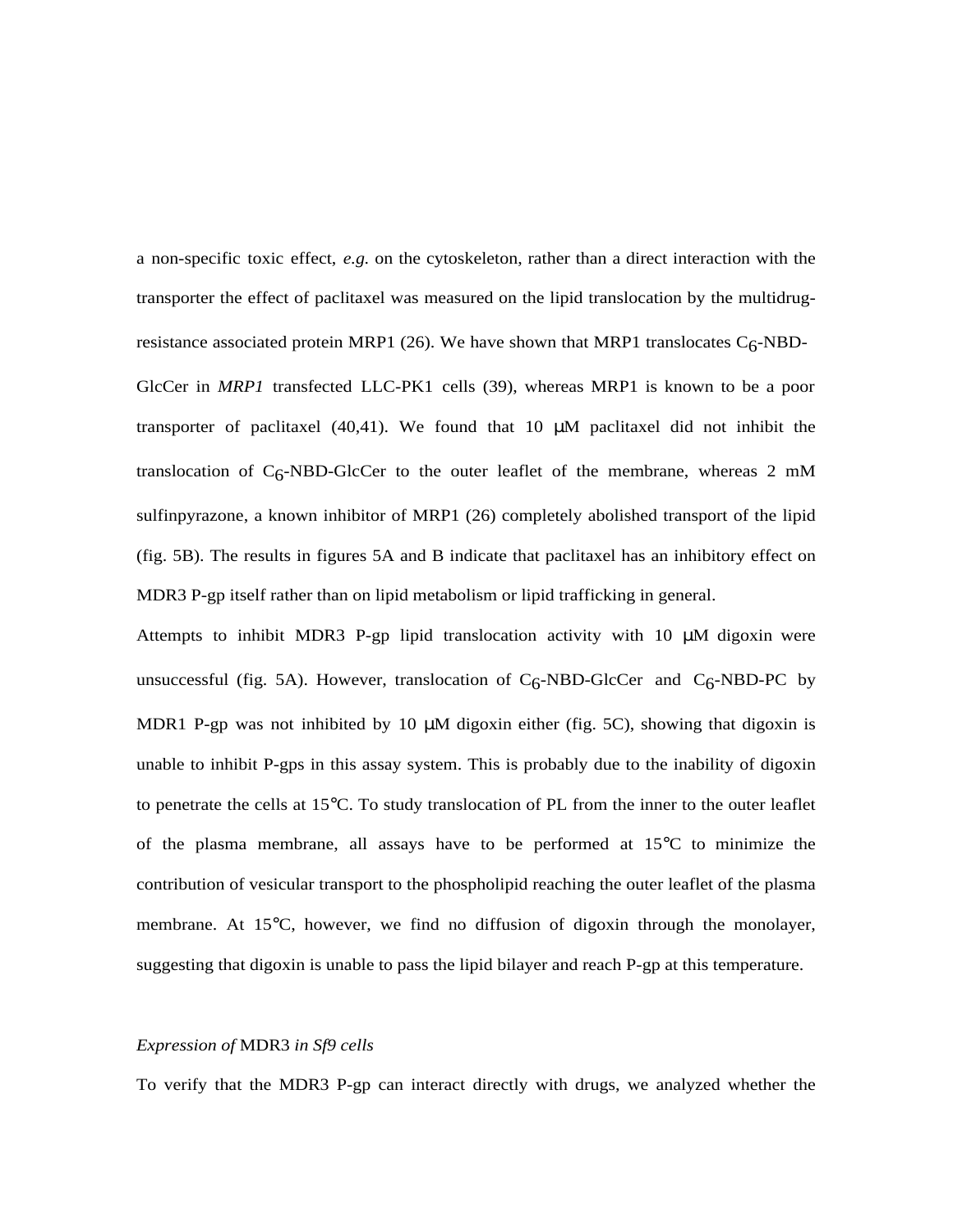drugs transported by this P-gp also affect enzymatic reactions associated with Pglycoprotein, such as ATPase activity and vanadate-dependent nucleotide trapping. *MDR3* expression levels in mammalian cells were not high enough for studying these partial reactions and we therefore cloned *MDR3* cDNA into baculovirus and expressed the protein in insect (Sf9) cells. Since baculovirus vectors containing this cDNA could not be amplified in any bacterial strain, we had to clone it directly into baculovirus by co-transfection of Sf9 cells (see methods). As shown in Fig. 6A infection of the Sf9 cells with the recombinant *MDR3* baculovirus resulted in a high-level expression of the *MDR3* gene. Antibody C219 recognizes both MDR3 (lane 2) and MDR1 (lane 3) and does not immunostain control Sf9 cell membranes (lane 1). The polyclonal antiserum 4077, generated against the N-terminal portion of MDR1, only stains MDR1, while the polyclonal antiserum 4007, generated against the C-terminal part of MDR1 (37) reacts both with MDR1 and MDR3 (not shown). In Sf9 cells MDR1 and MDR3 P-glycoproteins are underglycosylated relative to their mammalian counterparts and appear at 140 kDa on the immunoblots following SDS-PAGE. The two proteins are expressed at about equal level judged from the immunoblots.

### *ATP binding to MDR3 P-gp*

ATP binding to MDR3 was estimated by using the radiolabeled photoaffinity ATP analog  $[\alpha^{-32}P]$ -8-azido-ATP. Isolated membranes were incubated with this reagent at 4<sup>o</sup>C, the samples UV-irradiated, the labeled proteins separated on SDS-PAGE and examined by a phospho-imager, as described in the Experimental Procedures. As documented in Fig. 6B,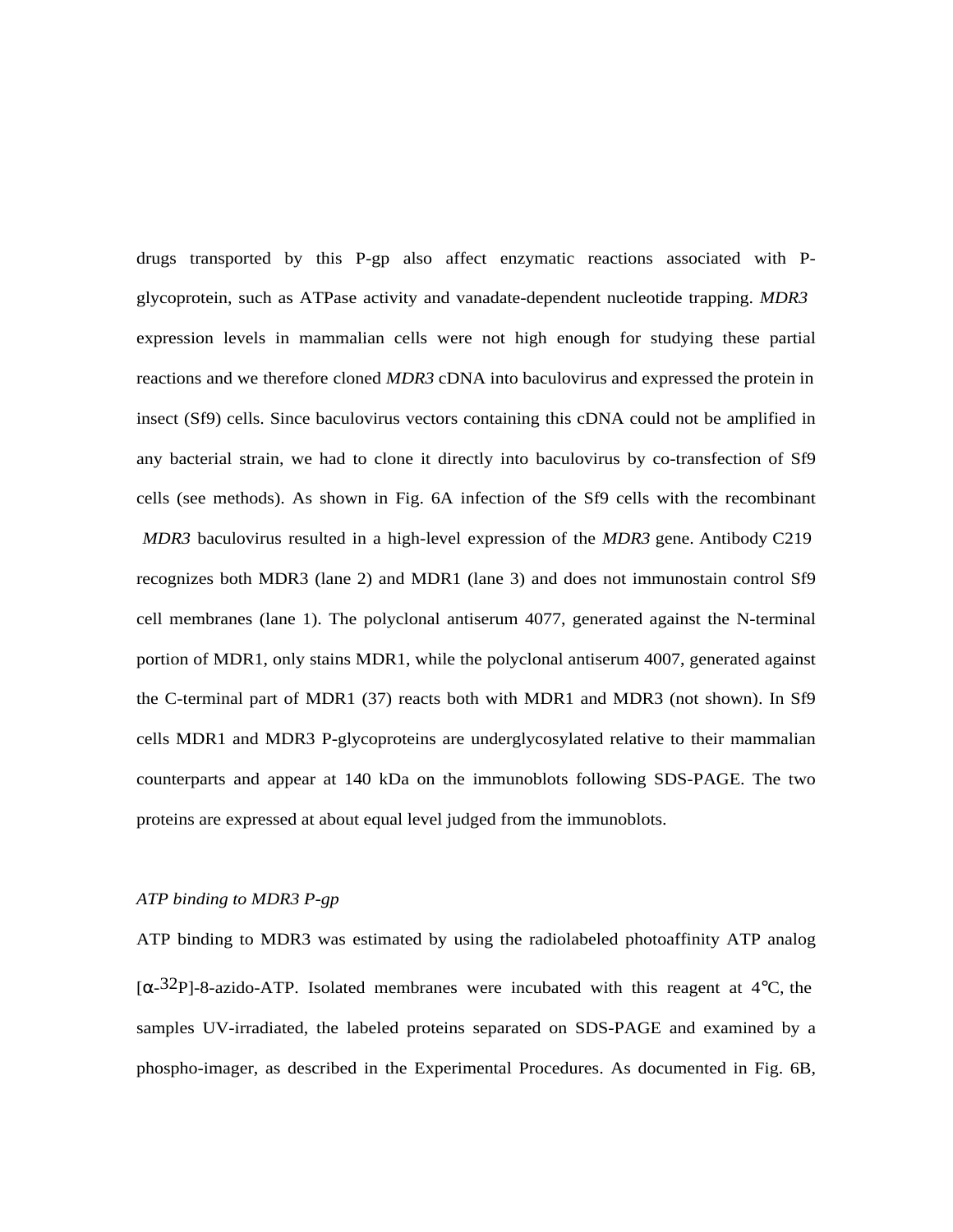MDR3 P-gp in isolated Sf9 cell membranes showed a specific binding of  $\alpha$ -32P]-8-azido-ATP (lane 3). This binding, measured at 5  $\mu$ M 8-azido-ATP, required the presence of free  $Mg^{2+}$ , as it was eliminated by 1 mM EDTA (lane 4). ATP binding to MDR3 P-gp (similarly to that seen for MDR1 P-gp – see lane 2, (35)) was eliminated by the addition of 1 mM ATP (lane 5), but not by 1 mM AMP, and strongly inhibited by 500  $\mu$ M NEM (not shown). ATP binding was not influenced by CsA, verapamil, digoxin or paclitaxel (not shown). In control Sf9 cell membranes there was no ATP binding observed in the region of MDR1/MDR3 P-gp (lane 1)

# *Nucleotide trapping in MDR3 P-gp*

Low concentrations of vanadate can inhibit ATP-hydrolysis by MDR1 P-gp, probably by replacing inorganic phosphate bound to the protein. This results in the formation of a complex between ADP and the protein that cannot be dissolved by washing with high MgATP concentrations (42,43). Vanadate-dependent nucleotide trapping by MDR3 P-gp was studied in isolated Sf9 cells membranes using  $\lceil \alpha - 3^2 \text{P} \rceil$ -8-azido-ATP. Labeling was performed in the presence of Na-orthovanadate for 2 min at 37°C, and UV-irradiation was performed after thorough washing of the membranes in high-MgATP-containing media. Fig. 7 shows labeled nucleotide trapping in MDR3 and MDR1 (lanes 1 and 6) at the expected molecular mass, but not present in control Sf9 cell membranes (lane 8). Nucleotide trapping by MDR3 P-gp required the presence of Mg<sup>2+</sup> (lane 2); it was inhibited by 500 µMNEM (lane 3), and decreased by 50  $\mu$ M verapamil (lane 4) and even more effectively by 5  $\mu$ M CsA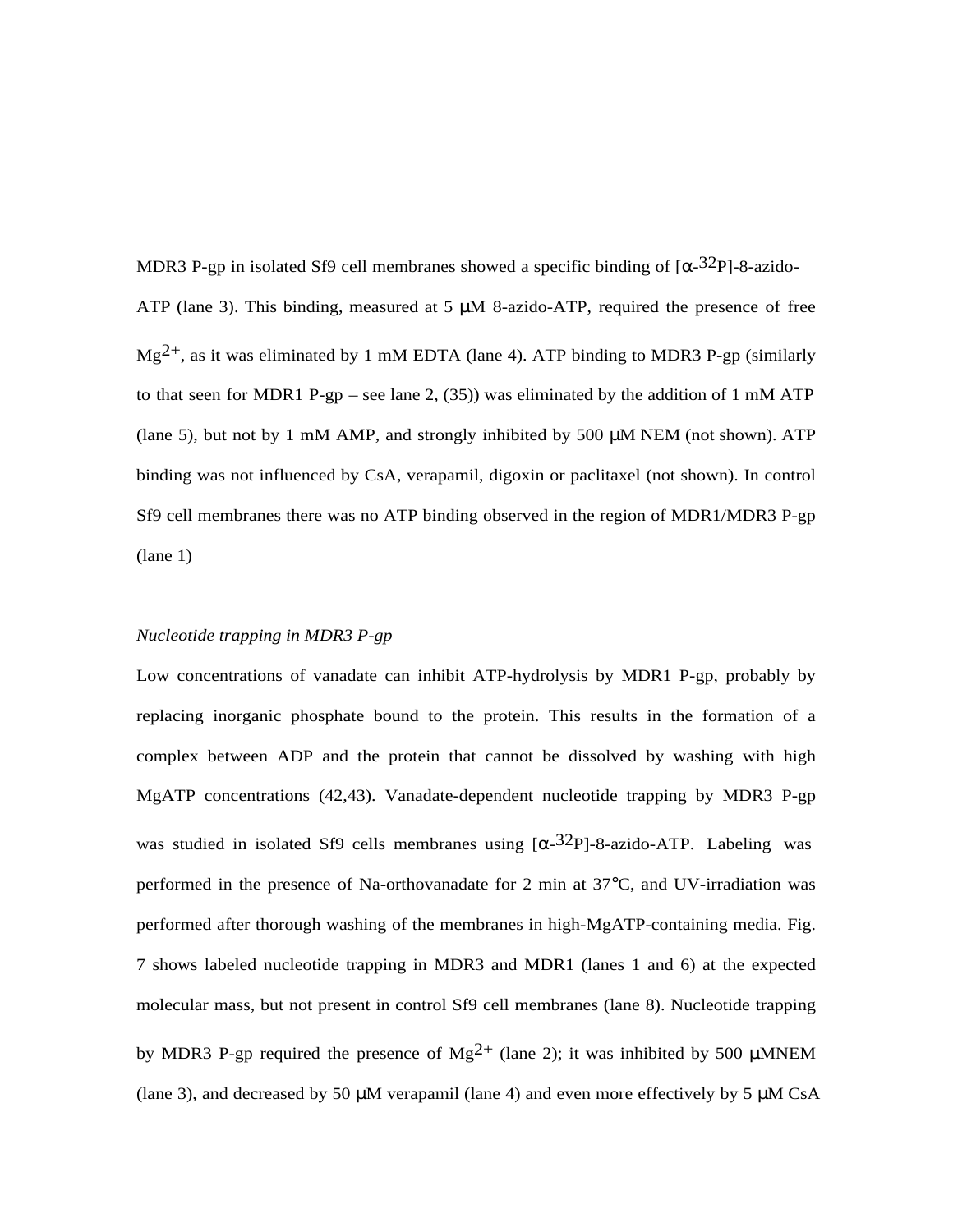(lane 5). For comparison, Fig. 7 also demonstrates nucleotide trapping by MDR1 P-gp. This labeling is also NEM-sensitive (not shown), but greatly stimulated by verapamil (lane 7, (44)). No nucleotide trapping was observed in either P-gp if no vanadate was added to the incubation media. Equal amounts of P-gp were present in each lane as verified in each experiment by immunoblotting of the same membrane filters (Fig 7B).

 In experiments not documented here, we studied the time course and ATP dependence of nucleotide trapping in MDR3 P-gp. Labeling increased up to 20 min incubation time at  $37^{\circ}$ C, and up to 8-azido-ATP concentrations of 50  $\mu$ M. Since modulating effects of substrates or inhibitors are expected to be more pronounced at relatively lower levels of nucleotide trapping (44), we have performed such experiments at conditions similar to those in Fig. 7. Table I summarizes the effects of several compounds on the nucleotide trapping by MDR3 P-gp in the presence of 5 µM ATP during 2 min incubations at 37°C. A strong inhibition of nucleotide trapping in MDR3 P-gp was observed after addition of several compounds that inhibit drug transport by this protein. Phospholipids (phospatidylcholine, phospatidylserine or phosphatidylinositol) added as sonicated liposomes up to 50 µg/ml, did not modulate nucleotide trapping of MDR3 P-gp or MDR1 P-gp (not shown). This may be due to saturation of P-gp with endogenous lipids or to a low spontaneous exchange of PL between the liposomes and the membrane vesicles.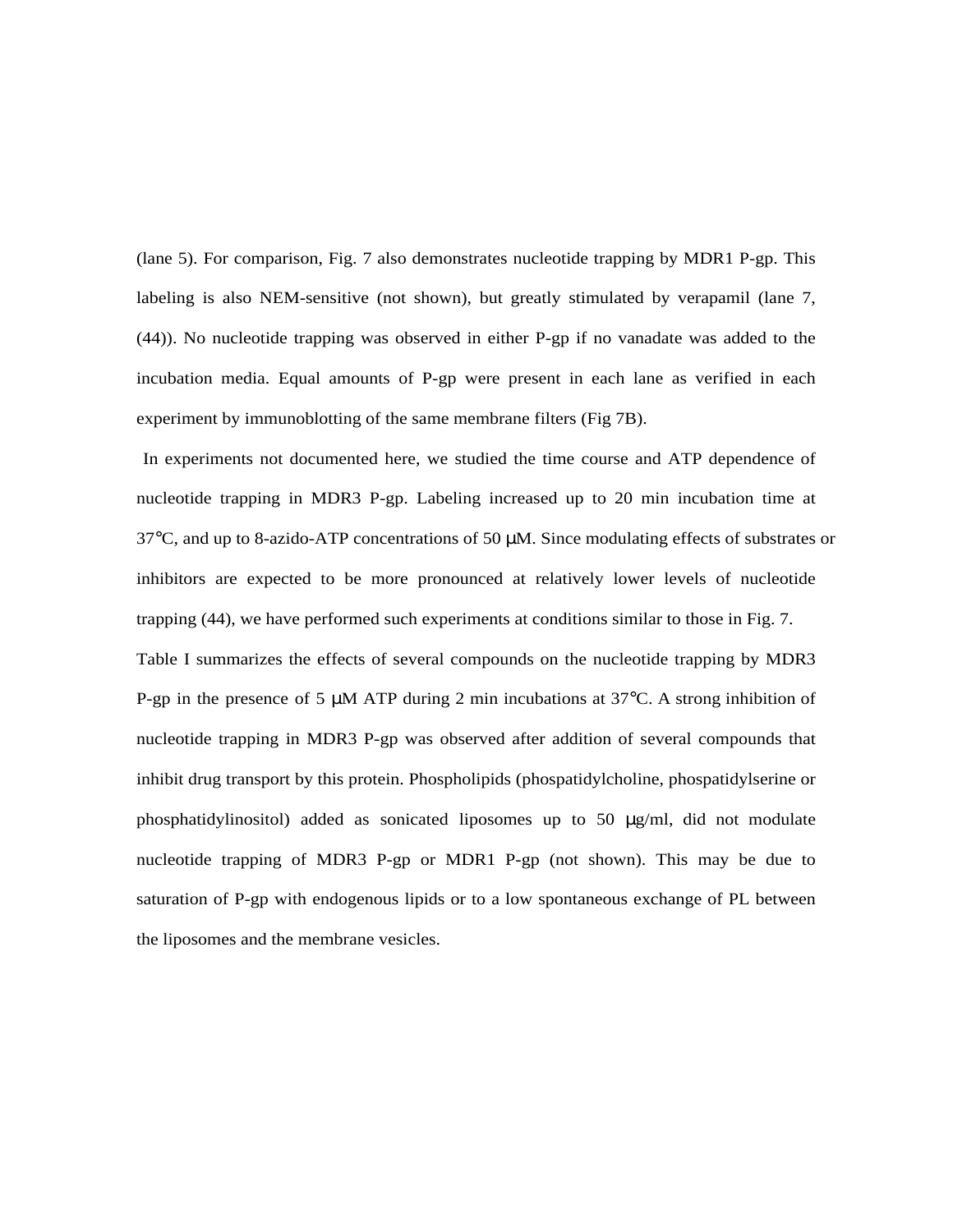#### **Discussion**

Previous attempts to demonstrate drug transport by the human MDR3 P-gp and its murine homolog Mdr2 P-gp have met with little success (4,6-9). It came therefore as a surprise that expression of *MDR3* in kidney cell monolayers results in the directional transport of digoxin, paclitaxel, daunorubicin, vinblastine and ivermectin. The transport of these drugs is specific as the transport of several other drugs and reversal agents is not increased in the *MDR3* transfected cell lines. The rate of digoxin transport correlates with the amount of MDR3 P-gp in various subclones of *MDR3* transfectant LLC-M3.4 (Fig. 2). Transport is inhibited by the MDR1 P-gp reversal agents, CsA, PSC 833 and verapamil, agents that also inhibit the translocation of short-chain PC analogs by the MDR3 P-gp. Conversely,  $C_6$ -NBD-PC translocation is also inhibited by the MDR3 P-gp substrates, paclitaxel and vinblastine. PSC 833 causes an increase in the accumulation of digoxin in the LLC-M3.4.44 cells, suggesting that in the absence of PSC 833 digoxin is extruded from these cells against a concentration gradient.

Two earlier studies have suggested that the MDR3 P-gp may be able to transport some drugs. Nooter *et al.* and Herweijer *et al.*, (13,14) found overexpression of *MDR3* (and not of *MDR1*) in certain drug resistant leukemias and an increase in daunorubicin accumulation after treatment of the cells with cyclosporin A (CsA). This is in line with our results on daunorubicin transport by MDR3 P-gp and its inhibition by CsA. Like our assays, their accumulation experiments had a sensitive read-out that allowed the detection of small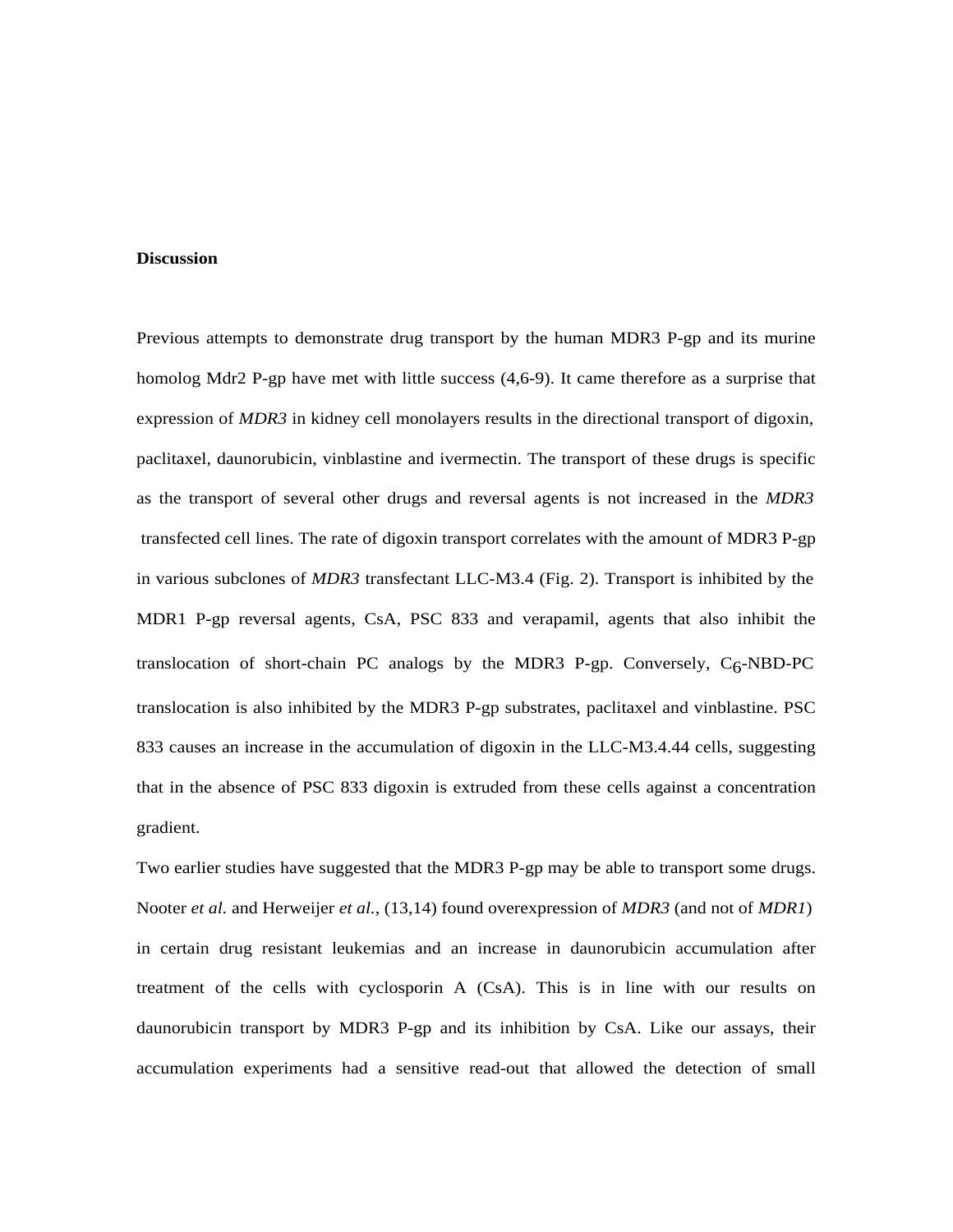changes in transport efficiency.

Drug resistance caused by MDR3 P-gp has been shown by Kino and coworkers in an *MDR3* transformed yeast strain (15). In their experiments resistance to aureobasidin A, a fungicide, correlated with the expression of *MDR3* and was inhibited by high concentrations of CsA, verapamil and vinblastine. The transport of aureobasidin A by MDR1 P-gp was more efficient than by MDR3 P-gp, comparable to what we find for the drugs tested in our study. To exclude the possibility that the drug transport found in *MDR3* transfected cells is only an indirect effect of the presence of MDR3 P-gp  $-$  e.g. because it activates an endogenous transporter – we sought direct evidence of binding of drug to MDR3 P-gp. Experiments with the MDR1 P-gp have shown that this transporter catalyzes two reactions that can be used to study protein-drug interaction, hydrolysis of ATP (ATPase activity) and trapping of nucleotide in the ATP binding site in the presence of vanadate (nucleotide trapping). We have studied both reactions for MDR3 P-gp, expressed to high levels in Sf9 cells. We were unable to find any ATPase activity of MDR3 P-gp above the background present in uninfected Sf9 cells with or without a range of phospholipids or drugs, under conditions that allow ready detection of the ATPase activity of MDR1 P-gp (35) and the Multidrug Resistance Protein 1 (results not shown). This negative result could be due to a low turnover number of MDR3 Pgp, but other explanations cannot be excluded at this stage.

We were able to demonstrate vanadate-dependent nucleotide trapping by MDR3 P-gp, however, and substantial drug effects on this process. Whereas most drugs at moderate concentrations increase the rate of nucleotide trapping by MDR1 P-gp and only decrease this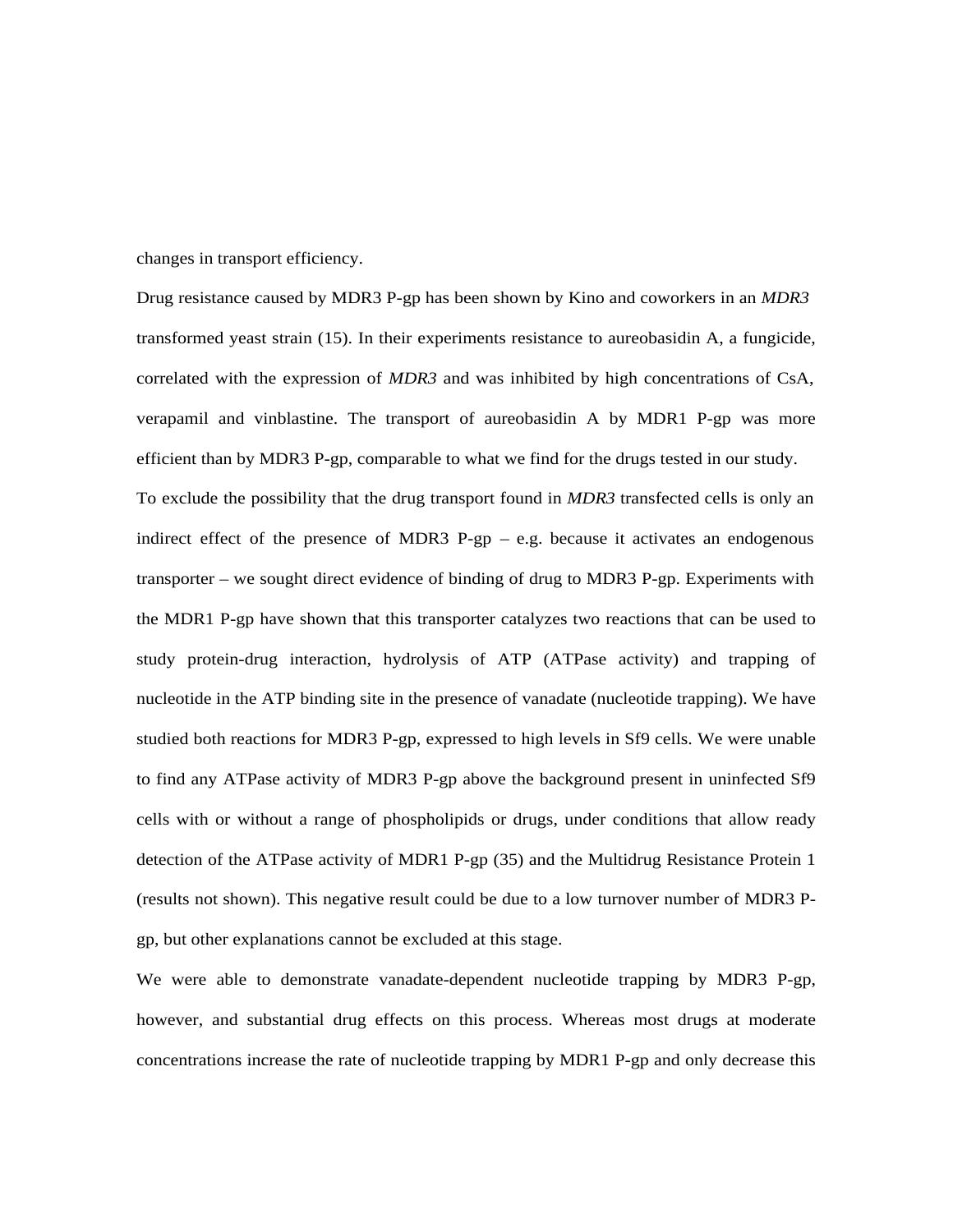rate at much higher concentrations, we only observed inhibitory effects on MDR3 P-gp. The drug concentrations required for inhibition of trapping (Table I) were similar to those needed to inhibit transport of NBD-PC (Fig. 5A) or drugs (Fig. 3) by MDR3 (and MDR1 P-gp). We conclude that the MDR3 P-gp can bind a range of cytotoxic drugs and P-gp inhibitors with relatively high affinity.

If drug is bound with rather high affinity to MDR3 P-gp, why is this P-gp such a poor drug transporter that it is unable to cause MDR in transfected cells? We consider three explanations for this paradox:

- 1. PC is the preferred substrate of MDR3 P-gp; as membranes are full of PC, drugs cannot compete with PC. This explanation is in line with our inability to block PC transport with PSC833 in mice *in vivo*. Mayer et al (45) have shown that PSC833 has no effect at all on secretion of PC into bile at drug concentrations that strongly inhibit the secretion of digoxin or paclitaxel from the liver into bile. As the MDR3 P-gp concentration has been shown to be a controling step for PC secretion into bile (18,46), it is unlikely that a partial inhibition by PSC833 would have been missed in these experiments. The fact that we can readily inhibit  $C_6$ -NBD-PC transport with reversal agents *in vitro* (Fig. 5), could be due to a lower affinity of MDR3 P-gp for short chain PC than for natural PC; *in vitro* inhibition of natural PC transport by reversal agents has not been tested.
- 2. PC is not a preferred substrate for MDR3 P-gp and the protein transports drugs at least as well (or better) than PC. Transport of drugs does not lead to drug resistance, because the catalytic efficiency is lower than of MDR1 P-gp. Our inability to detect ATPase activity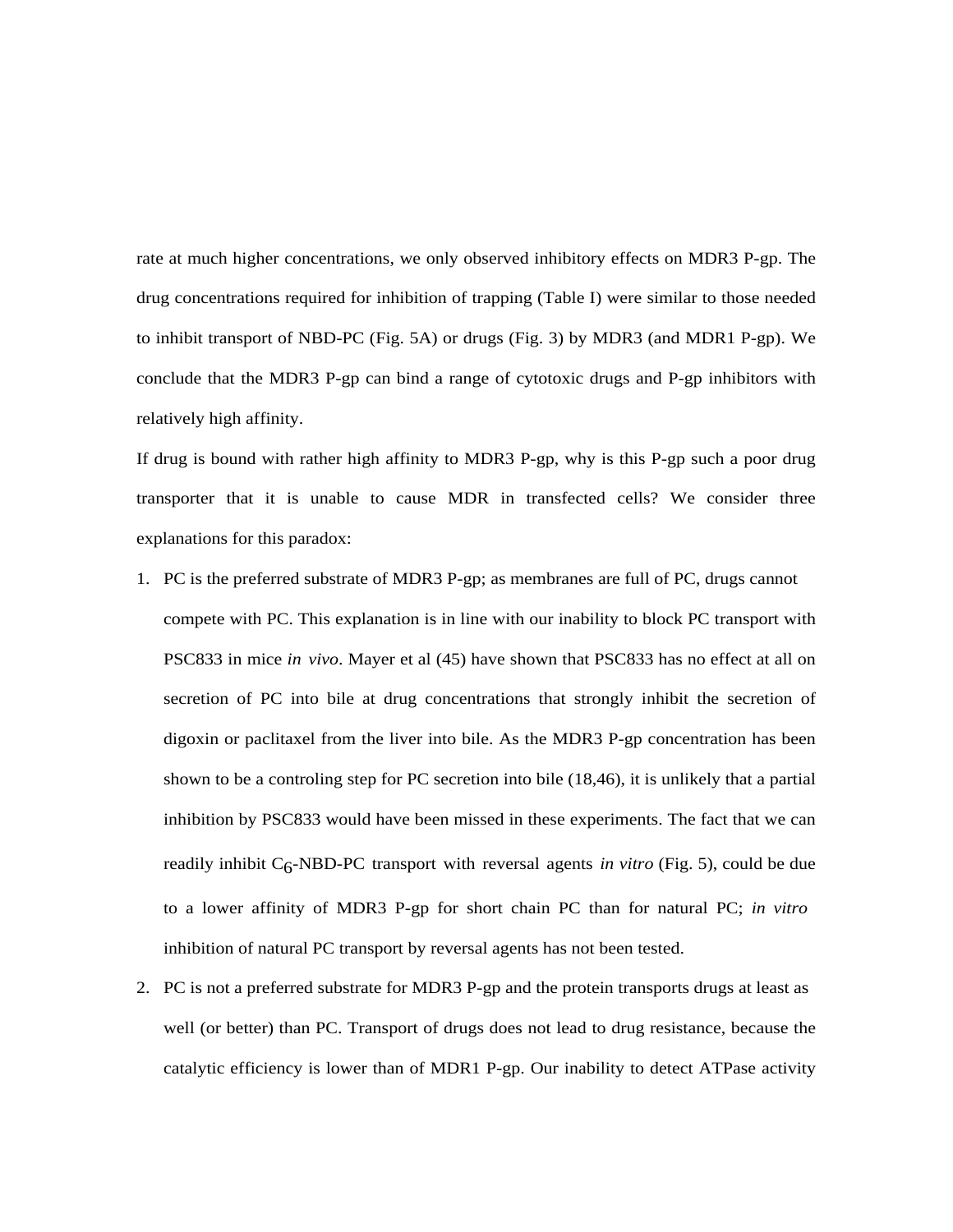associated with MDR3 P-gp is in line with this explanation. It can also account for the PSC833 sensitive biliary excretion of digoxin and paclitaxel in mice that lack both the Mdr1a and the Mdr1b P-gp in the bile canalicular membrane (45,47). Mayer et al (45) conclude that another digoxin transporter must be present in the canalicular membrane, in addition to the Mdr1a/b P-gps. As human MDR3 P-gp can transport both digoxin and paclitaxel and is sensitive to inhibition by PSC 833, the unidentified drug transporter could be the Mdr2 P-gp.

3. A compromise between explanations 1 and 2 is that PC is the preferred substrate, but that the transport of natural PC by MDR3 P-gp might be so efficient that the inner leaflet of the membrane around the transporter runs out of substrate. If the (bile-type) PC molecules in the proximity of the transporter are transported to the outer leaflet of the membrane fast, this will leave only (non-bile-type PC molecules,) aminophospholipids and drugs. For the lack of better substrates, the latter may then be transported as well. This hypothesis implies that the transport of PC by MDR3 P-gp is faster than the lateral diffusion of PC molecules in the inner leaflet of the membrane or backflipping from the outer leaflet. The very high concentration of MDR3 P-gp in the canalicular membrane (18) would therefore create the conditions in which this P-gp would be able to contribute to drug transport.

It should be obvious that none of these explanations is satisfactory. Explanations 1 and 3 do not explain high-affinity binding of drugs under conditions where PC transport is low, *i.e.* the nucleotide-trapping experiments at low ATP concentration. Explanation 2 cannot account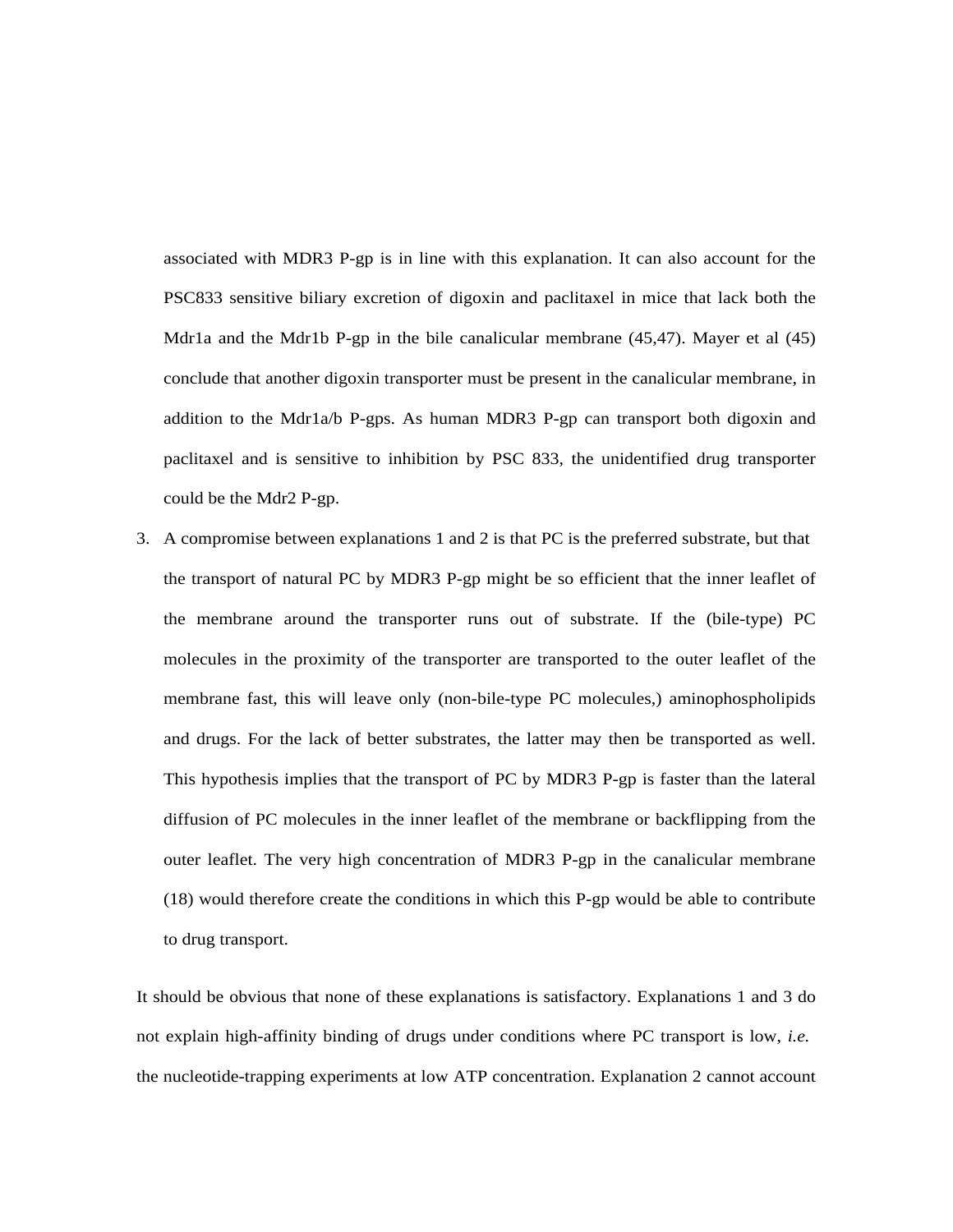for lack of inhibition of PC secretion by PSC833 *in vivo*. Clearly it is important to test the effect of PSC833 and other inhibitors on the transport of PC by MDR3 P-gp in cell lines. Unfortunately, this is technically difficult.

The *MDR3* and *MDR1* genes are very similar. They both contain 27 introns, inserted at identical positions in the coding sequence (48). The proteins encoded by these genes have virtually identical hydropathy plots, they are 77% identical and 82% similar in amino acid sequence (5,49). It does not require a bold leap of the imagination to infer that the PC translocators encoded by the *MDR3* and *Mdr2* genes evolved from drug transporting P-gps by gene duplication during vertebrate evolution when the need arose to package the aggressive bile salts required for fat digestion in mixed micelles with phospholipids. It is unlikely, though still untested, that MDR1-type P-gps transport natural membrane phospholipids. This would interfere with their physiological function, protection against toxins and could lead to futile flipping of *e.g.* phosphatidylethanolamine, resulting in useless ATP hydrolysis.

Since bile appeared in evolution more than a hundred million years ago, it is remarkable that the MDR3 P-gp is still able to transport/bind a range of drugs, if its only function were PC transport. We briefly consider three explanations for this paradox: Firstly, it is possible that drug transport by MDR3 P-gp is an accidental side-product of evolution. There is evidence for gene conversion between the *MDR1* and *MDR3* genes (4) and such gene conversion may have counteracted the genetic drift accompanying the evolutionary optimization of the protein as a PC transporter. Secondly, optimal transport of PC may require a protein that transports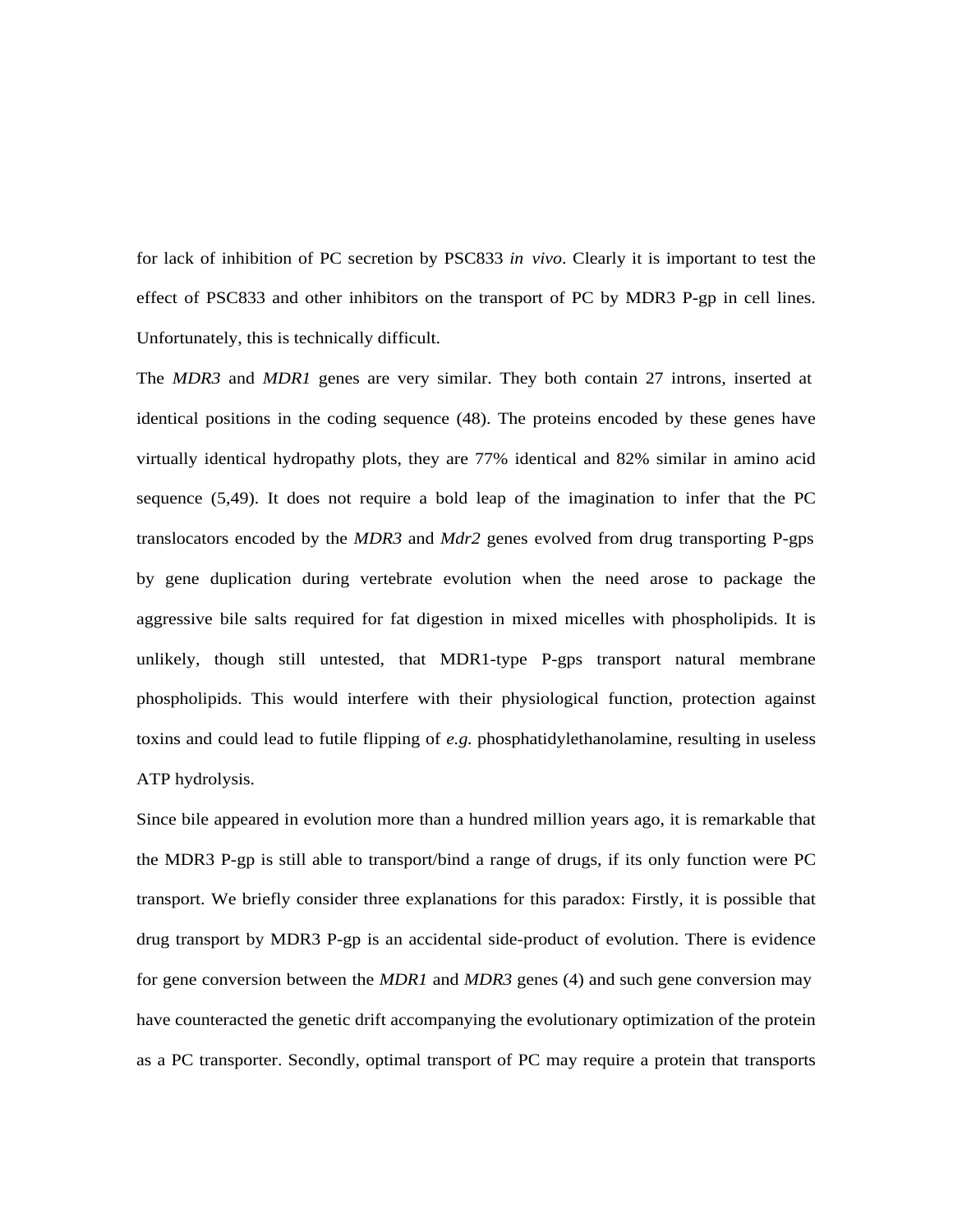some drugs as an unavoidable consequence. We find that unlikely. ABC-transporters have been adapted in evolution to a variety of highly specialized tasks and, in fact, the substrate specificity of the MDR3 P-gp towards membrane PLs is exquisite (23). Thirdly, MDR3 Pgp might be a dual function protein, available to transport PC, but also some toxins that are especially threatening to the liver, the only organ where the protein is present in high concentrations.

At present, both explanations 1 and 3 are compatible with the experimental evidence. More work on the effect of inhibitors on the transport of long-chain PC and on binding of drugs to MDR3 P-gp reconstituted in PC-free membranes is required to fully define the physiological functions of this interesting transporter. The importance of a better definition is reinforced by the discovery that the complete absence of the MDR3 P-gp in humans causes a severe liver disease requiring liver transplantation (50) and that women heterozygous for a *MDR3* null allele are at risk for developing intrahepatic cholestasis of pregnancy (51). It is therefore conceivable that the type of drug interactions with MDR3 P-gp described here could result in disease of heterozygotes under conditions of stress requiring maximal phospholipid secretion into bile.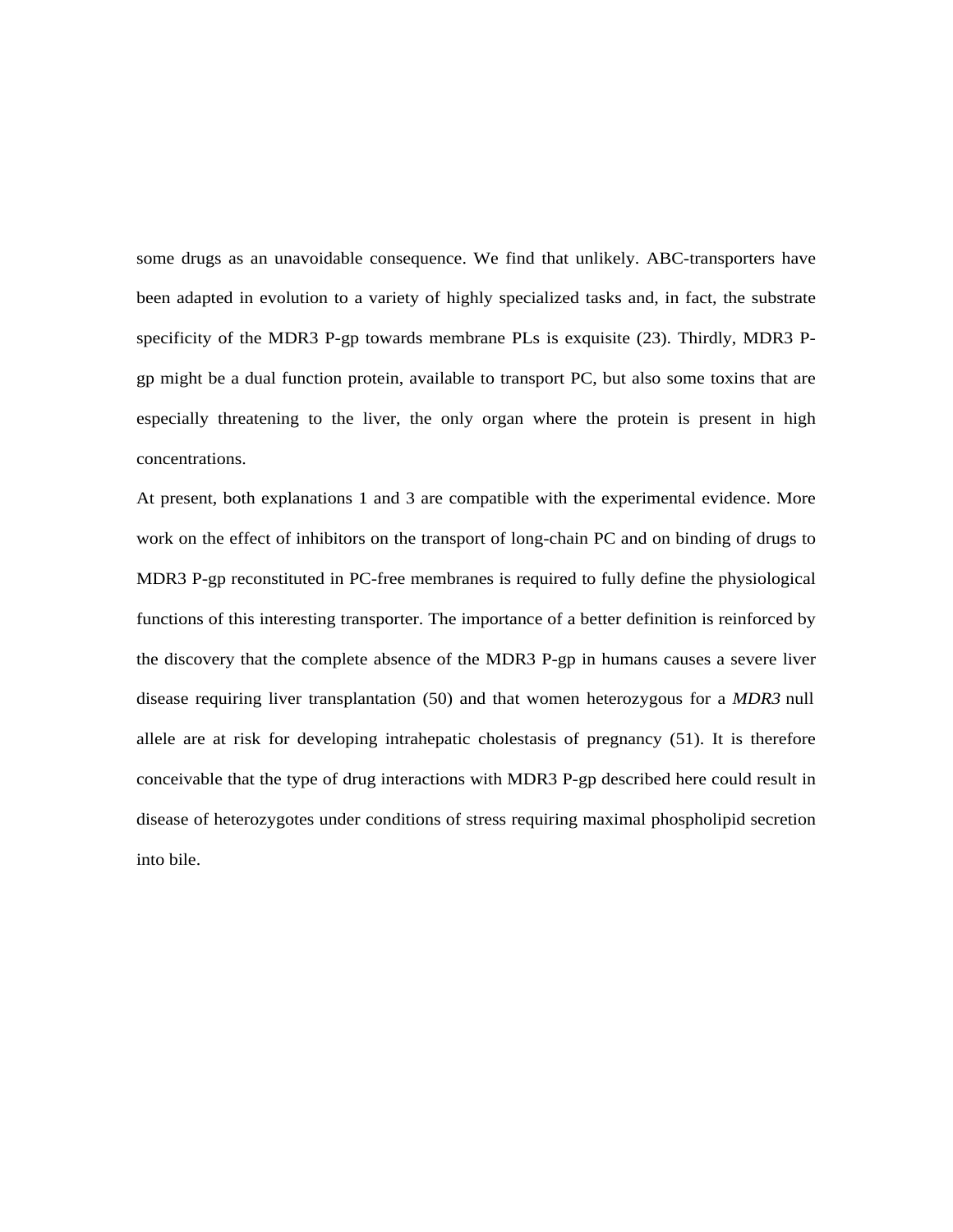## **Acknowledgements**

We thank Drs Alfred Schinkel, Raymond Evers, Zsolt Hollo, Marcel Kool and Jan Wijnholds for critical reading of the manuscript. We are indebted to Marion Thielemans, Ilona Zombori and Györgyi Demeter for expert technical assistance and Guus Hart for help with the statistical analysis of the results. Monoclonal antibody C219 was a kind gift of Dr S. Warnaar, Centocor Europe. This work was supported by grant NKI 92-41 of the Dutch Cancer Society to P.B., by grant 43A of the Mizutani Foundation for Glycoscience to G.v.M. and by research grants from OMFB, NWO-OTKA, OTKA and ETT (Hungary). B.S. is a Howard Hughes International Research Scholar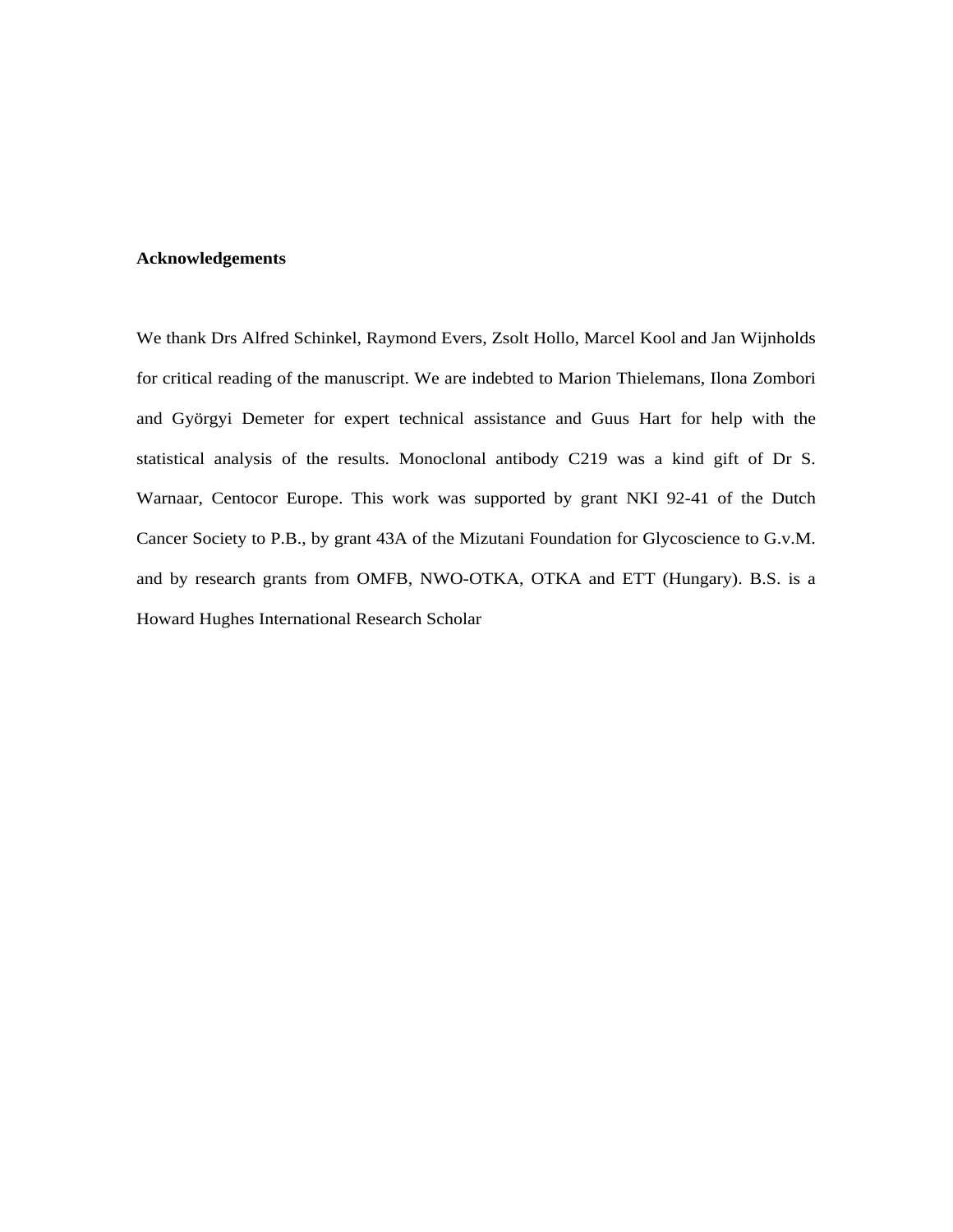Abbreviations:

BSA, bovine serum albumin; CsA, cyclosporin A; HBSS', HEPES buffered Hanks Balanced Salt Solution; MDR, multidrug resistance; NEM, N-ethyl-maleimide PC, phosphatidylcholine; P-gp, P-glycoprotein; PL, phospholipid; PSC, PSC 833; VCR, vincristine; vrp, verapamil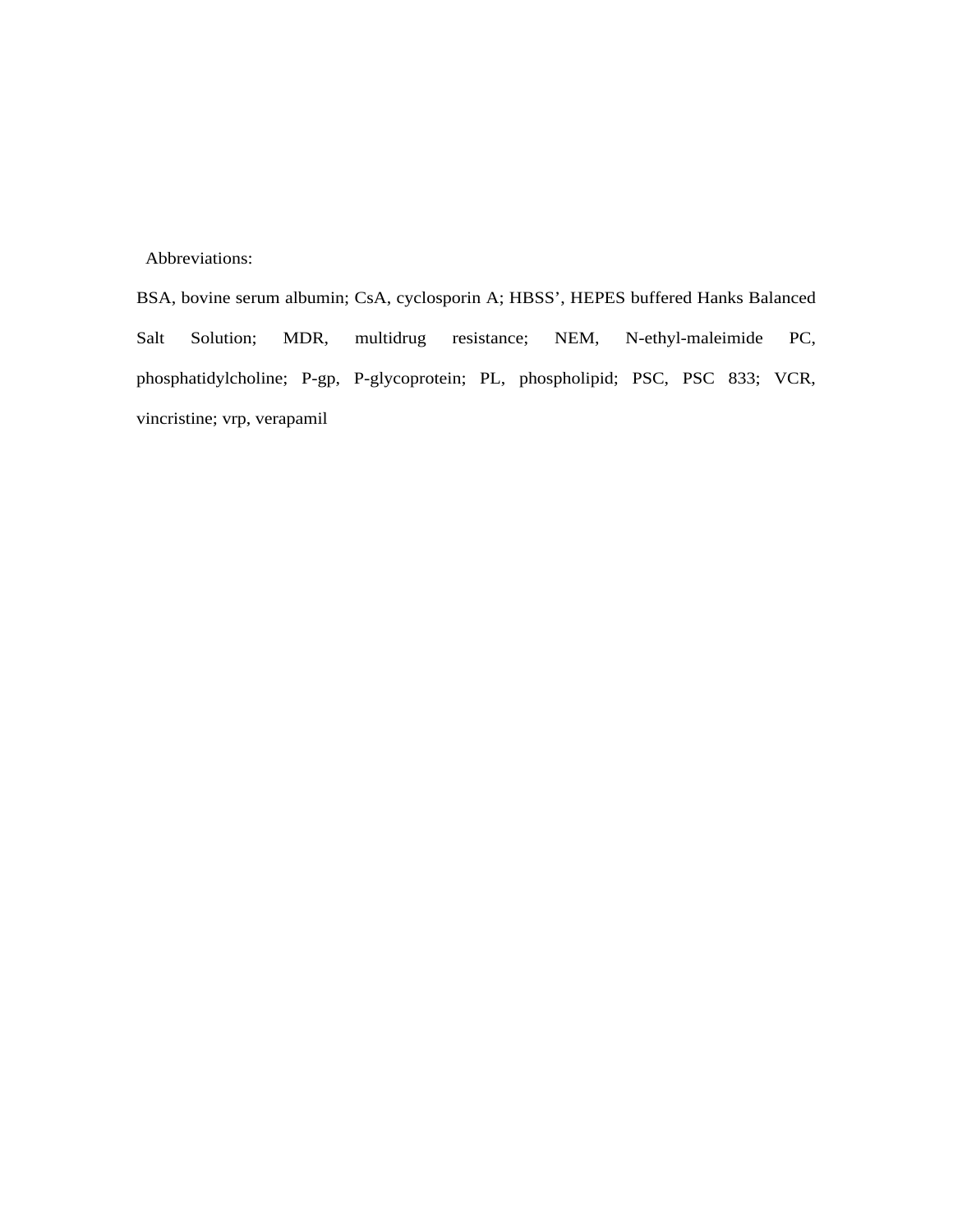1. Gottesman, M. M., Hrycyna, C. A., Schoenlein, P. V., Germann, U. A., and Pastan, I. (1995) *Annu Rev Genet* **29**, 607-649

2. Germann, U. A. (1996) *Eur J Cancer* **32A**, 927-944

3. Ruetz, S. and Gros, P. (1994) *Trends Pharmacol Sci* **15**, 260-263

4. van der Bliek, A. M., Kooiman, P. M., Schneider, C., and Borst, P. (1988) *Gene* **71**, 401-411

5. van der Bliek, A. M., Baas, F., Ten Houte de Lange, T., Kooiman, P. M., van der Velde-Koerts, T., and Borst, P. (1987) *EMBO J* **6**, 3325-3331

6. Gros, P., Raymond, M., Bell, J., and Housman, D. (1988) *Mol Cell Biol* **8**, 2770-2778

7. Schinkel, A. H., Roelofs, M. E. M., and Borst, P. (1991) *Cancer Res* **51**, 2628-2635

8. Buschman, E. and Gros, P. (1991) *Mol Cell Biol* **11**, 595-603

9. Buschman, E. and Gros, P. (1994) *Cancer Res* **54**, 4892-4898

10. van der Bliek, A. M., Baas, F., van der Velde-Koerts, T., Biedler, J. L., Meyers, M. B., Ozols, R. F., Hamilton, T. C., Joenje, H., and Borst, P. (1988) *Cancer Res* **48**, 5927-5932

11. Chin, K. V., Chauhan, S. S., Abraham, I., Sampson, K. E., Krolczyk, A. J., Wong, M., Schimmer, B., Pastan, I., and Gottesman, M. M. (1992) *J Cell Physiol* **152**, 87-94

12. Raymond, M., Rose, E., Housman, D. E., and Gros, P. (1990) *Mol Cell Biol* **10**, 1642-1651

13. Nooter, K., Sonneveld, P., Janssen, A., Oostrum, R., Boersma, T., Herweijer, H., Valerio, D., Hagemeijer, A., and Baas, F. (1990) *Int J Cancer* **45**, 626-631

14. Herweijer, H., Sonneveld, P., Baas, F., and Nooter, K. (1990) *J Natl Cancer Inst* **82**, 1133-1140

15. Kino, K., Taguchi, Y., Yamada, K., Komano, T., and Ueda, K. (1996) *FEBS Lett* **399**, 29-32

16. Smit, J. J. M., Schinkel, A. H., Oude Elferink, R. P. J., Groen, A. K., Wagenaar, E., van Deemter, L., Mol, C. A. A. M., Ottenhoff, R., van der Lugt, N. M., van Roon, M. A., van der Valk, M. A., Offerhaus, G. J., Berns, A. J. M., and Borst, P. (1993) *Cell* **75**, 451-462

17. Mauad, T. H., Van Nieuwkerk, C. M. J., Dingemans, K. P., Smit, J. J. M., Schinkel, A. H., Notenboom, R. G., van den Bergh Weerman, M. A., Verkruisen, R. P., Groen, A. K., Oude Elferink, R. P. J., Offerhaus, G. J., and Borst, P. (1994) *Am J Pathol* **145**, 1237-1245

18. Smith, A. J., de Vree, J. M., Ottenhoff, R., Oude Elferink, R. P., Schinkel, A. H., and Borst, P. (1998) *Hepatology* **28**, 530-536

19. Crawford, A. R., Smith, A. J., Hatch, V. C., Oude Elferink, R. P., Borst, P., and Crawford, J. M.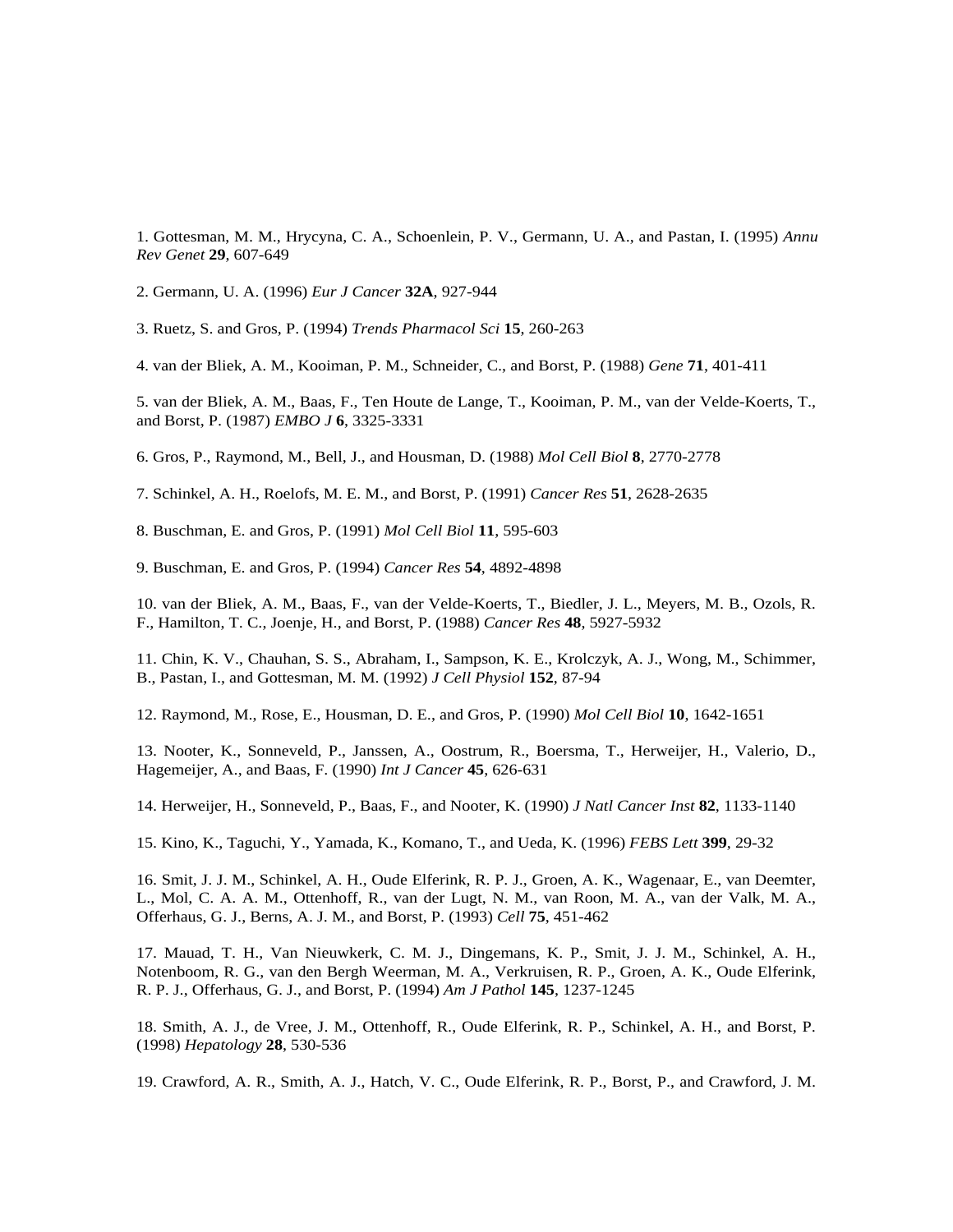(1997) *J Clin Invest* **100**, 2562-2567

20. Ruetz, S. and Gros, P. (1994) *Cell* **77**, 1071-1081

21. Ruetz, S. and Gros, P. (1995) *J Biol Chem* **270**, 25388-25395

22. Smith, A. J., Timmermans-Hereijgers, J. L. P. M., Roelofsen, B., Wirtz, K. W. A., van Blitterswijk, W. J., Smit, J. J. M., Schinkel, A. H., and Borst, P. (1994) *FEBS Lett* **354**, 263-266

23. van Helvoort, A., Smith, A. J., Sprong, H., Fritzsche, I., Schinkel, A. H., Borst, P., and van Meer, G. (1996) *Cell* **87**, 507-517

24. Tanigawara, Y., Okamura, N., Hirai, M., Yasuhara, M., Ueda, K., Kioka, N., Komano, T., and Hori, R. (1992) *J Pharmacol Exp Ther* **263**, 840-845

25. Schinkel, A. H., Wagenaar, E., van Deemter, L., Mol, C. A. A. M., and Borst, P. (1995) *J Clin Invest* **96**, 1698-1705

26. Evers, R., Zaman, G. J. R., van Deemter, L., Jansen, H., Calafat, J., Oomen, L. C. J. M., Oude Elferink, R. P. J., Borst, P., and Schinkel, A. H. (1996) *J Clin Invest* **97**, 1211-1218

27. Georges, E., Bradley, G., Gariepy, J., and Ling, V. (1990) *Proc Natl Acad Sci U S A* **87**, 152-156

28. Schinkel, A. H., Kemp, S., Dolle, M., Rudenko, G., and Wagenaar, E. (1993) *J Biol Chem* **268**, 7474-7481

29. Ueda, K., Okamura, N., Hirai, M., Tanigawara, Y., Saeki, T., Kioka, N., Komano, T., and Hori, R. (1992) *J Biol Chem* **267**, 24248-24252

30. van Helvoort, A., van't Hof, W., Ritsema, T., Sandra, A., and van Meer, G. (1994) *J Biol Chem* **269**, 1763-1769

31. Bligh, E. G. and Dyer, W. J. (1959) *Can J Biochem Physiol* **37**, 911-917

32. van Genderen, I. and van Meer, G. (1995) *J Cell Biol* **131**, 645-654

33. van der Bijl, P., Lopes-Cardozo, M., and van Meer, G. (1996) *J Cell Biol* **132**, 813-821

34. Germann, U. A., Willingham, M. C., Pastan, I., and Gottesman, M. M. (1990) *Biochemistry* **29**, 2295-303

35. Sarkadi, B., Price, E. M., Boucher, R. C., Germann, U. A., and Scarborough, G. A. (1992) *J Biol Chem* **267**, 4854-8

36. Scheffer, G. L., Kool, M., Heijn, M., Hooijberg, J. H., de Jong, M. C., Wijnholds, J., Mol, C. A. A. M., van Helvoort, A., Paulusma, C. C., de Vree, J. L. M., Oude Elferink, R. P. J., Borst, P., Scheper, R. J. (1999) *Proc Am Assoc Cancer Res* **40**, 667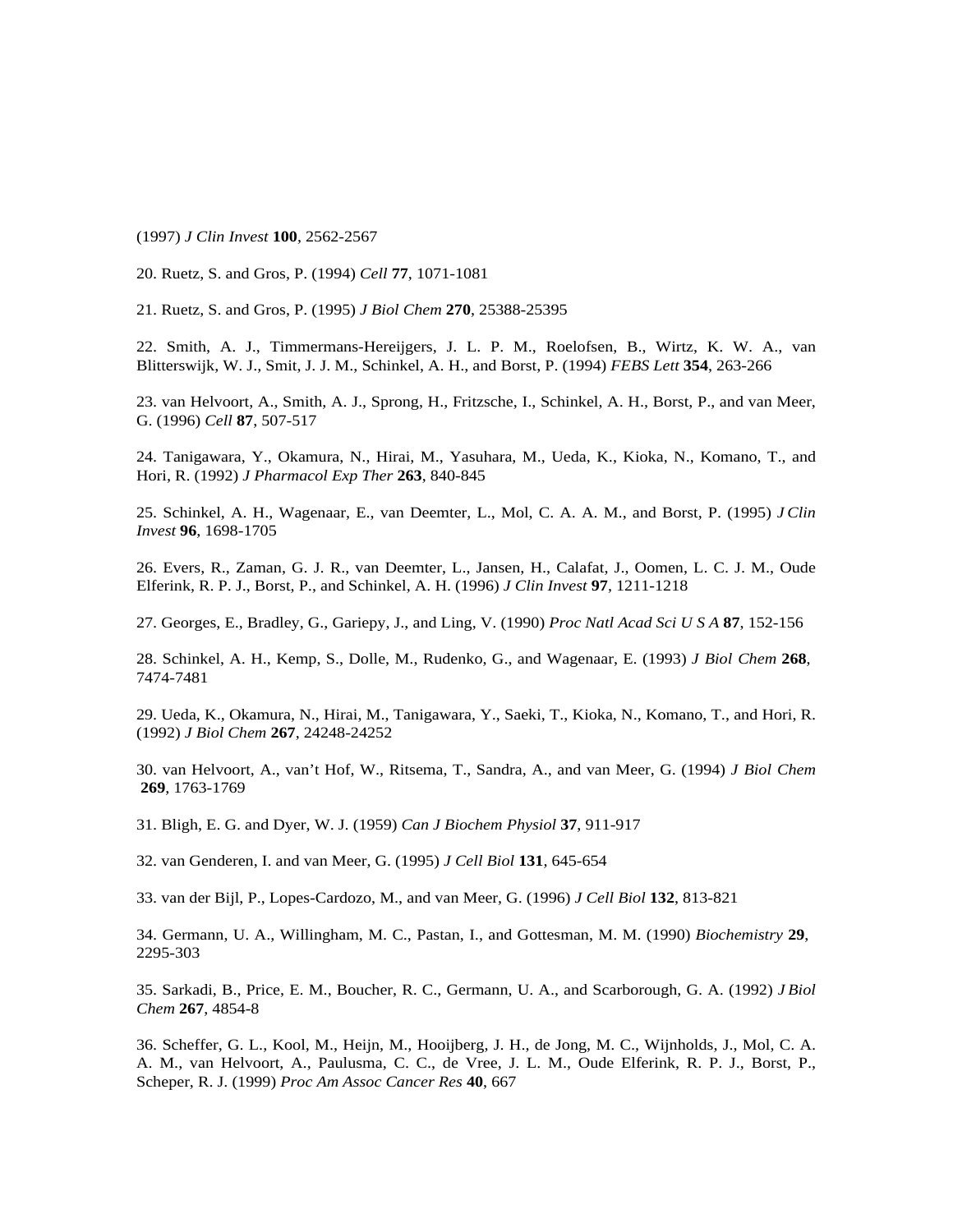37. Tanaka, S., Currier, S. J., Bruggemann, E. P., Ueda, K., Germann, U. A., Pastan, I., and Gottesman, M. M. (1990) *Biochem Biophys Res Commun* **166**, 180-6

38. Smith, A. J., Mayer, U., Schinkel, A. H., and Borst, P. (1998) *J Natl Cancer Inst* **90**, 1161-1166

39. Raggers, R. J., van Helvoort, A., Evers, R., and van Meer, G. (1999) *J Cell Sci* **112**, 415-422

40. Zaman, G. J. R., Flens, M. J., van Leusden, M. R., de Haas, M., Mulder, H. S., Lankelma, J., Pinedo, H. M., Scheper, R. J., Baas, F., Broxterman, H. J., and Borst, P. (1994) *Proc Natl Acad Sci U S A* **91**, 8822-8826

41. Zaman, G. J. R. and Borst, P. (1996) in *Multidrug Resistance in Cancer Cells* (Gupta, S. and Tsuruo, T. eds) pp. 95-107, John Wiley & Sons, Chichester

42. Urbatsch, I. L., Sankaran, B., Weber, J., and Senior, A. E. (1995) *J Biol Chem* **270**, 19383-90

43. Urbatsch, I. L., Sankaran, B., Bhagat, S., and Senior, A. E. (1995) *J Biol Chem* **270**, 26956-61

44. Szabo, K., Welker, E., Bakos, Muller, M., Roninson, I., Varadi, A., and Sarkadi, B. (1998) *J Biol Chem* **273**, 10132-8:

45. Mayer, U., Wagenaar, E., Dorobek, B., Beijnen, J. H., Borst, P., and Schinkel, A. H. (1997) *J Clin Invest* **100**, 2430-6:

46. Groen, A. K., Oude Elferink, R. P. J., and Tager, J. M. (1996) *J Theor Biol* **182**, 427-436

47. Schinkel, A. H., Mayer, U., Wagenaar, E., Mol, C. A. A. M., van Deemter, L., Smit, J. J. M., van der Valk, M. A., Voordouw, A., Spits, H., van Tellingen, O., Zijlmans, J. M., Fibbe, W. E., and Borst, P. (1997) *Proc Natl Acad Sci U S A* **94**, 4028-4033

48. Lincke, C. R., Smit, J. J. M., van der Velde-Koerts, T., and Borst, P. (1991) *J Biol Chem* **266**, 5303-5310

49. Chen, C. J., Chin, J. E., Ueda, K., Clark, D. P., Pastan, I., Gottesman, M. M., and Roninson, I. B. (1986) *Cell* **47**, 381-389

50. de Vree, J. M., Jacquemin, E., Sturm, E., Cresteil, D., Bosma, P. J., Aten, J., Deleuze, J. F., Desrochers, M., Burdelski, M., Bernard, O., Oude Elferink, R. P., and Hadchouel, M. (1998) *Proc Natl Acad Sci U S A* **95**, 282-7

51. Jacquemin, E., Cresteil, D., Manouvrier, S., Boute, O., and Hadchouel, M. (1999) *Lancet* **353**, 210-1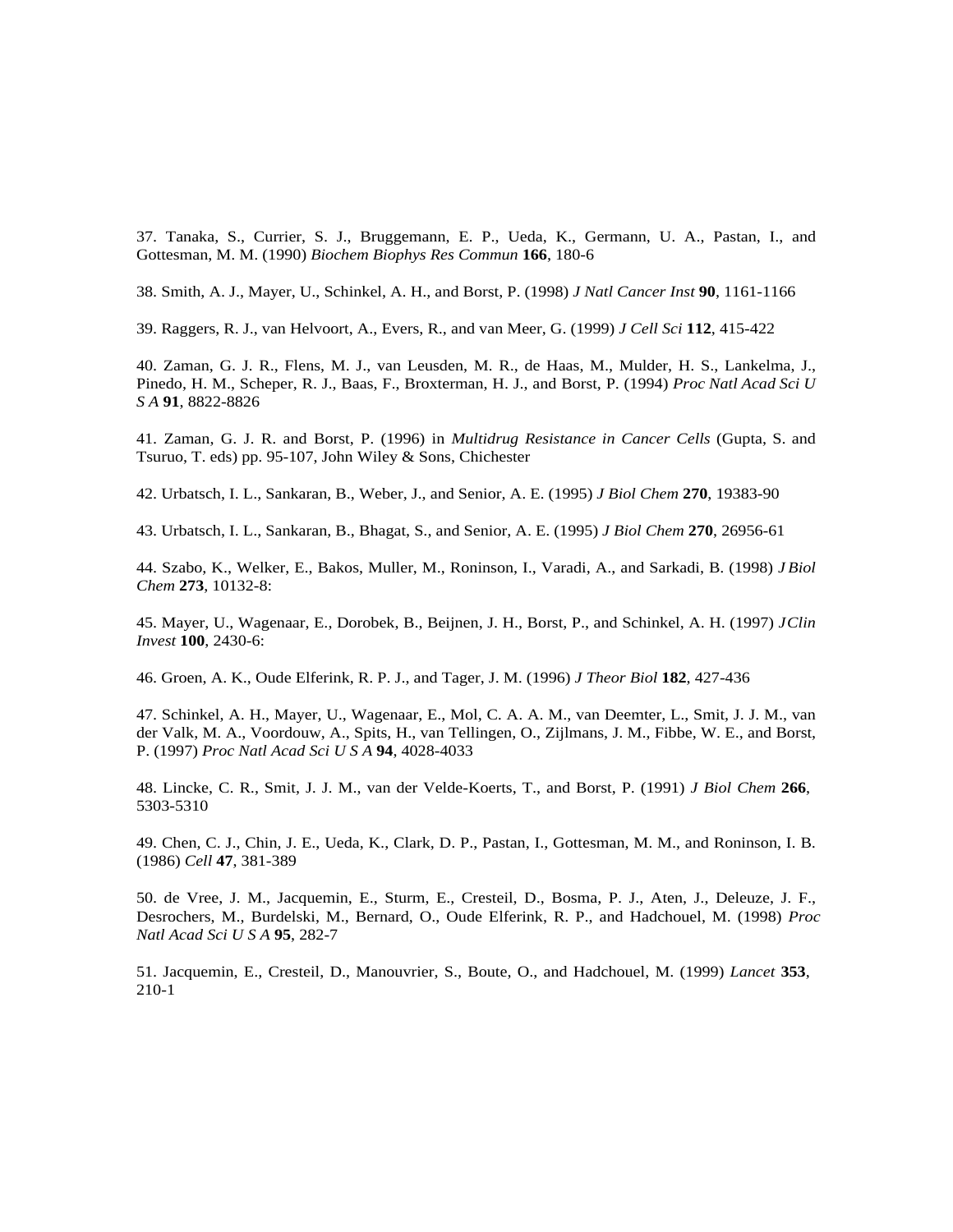# Table I

Effects of various agents on nucleotide trapping by MDR3 P-gp. Nucleotide trapping was

| --<br>⇁<br>0<br>ా<br>Agent added | Concentration | MDR3 nucleotide trapping |
|----------------------------------|---------------|--------------------------|
|                                  |               | (% of control)           |
| verapamil                        | 50/200 µM     | 70/20                    |
| CsA                              | $2/5 \mu M$   | $10/\le 5$               |
| <b>PSC833</b>                    | $2/5 \mu M$   | $10/\le 5$               |
| paclitaxel                       | $5/50 \mu M$  | $10/\le 5$               |
| verapamil                        | $5/50 \mu M$  | 30/10                    |
| ouabain                          | 200/800 μM    | 90/40                    |

quantified by phosphoimaging. Mean values from two independent experiments.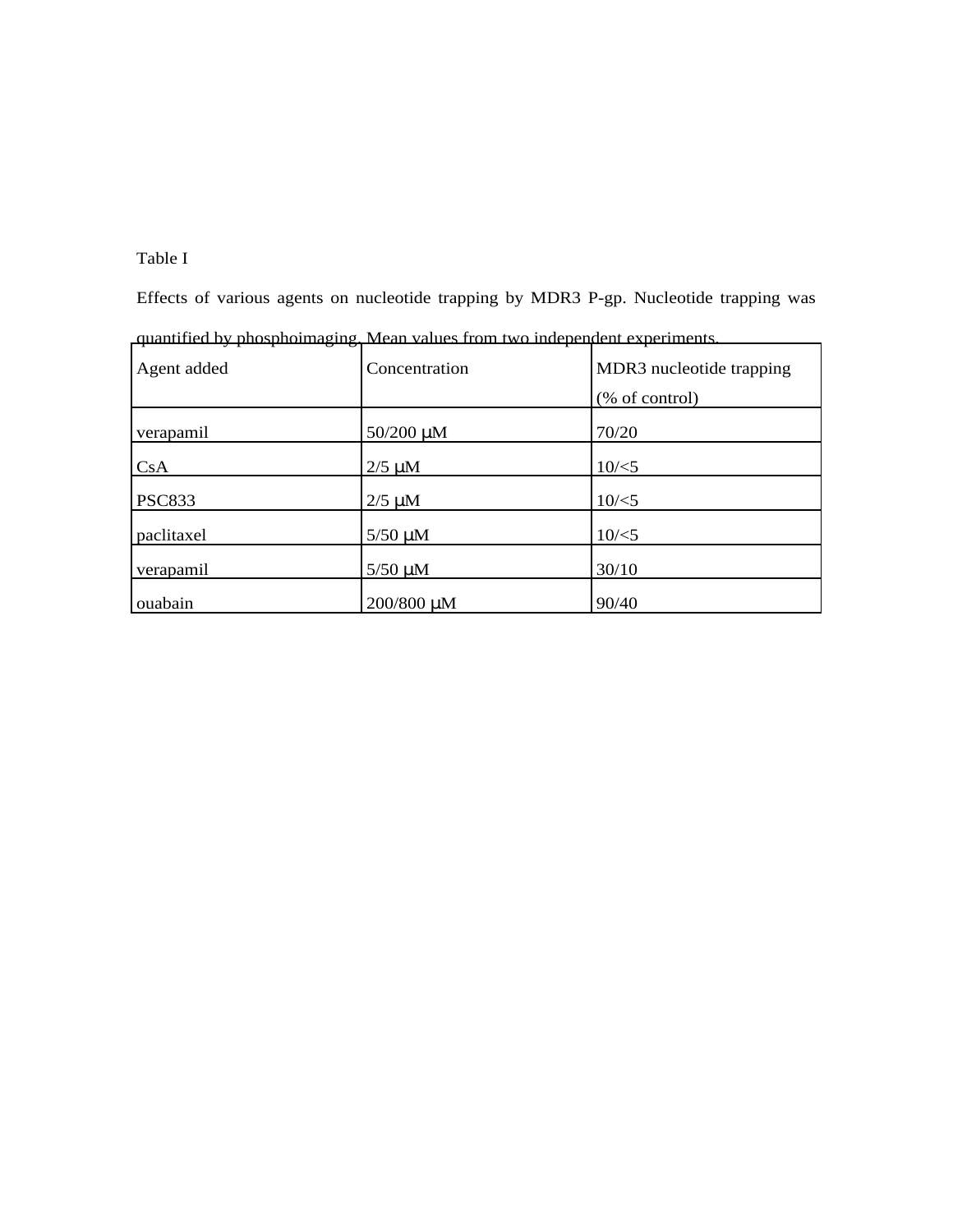#### **Legends**

Figure 1. Flow of radioactive drugs through monolayers of LLC-PK1 derived cell lines. LLC-M3.4.44 is an MDR3 transfected clone of LLC-PK1, LLC-1.1 is an MDR1 transfectant. The flow from the apical to the basolateral compartment (n) and *vice versa* (¨) are measured separately and plotted in a single graph. The horizontal bars indicate the values of two independent measurements. Note that the Yaxis is not identical for all drugs. The net transport (flow from basolateral to apical minus the flow from apical to basolateral) is significantly higher in the *MDR3* transfected cells than in the parental cell line (two sided P<.00001 for all drugs using one-way analysis of variance).

Figure 2. Net transport of 2 µM digoxin through monolayers of LLC-PK1 derived cells correlates with the amount of MDR3 P-gp in the cells. (A) Left: directional transport of digoxin through monolayers of various subclones of *MDR3* transfectant LLC-M3.4 (3.4.1; 3.4.11; 3.4.44; 3.4.45). Right: directional transport of digoxin through monolayers of two independent *MDR3* transfectants, LLC-M3.1 and LLC-M3.4.44, and one *MDR1* transfectant, LLC-1.1. Depicted is the difference in the absolute amounts of drug transported from the basolateral to the apical compartment and *vice versa* in 4h (mean  $\pm$  range in two independent experiments). Each compartment contained 2ml tissue culture medium (B) Protein blot analysis of total cell lysates of the corresponding subclones. Detection of P-gp content with the monoclonal antibody C219, that recognizes all mammalian P-gps tested (27).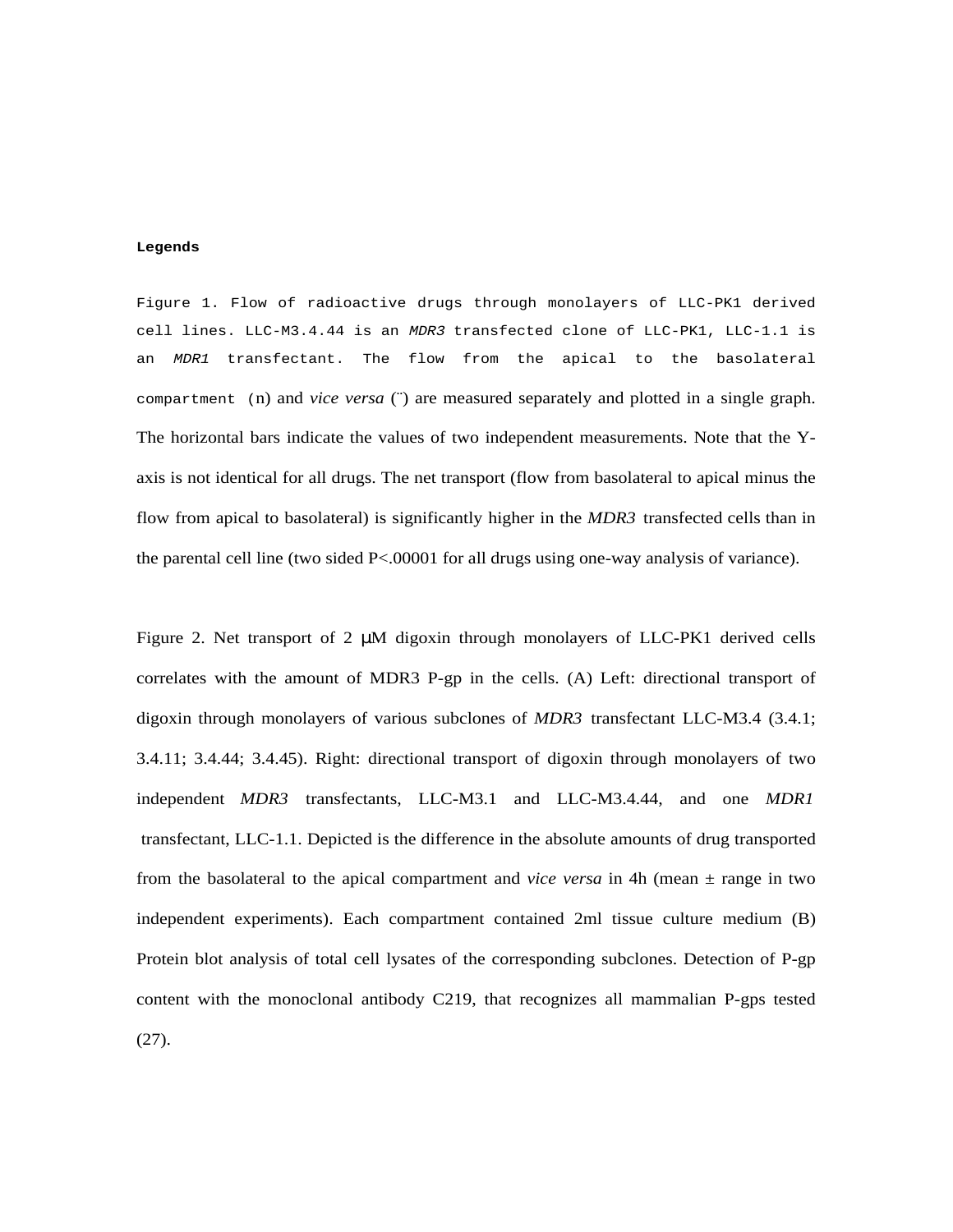Figure 3. Inhibition of digoxin transport through monolayers of *MDR3* and *MDR1* transfected cells by reversal agents. The flow from the apical to the basolateral compartment (n) and *vice versa* (¨) are measured separately and plotted in a single graph. The horizontal bars indicate the values of two independent experiments.

Figure 4. Accumulation of digoxin in the cell lines transfected with P-gp genes in the absence (filled bars) and presence (open bars) of  $5 \mu M$  PSC 833. Cells on plastic dishes are incubated for 2h with 10  $\mu$ M [<sup>3</sup>H]digoxin, washed and scraped. The radioactivity was measured by scintillation counting. The drug accumulation in the presence of the reversal agent is arbitrarily set at 1 for each cell line to allow for variation in the number of cells present in the wells. In this experiment the amount of digoxin accumulated in the presence of PSC 833 varied from  $88 \pm 6$  pmol for LLC-M3.4.44 to  $128 \pm 5$  pmol for LLC-1.1. Shown is the mean  $\pm$  SD of three measurements.

Figure 5. Inhibition by reversal agents of  $C_6$ -NBD- $[3H]$ PC and  $C_6$ -NBD-GlcCer translocation by MDR3 and MDR1 P-gp. (A) Relative amount of  $C_6$ -NBD-[<sup>3</sup>H]PC translocated in the *MDR3* transfected cell line LLC-M3.4.44 during 3 h at 15°C. Translocation across the apical (filled bars) and the basolateral membrane (open bars) was measured in the presence of 10  $\mu$ M CsA, 5  $\mu$ M PSC 833 (PSC), 20  $\mu$ M verapamil (vrp) and 10 µM VBL, paclitaxel (pacl.) or digoxin, as indicated in the bottom line. Incubation of the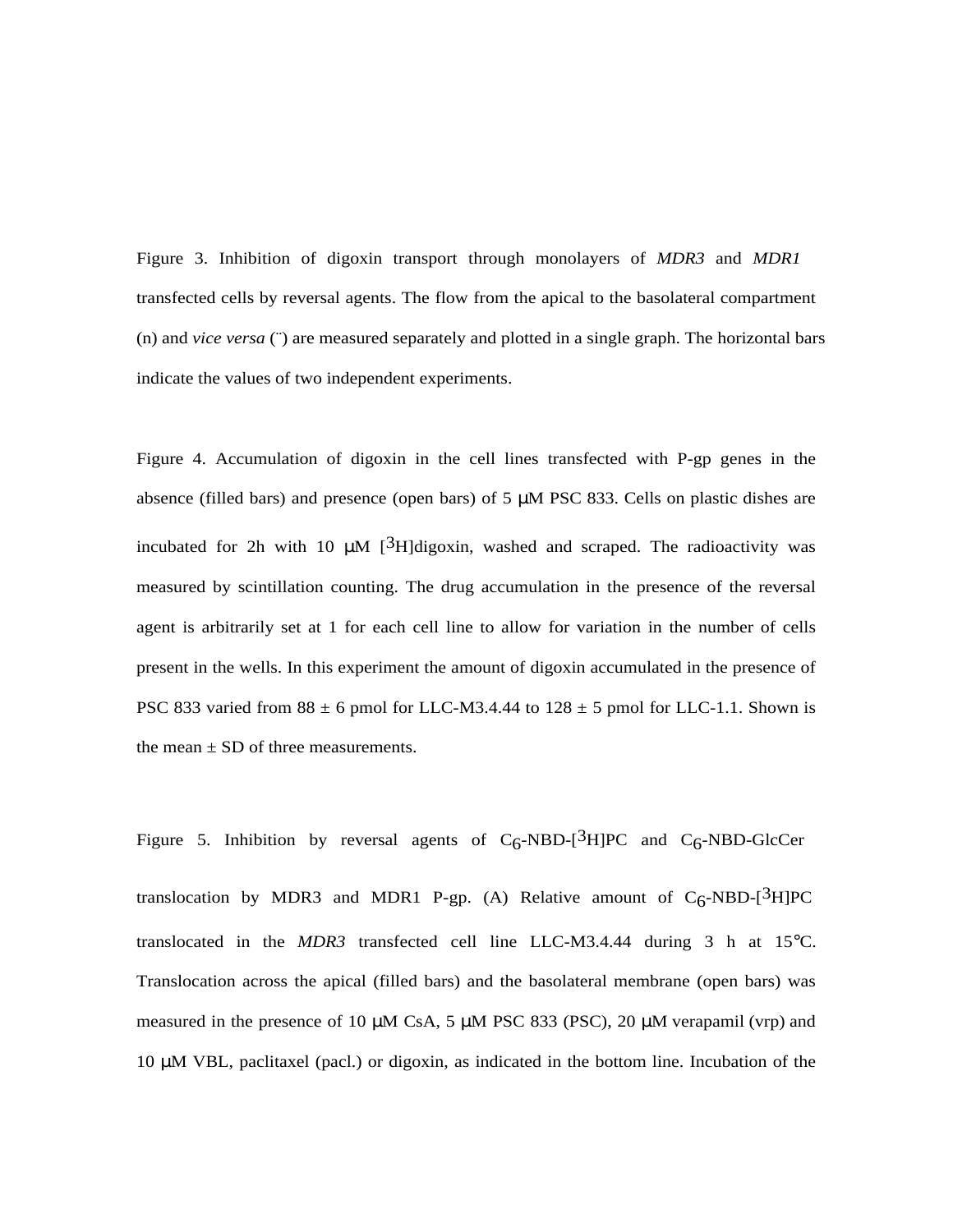cells with these drugs did not alter the efficiency of  $C_6$ -NBD-[<sup>3</sup>H]PC synthesis. (B) Relative amount of C6-NBD-GlcCer translocated in the *MRP* transfected cell line LLC-MRP during 3 h at 15°C. Translocation across the apical (filled bars) and the basolateral membrane (empty bars) was measured in the presence of  $10 \mu M$  paclitaxel and  $2 \mu M$  sulfinpyrazone, as indicated in the bottom line. (C) Relative amount of  $C_6$ -NBD-GlcCer (left panel) and  $C_6$ -NBD-[<sup>3</sup>H]PC (right panel) that was translocated in the *MDR1* transfected cell line LLC-1.1. Translocation across the apical (filled bars) and the basolateral membrane (empty bars) was measured in the presence of 20  $\mu$ M verapamil (vrp) and 10  $\mu$ M digoxin, as indicated in the bottom line. The control values shown for cell line LLC-PK1 were obtained in an earlier experiment (23).

Figure 6. Expression and ATP-binding of *MDR3* in Sf9 cells. Panel A: Isolated Sf9 cell membranes, containing β-galactosidase (lane 1) recombinant MDR1 (lane 2) or MDR3 (lane 3) were subjected to SDS-PAGE and immunoblotting with the C219 monoclonal antibody. Panel B: Binding of azido-ATP to MDR3 P-gp and MDR1 P-gp. Isolated Sf9 cell membranes, containing β-galactosidase (lane 1) recombinant MDR1 (lane 2) or MDR3 (lane 3-5) were labeled with 5  $\mu$ M of [ $\alpha$ -32P]-8-azido-ATP, the labeled proteins were separated on SDS-PAGE and subjected to autoradiography. The effect of the addition of 2 mM EDTA (lane 4) or 1 mM ATP (lane 5) is shown.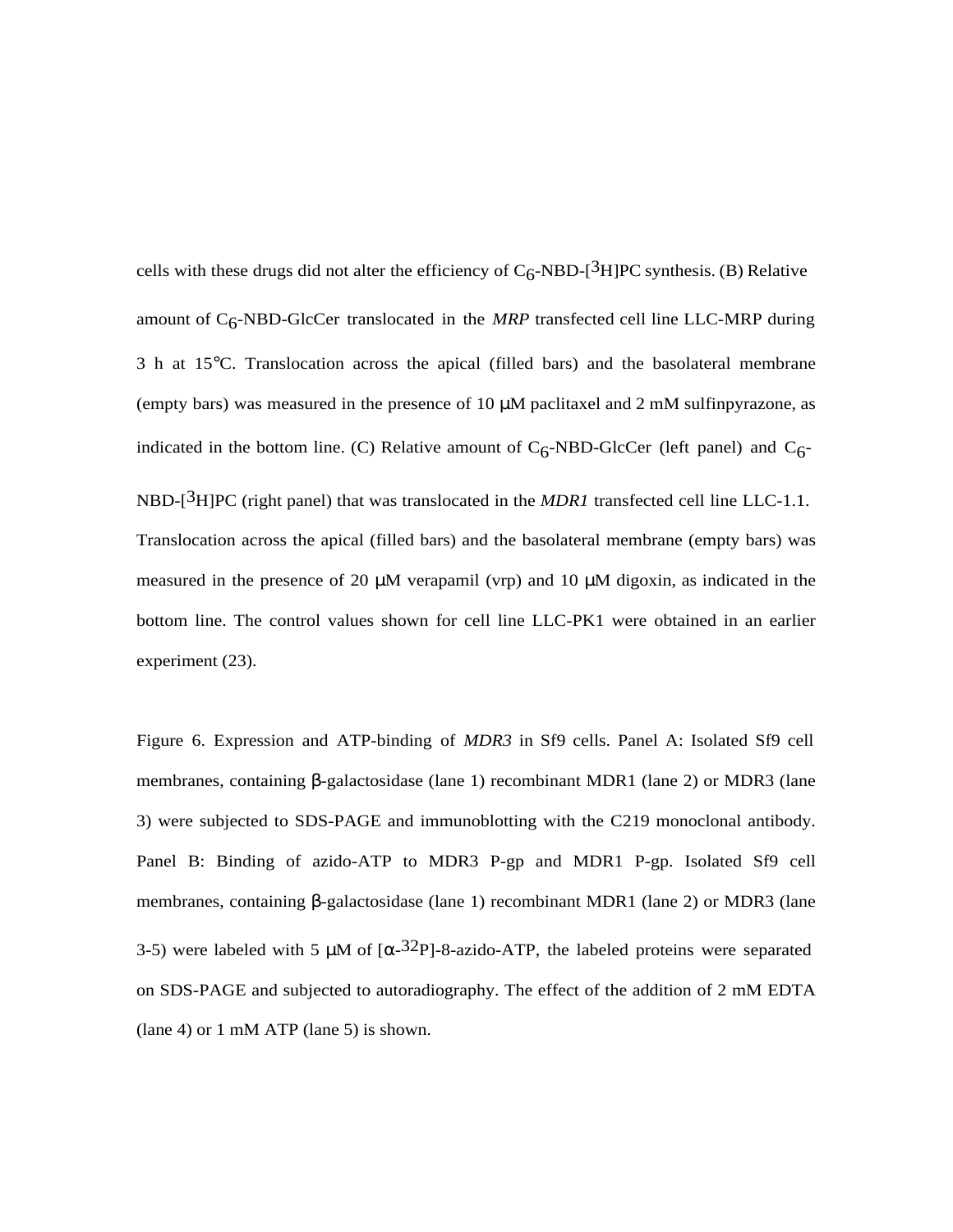Figure 7. Trapping of  $\left[\alpha^{-32}P\right]$ -8-azido-ATP in MDR1 and MDR3 P-gp. Panel A: Labeling was performed by the incubation of isolated Sf9 cell membranes, expressing *MDR3* (lanes 1- 5), *MDR1* (lanes 6 and 7) or β-galactosidase (lane 8), at 37°C for 2 min in the presence of 5  $\mu$ M Mg-[ $\alpha$ -32P]-8-azido-ATP and 200  $\mu$ M Na-orthovanadate. The incubation media contained in lane2: 1 mM EDTA, lane 3: 500 µM NEM, lanes 4, 7: 50 µM verapamil, lane 5: 5 µM CsA. Nucleotide trapping, covalent photo-affinity labeling, SDS-PAGE and autoradiography were performed as described in the Methods section. Panel B: detection of P-glycoproteins in the samples corresponding to panel A by immunoblot analysis using monoclonal antibody C219.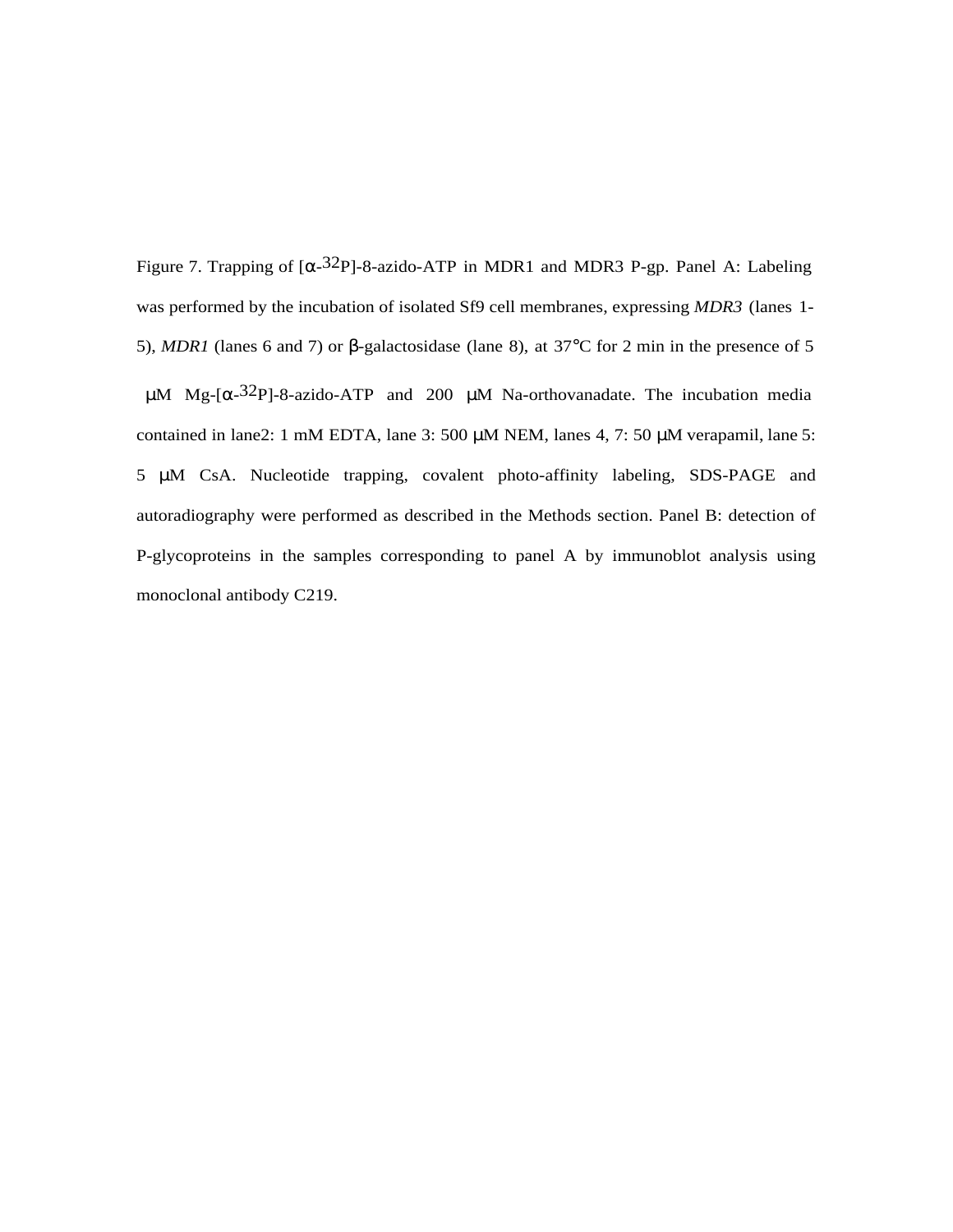LLC-PK1

LLC-M3.4.44 MDR<sub>3</sub>



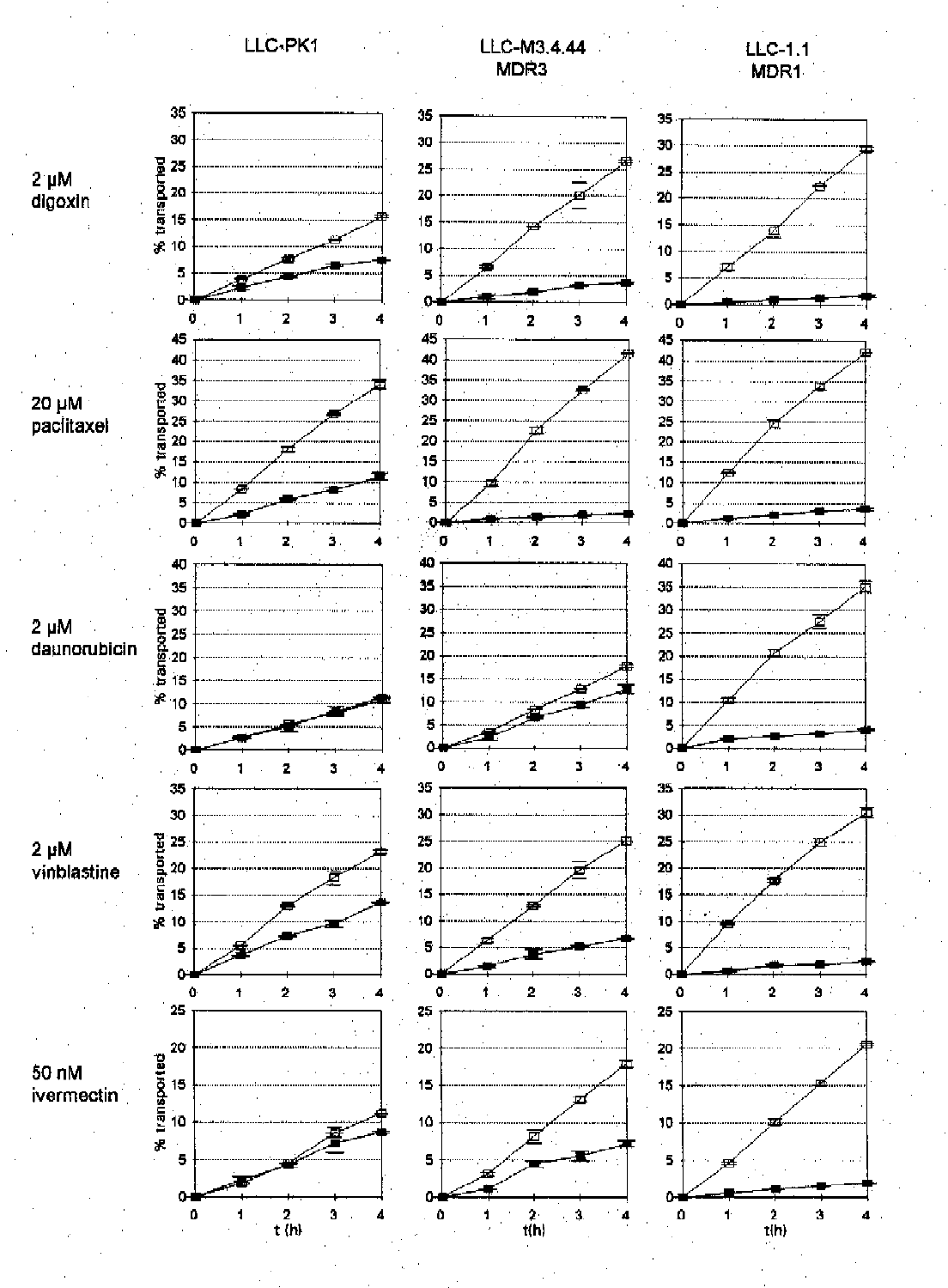



B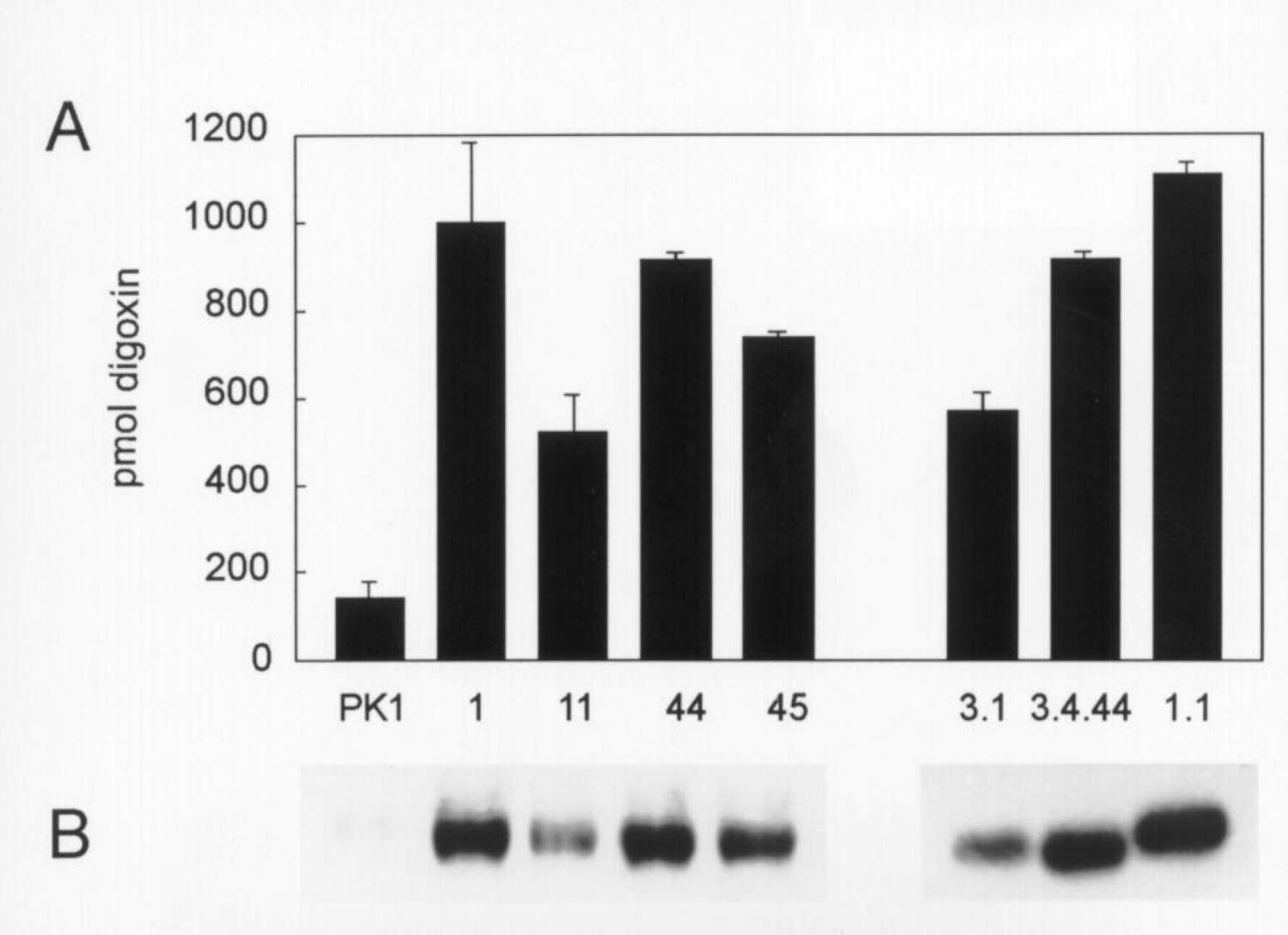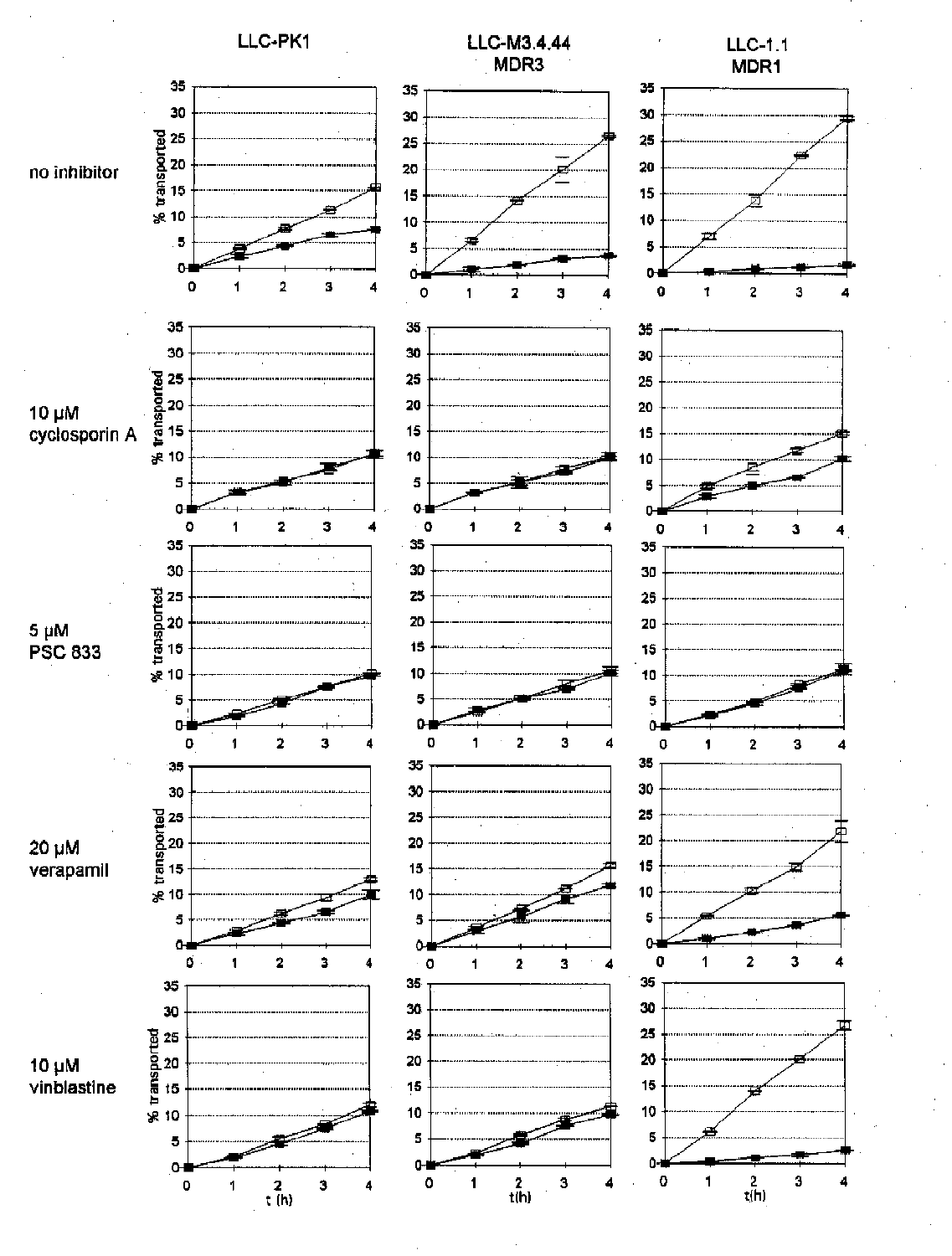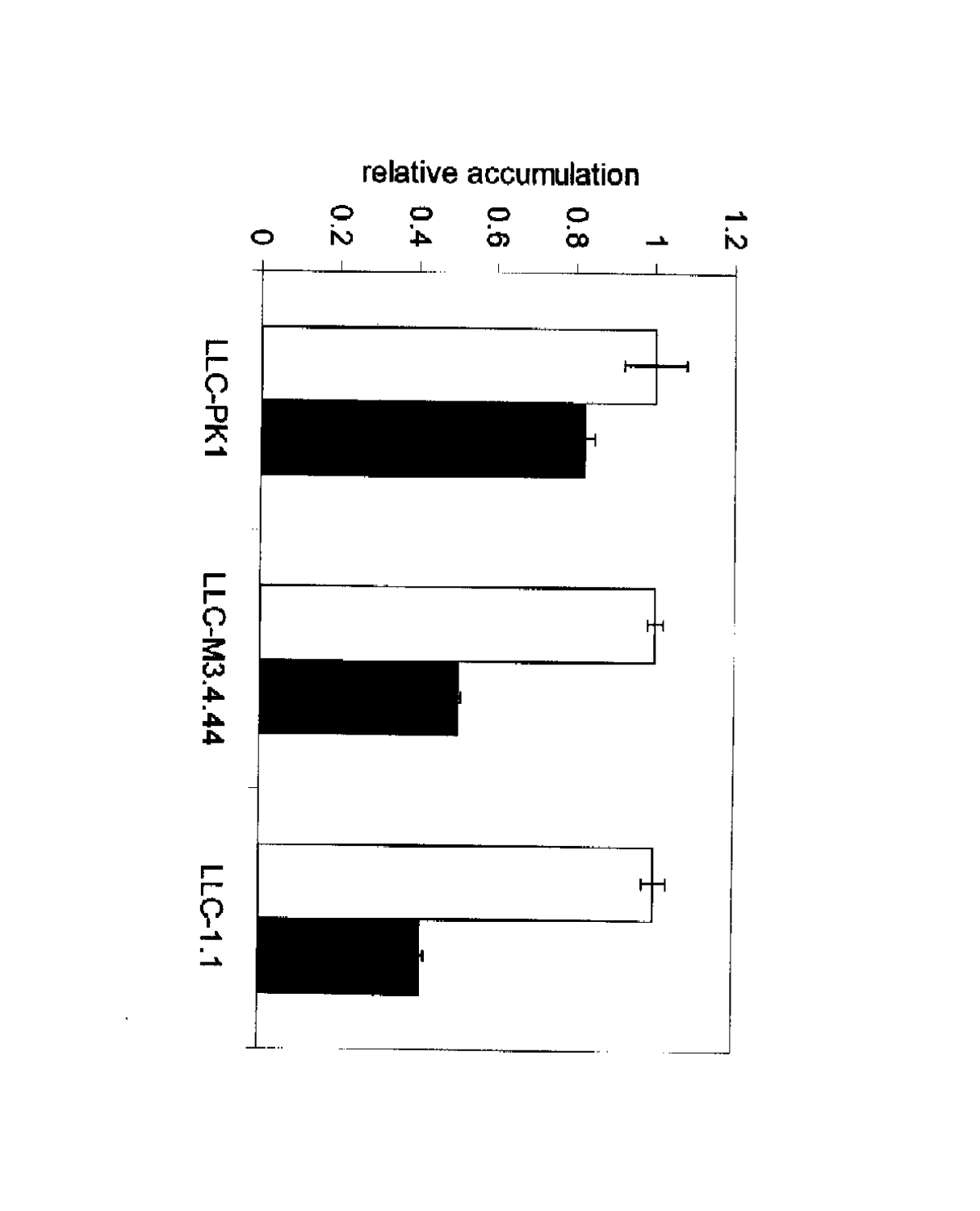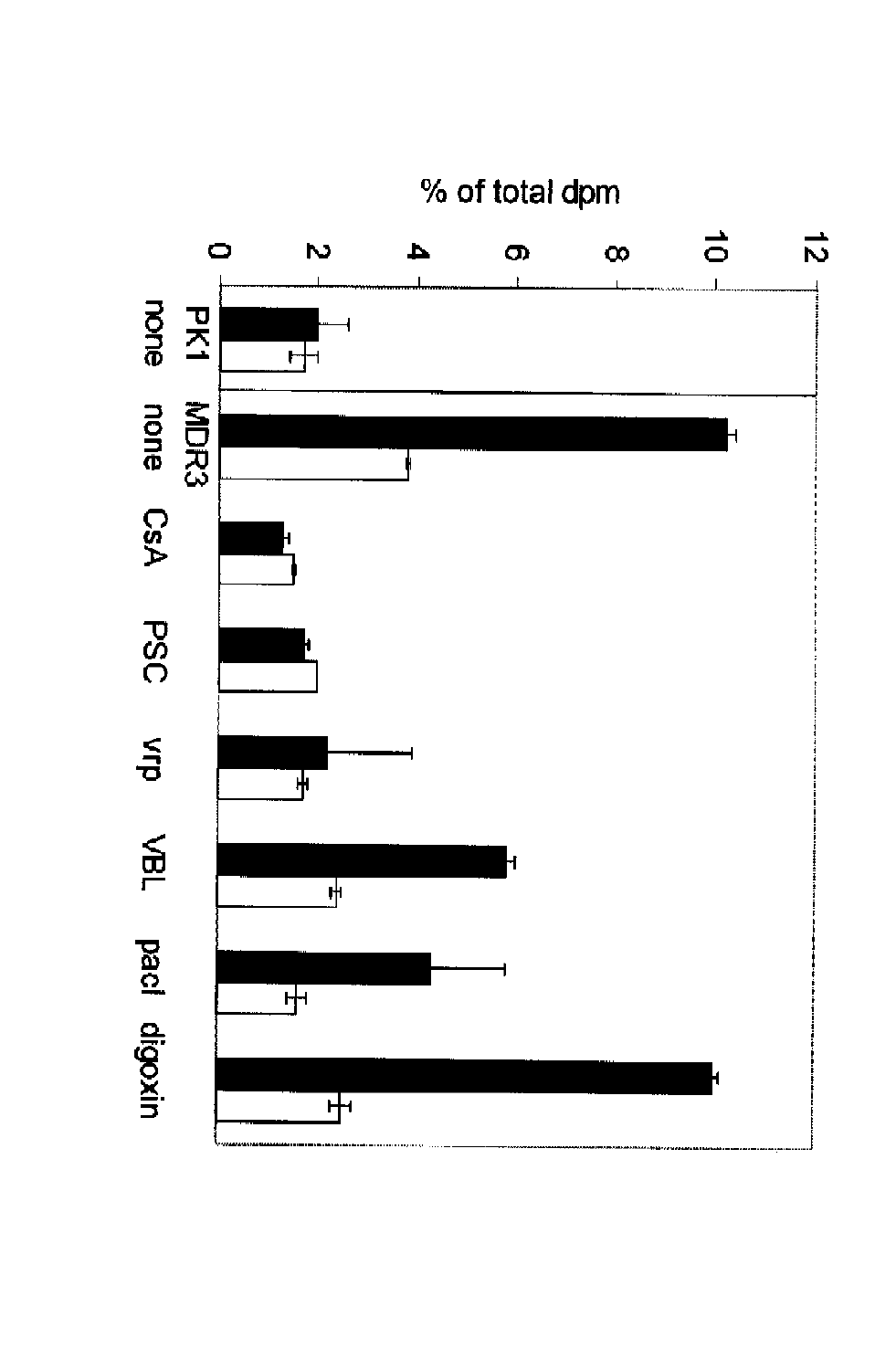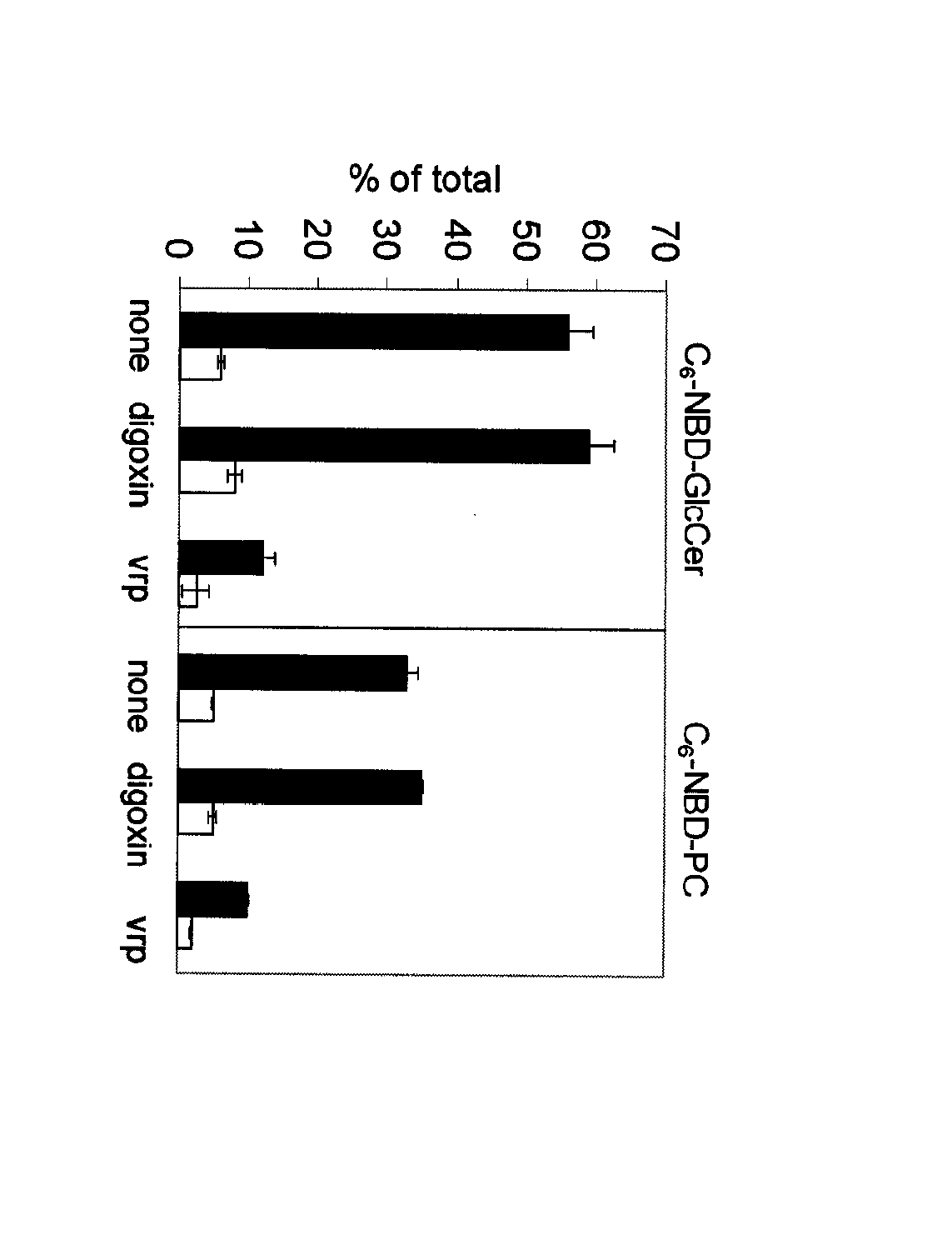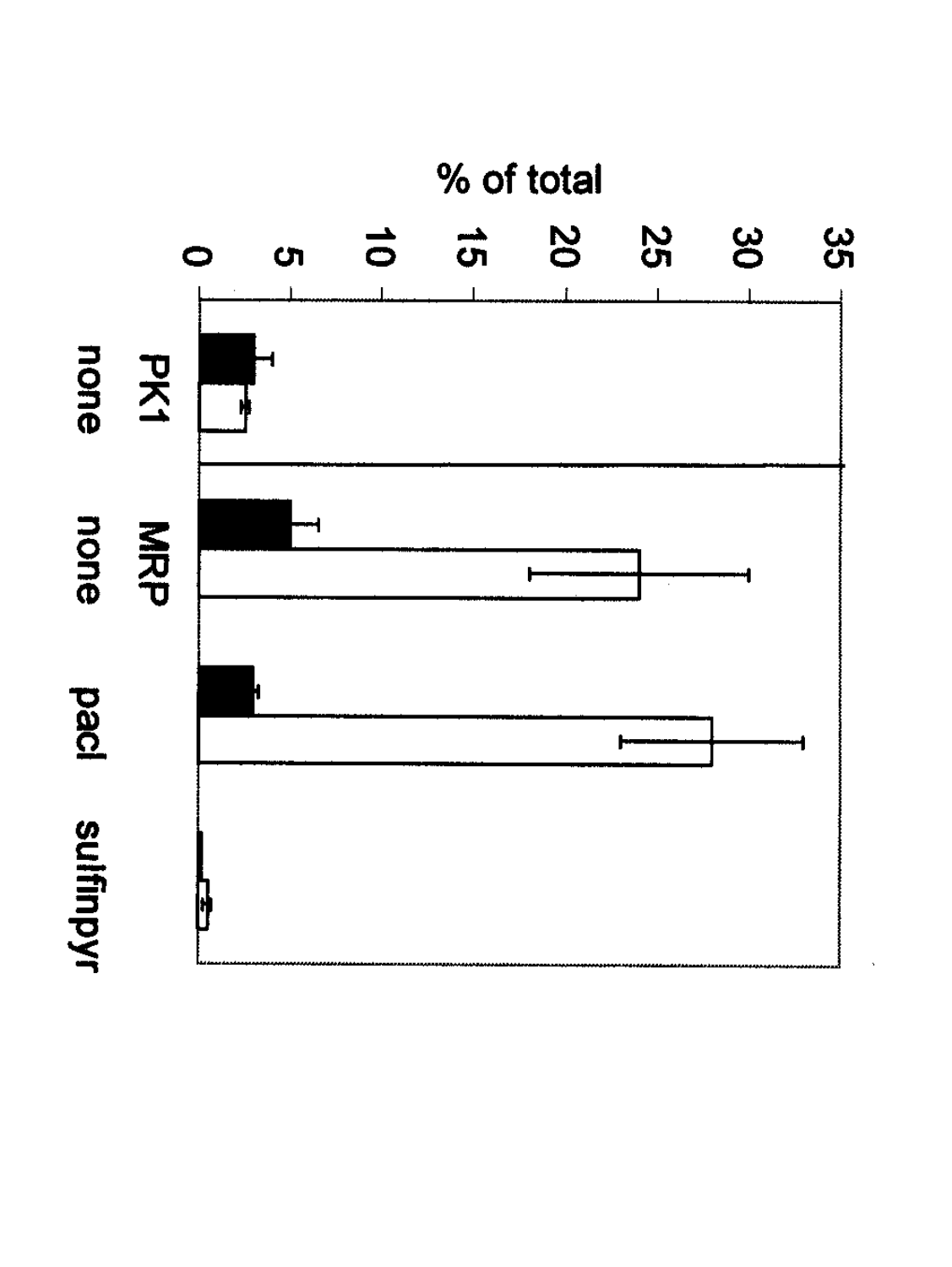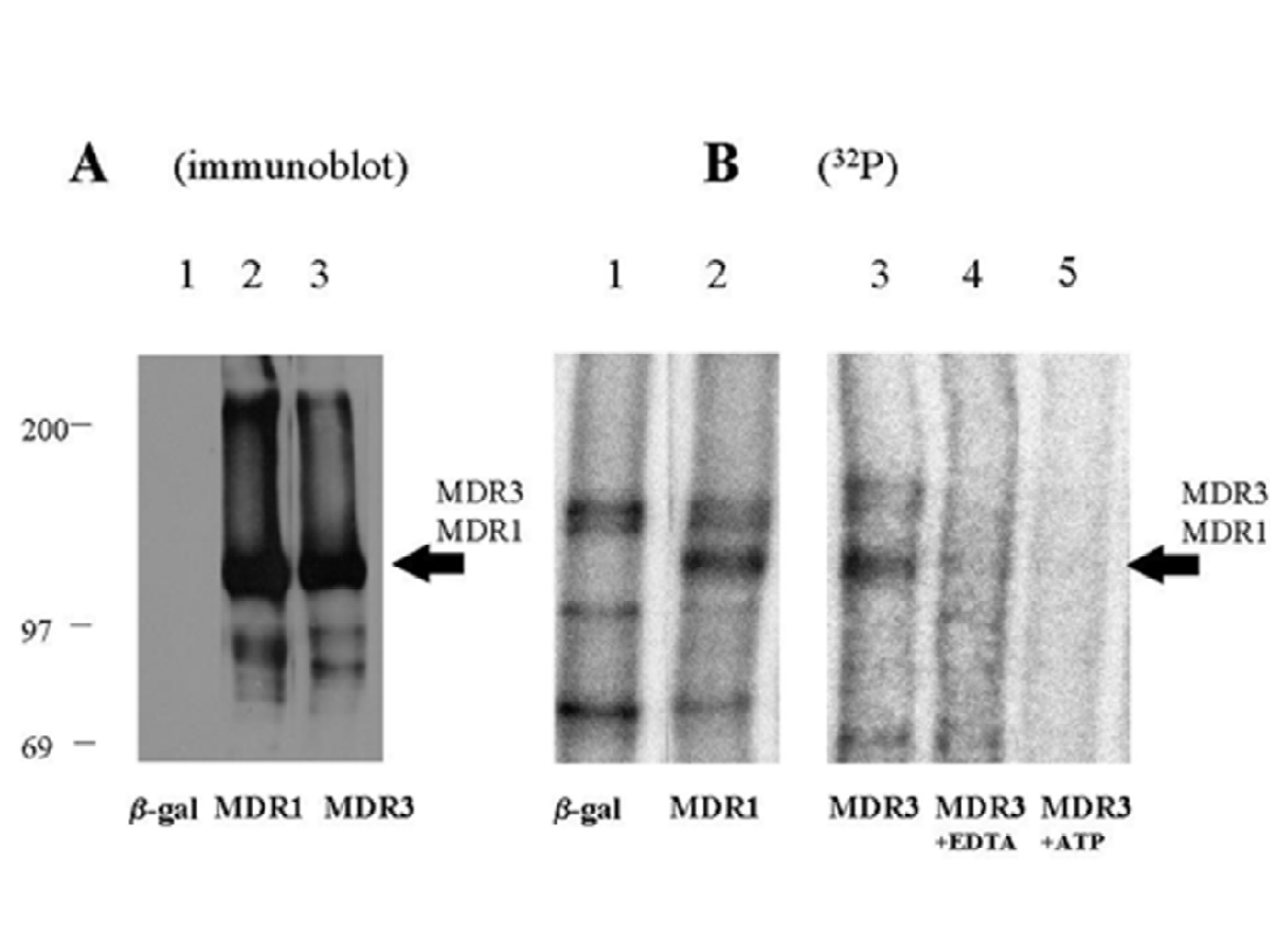# <sup>32</sup>P-incorporation



EDTA NEM Ver CSA Ver